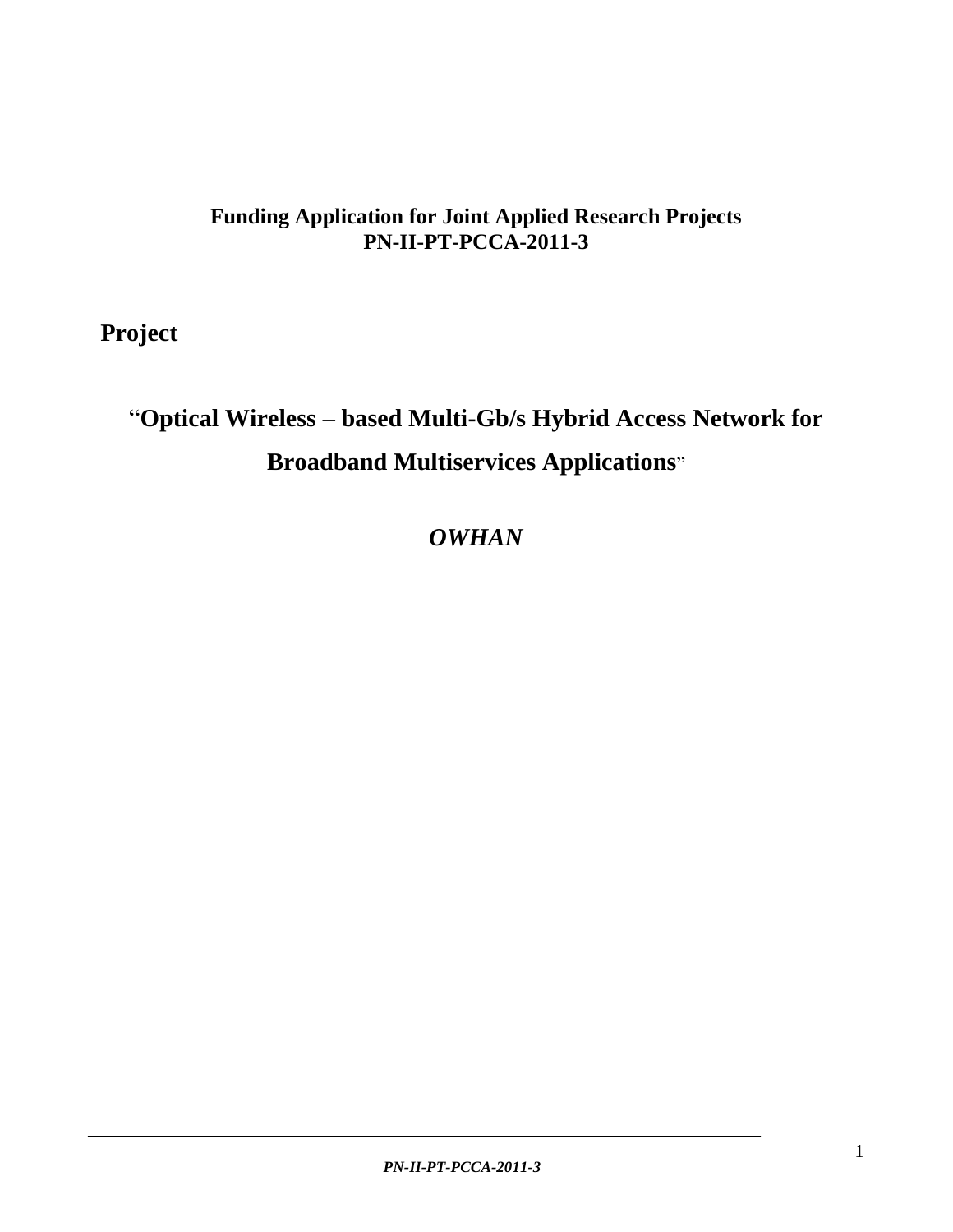# **Table 1. General outline**

| Title of the<br>project                |              | <b>Optical Wireless – based Multi-Gb/s Hybrid Access Network for Broadband</b><br><b>Multiservices Applications</b> |  |  |  |  |  |  |  |  |
|----------------------------------------|--------------|---------------------------------------------------------------------------------------------------------------------|--|--|--|--|--|--|--|--|
| Acronym                                | <b>OWHAN</b> |                                                                                                                     |  |  |  |  |  |  |  |  |
| Type 1                                 |              | <b>Project type 2</b><br>Type 2                                                                                     |  |  |  |  |  |  |  |  |
| Project duration (months)<br>32 months |              |                                                                                                                     |  |  |  |  |  |  |  |  |

| <b>Contact details</b> | Name and surname | Email         | <b>Phone</b> | Fax        |
|------------------------|------------------|---------------|--------------|------------|
| <b>Project</b>         |                  | name@inscc.ro | 0213000011   | 0213189575 |
| manager                |                  |               |              |            |

| List of participants | Participant organisation name           | Web page      |
|----------------------|-----------------------------------------|---------------|
| Coordinator (CO)     | <b>National Research Communications</b> | www.inscc.ro  |
|                      | <b>Institut - INSCC Bucharest</b>       |               |
| Partner 1            | Universitatea Transilvania Brasov       | www.unitby.ro |
| Partner 2            | Universitatea din Pitesti               | www.upit.ro   |
| Partner 3            | Universitatea Politehnica Bucuresti     | www.upb.ro    |

|           | Person incharge from partners (Name and surname) |
|-----------|--------------------------------------------------|
| Partner 1 | <b>Croitoru Otilia</b>                           |
| Partner 2 | <b>Lita Ioan</b>                                 |
| Partner 3 | <b>Schiopu Paul</b>                              |

| Project expertise<br>$domain *$ | 1 – Information and communication                                          |
|---------------------------------|----------------------------------------------------------------------------|
| Research field*                 | Tehnologii, sisteme si infrastructuri de comunicatii<br>1.3                |
| Thematic area*                  | 1.3.3 Tehnologii de acces si transport in banda larga si sisteme incluzand |
|                                 | retele terestre si satelitare pe medii variate de transmisiune             |
| *according to Annex 1           |                                                                            |
| Project scientific              | PE INFORMATION AND COMMUNICATION                                           |
| field $**$                      |                                                                            |
| Subdomain code**                | PE7 Systems and communications engineering: electronic, communication,     |
|                                 | optical and systems engineering                                            |
| Research area                   | PE7 8 Networks                                                             |
| code**                          |                                                                            |
| **according to Annex 5          |                                                                            |
| Total budget (lei)              | 2.000.000                                                                  |
| Total funding                   | 2.000.000                                                                  |
| requested from                  |                                                                            |
| Public Budget (lei)             |                                                                            |
| Own budget of                   |                                                                            |
| partners (lei)                  |                                                                            |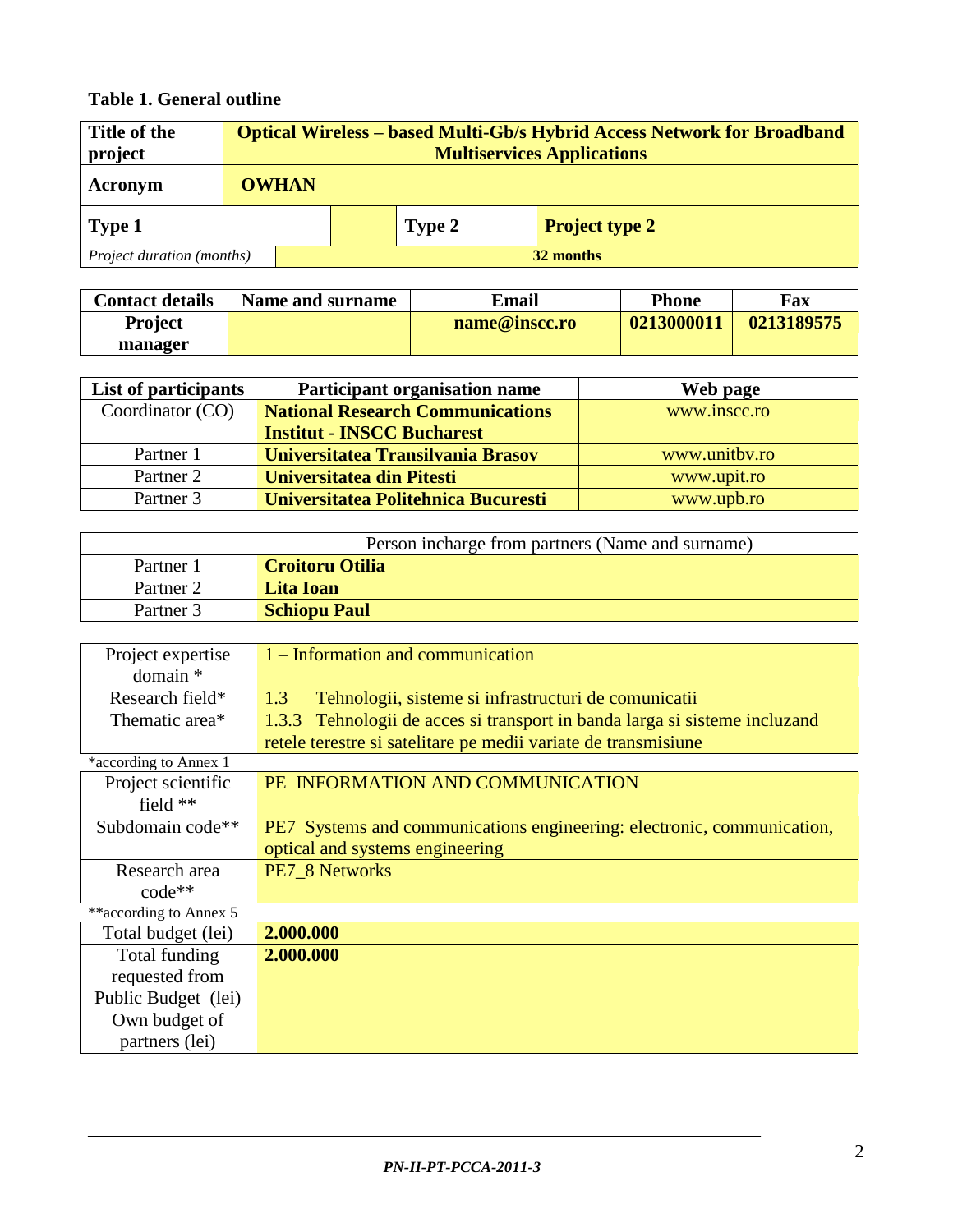#### **Table 2. Consorţiu**

| <b>Titlul proiectului</b>           |                                                                                                   |                       | <b>Optical Wireless - based Multi-Gb/s Hybrid Access Network for</b><br><b>Broadband Multiservices Applications</b> |                                 |                         |           |                     |                                                                    |               |      |  |
|-------------------------------------|---------------------------------------------------------------------------------------------------|-----------------------|---------------------------------------------------------------------------------------------------------------------|---------------------------------|-------------------------|-----------|---------------------|--------------------------------------------------------------------|---------------|------|--|
| <b>Acronimul</b>                    |                                                                                                   |                       | <b>OWHAN</b>                                                                                                        |                                 |                         |           |                     |                                                                    |               |      |  |
| Instituție                          |                                                                                                   |                       |                                                                                                                     |                                 |                         |           |                     |                                                                    |               |      |  |
| Coordonator (CO) /                  |                                                                                                   |                       |                                                                                                                     |                                 |                         |           |                     |                                                                    |               |      |  |
| Partener $(P1 - P3)$                |                                                                                                   |                       | CO                                                                                                                  |                                 |                         |           |                     |                                                                    |               |      |  |
| Denumire instituție                 |                                                                                                   |                       |                                                                                                                     |                                 |                         |           |                     | <b>National Research Communications Institut - INSCC Bucharest</b> |               |      |  |
| Reprezentant legal                  |                                                                                                   |                       |                                                                                                                     | <b>Dr.ing. Ion STANCIULESCU</b> |                         |           |                     |                                                                    |               |      |  |
| Statut instituție                   |                                                                                                   |                       | cercetare                                                                                                           | Organizație de                  | $\overline{\mathbf{X}}$ |           | Mică                | Mijlocie                                                           |               | Mare |  |
|                                     |                                                                                                   |                       |                                                                                                                     | Intreprindere                   |                         |           |                     |                                                                    |               |      |  |
| Tip<br>instituție                   | <b>INCD</b>                                                                                       |                       | <b>CUI</b>                                                                                                          |                                 | 1570140                 |           |                     | <b>CAEN</b><br>7216                                                |               |      |  |
| Adresa                              | <b>Bd</b> Preciziei nr 6                                                                          |                       |                                                                                                                     |                                 | Localitate /<br>Judet   |           | București, sector 6 |                                                                    |               |      |  |
| Telefon                             | 0213189571                                                                                        |                       | Fax                                                                                                                 | 0213169575                      |                         | Email     |                     | cnscc@co.cnscc.ro                                                  |               |      |  |
| Web site                            |                                                                                                   |                       |                                                                                                                     | www.inscc.ro                    |                         |           |                     |                                                                    |               |      |  |
| Director de proiect (CO)            |                                                                                                   |                       |                                                                                                                     |                                 |                         |           |                     |                                                                    |               |      |  |
| Numele                              |                                                                                                   | <b>CONSTANTINESCU</b> |                                                                                                                     |                                 |                         | Prenumele | <b>Florin</b>       | <b>CNP</b>                                                         | 1441122400042 |      |  |
| Gradul stiințific<br>Doctor inginer |                                                                                                   |                       |                                                                                                                     |                                 |                         | Funcția   |                     | Profesor                                                           |               |      |  |
| Profilul și experienta instituției  |                                                                                                   |                       |                                                                                                                     |                                 |                         |           |                     |                                                                    |               |      |  |
|                                     | INSCC is a research and development organisation established in 1955. Its main activities include |                       |                                                                                                                     |                                 |                         |           |                     |                                                                    |               |      |  |

studies, research regarding technologies and advanced applications in the communications field. The research areas include radio-communications (3G, 4G technologies and applications, radio wideband access networks), electronic communications: interfaces, protocols, access configurations. Starting with 2001, INSCC was involved in projects for the telematics field in health, and it has participated in the competitions organized by MCEd, coordinating projects in INFOSOC, CALIST, CEEX programs or in projects organised under MCTI. Since 2008, INSCC has been involving optical communications and optical networking technologies in its research domains. Relevants projects: *Study on free-space communications, Study on solitons-based optical communications, Wavelength division multiplexing – based optical transport networks – structure, performances, characteristics.*

**Contribuţia instituţiei în proiect**

INSCC is the leading coordinator of the project. It contributes with analysis, models, solutions and schemes to materialize the concept of the optical wireless-based hybrid acces network for multiservices applications. INSCC will be attending all the project stages, from the very first setup of activities up to the last finish. INSCC will be approaching conferences, journals, and workshops to disseminate the relevant information produced by the project.

*Data: ..........................* **REPREZENTANT LEGAL AL INSTITUŢIEI DIRECTOR DE PROIECT Dr.ing. Ion STANCIULESCU Dr.ing. Florin CONSTANTINESCU**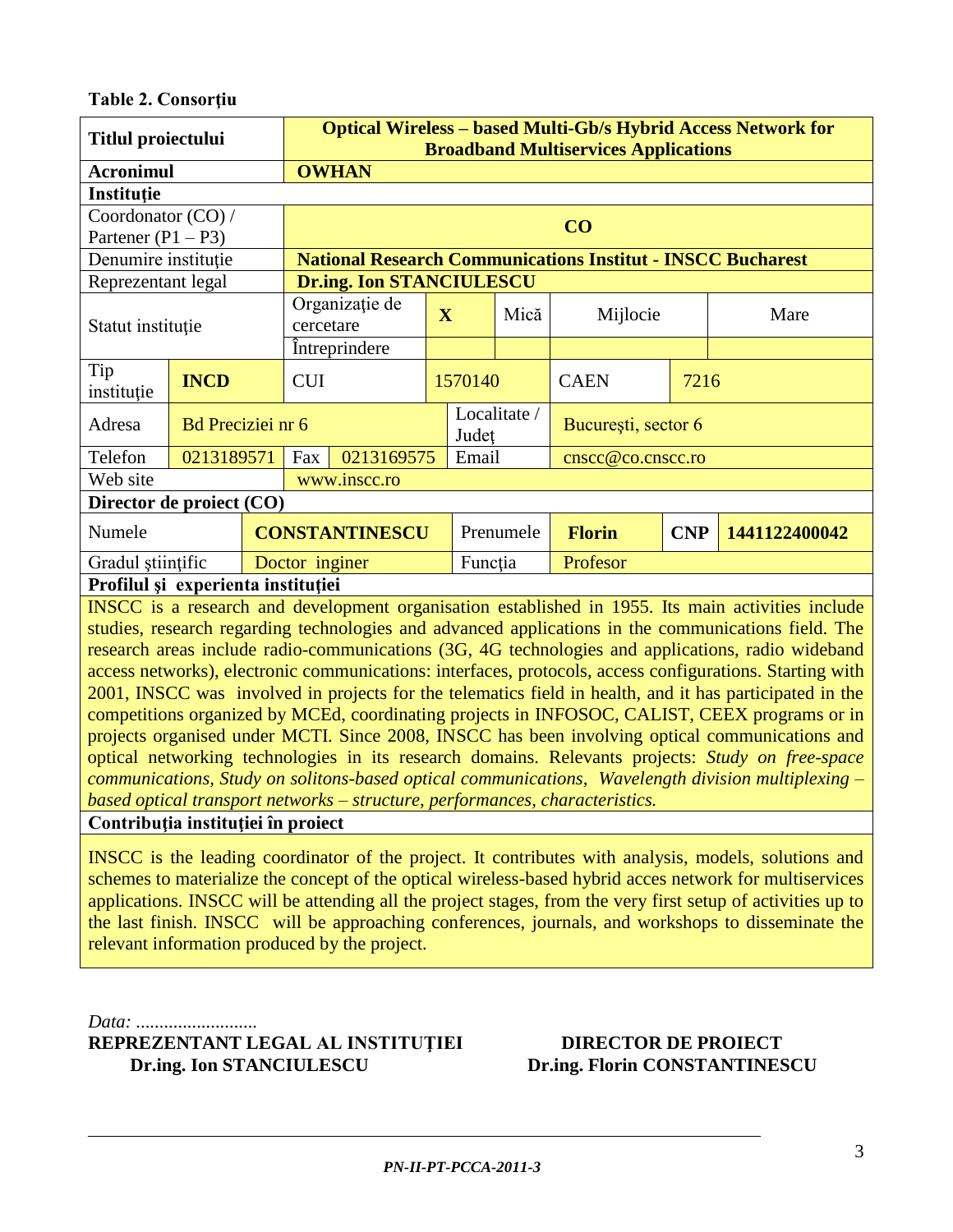| Titlul proiectului                                                                               |                                  |  |                 | <b>Optical Wireless - based Multi-Gb/s Hybrid Access Network for</b><br><b>Broadband Multiservices Applications</b> |         |                                          |                                              |  |  |      |
|--------------------------------------------------------------------------------------------------|----------------------------------|--|-----------------|---------------------------------------------------------------------------------------------------------------------|---------|------------------------------------------|----------------------------------------------|--|--|------|
|                                                                                                  | <b>OWHAN</b><br><b>Acronimul</b> |  |                 |                                                                                                                     |         |                                          |                                              |  |  |      |
| Instituție                                                                                       |                                  |  |                 |                                                                                                                     |         |                                          |                                              |  |  |      |
| Coordonator (CO) /                                                                               |                                  |  | <b>P1</b>       |                                                                                                                     |         |                                          |                                              |  |  |      |
| Partener $(P1 - P3)$                                                                             |                                  |  |                 |                                                                                                                     |         |                                          |                                              |  |  |      |
| Denumire instituție                                                                              |                                  |  |                 |                                                                                                                     |         | <b>University Transilvania of Brasov</b> |                                              |  |  |      |
| Reprezentant legal                                                                               |                                  |  |                 | Prof. Dr. Ing. Ion VISA                                                                                             |         |                                          |                                              |  |  |      |
|                                                                                                  |                                  |  |                 | Organizație de                                                                                                      | X       | Mică                                     |                                              |  |  | Mare |
| Statut instituție                                                                                |                                  |  | cercetare       |                                                                                                                     |         |                                          | Mijlocie                                     |  |  |      |
|                                                                                                  | Intreprindere                    |  |                 |                                                                                                                     |         |                                          |                                              |  |  |      |
| Tip<br>instituție                                                                                | <b>UNI</b>                       |  | <b>CUI</b>      |                                                                                                                     | 4317754 |                                          | <b>CAEN</b><br>8542, 7219, 7211, 7220        |  |  |      |
| Adresa                                                                                           | <b>B-dul Eroilor nr. 29</b>      |  |                 |                                                                                                                     |         | Localitate /<br>Județ                    | <b>Brasov</b>                                |  |  |      |
| Telefon                                                                                          | 0268410525                       |  | Fax             | 0268410525                                                                                                          |         | Email                                    | rector@unitbv.ro                             |  |  |      |
| Web site                                                                                         |                                  |  |                 | www.unitbv.ro                                                                                                       |         |                                          |                                              |  |  |      |
| Responsabil de proiect (P1)                                                                      |                                  |  |                 |                                                                                                                     |         |                                          |                                              |  |  |      |
| Numele                                                                                           |                                  |  | <b>CROITORU</b> |                                                                                                                     |         | Prenumele                                | <b>Otilia</b><br><b>CNP</b><br>2590906221171 |  |  |      |
| Gradul științific<br>Dr. ing                                                                     |                                  |  |                 |                                                                                                                     |         | Funcția                                  | Sef lucr. univ.                              |  |  |      |
| Profilul și experienta instituției                                                               |                                  |  |                 |                                                                                                                     |         |                                          |                                              |  |  |      |
| Transilvania University of Brasov provides resources and develops processes and tools to conduct |                                  |  |                 |                                                                                                                     |         |                                          |                                              |  |  |      |

scientific research and education, quality standards necessary to ensure competitiveness in the European Higher Education and Research. It includes: faculties, departments and other functional structures for scientific research, cooperation with educational institutions and research at home and abroad, with extensive experience in national and international project management (CEEX, Research platforms, CNCSIS, FP, COST, Leonardo da Vinci, Minerva, PN II).

#### **Contribuţia instituţiei în proiect**

Phase no.4 – A Traffic Grooming Solution

Phase no.5 – The Fault Management Approach

*Data: ..........................*

#### **REPREZENTANT LEGAL AL INSTITUŢIEI RESPONSABIL DE PROIECT Prof.dr.ing. VISA Ion** SL.dr.ing. CROITORU Otilia

| Titlul proiectului | <b>Optical Wireless – based Multi-Gb/s Hybrid Access Network for</b><br><b>Broadband Multiservices Applications</b> |
|--------------------|---------------------------------------------------------------------------------------------------------------------|
| <b>Acronimul</b>   | <b>OWHAN</b>                                                                                                        |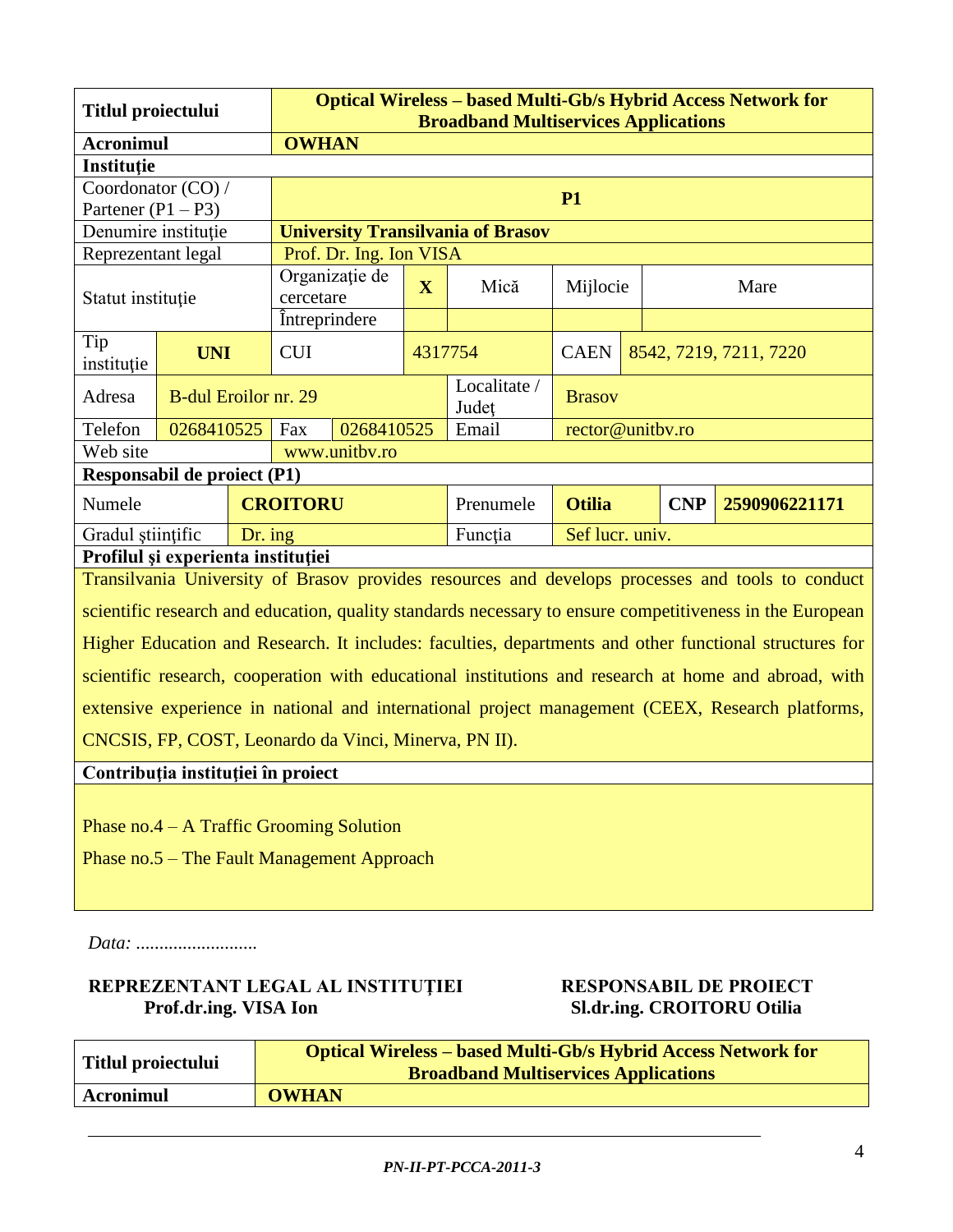| Instituție                         |             |  |                              |                                    |                         |                                |                             |                   |  |      |  |  |
|------------------------------------|-------------|--|------------------------------|------------------------------------|-------------------------|--------------------------------|-----------------------------|-------------------|--|------|--|--|
| Coordonator (CO) /                 |             |  |                              |                                    |                         |                                |                             |                   |  |      |  |  |
| Partener $(P1 - P3)$               |             |  |                              | P <sub>2</sub>                     |                         |                                |                             |                   |  |      |  |  |
| Denumire institutie                |             |  | <b>University of Pitesti</b> |                                    |                         |                                |                             |                   |  |      |  |  |
| Reprezentant legal                 |             |  |                              |                                    |                         | Prof. univ. dr. Gheorghe BARBU |                             |                   |  |      |  |  |
| Statut instituție                  |             |  | Organizație<br>de cercetare  |                                    | $\overline{\mathbf{X}}$ | Mică                           | Mijlocie                    |                   |  | Mare |  |  |
|                                    |             |  |                              | <i><u><b>Intreprindere</b></u></i> |                         |                                |                             |                   |  |      |  |  |
| Tip<br>instituție                  | <b>UNI</b>  |  | 4122183<br><b>CUI</b>        |                                    |                         | <b>CAEN</b>                    | 8030, 7219                  |                   |  |      |  |  |
| Adresa                             |             |  | Targu din Vale, Nr.1, 110040 |                                    |                         | Localitate<br>/ Judet          |                             | Pitești/Argeș     |  |      |  |  |
| Telefon                            | 0348453227  |  | Fax                          | 0348453200                         |                         | Email                          |                             | ioan.lita@upit.ro |  |      |  |  |
| Web site                           |             |  |                              | http://www.upit.ro/                |                         |                                |                             |                   |  |      |  |  |
| <b>Responsabil de proiect (P2)</b> |             |  |                              |                                    |                         |                                |                             |                   |  |      |  |  |
| Numele                             | <b>LITA</b> |  |                              | Prenumele                          | <b>IOAN</b>             | <b>CNP</b><br>1550915034989    |                             |                   |  |      |  |  |
| Gradul stiințific                  |             |  | Prof. dr. ing.               |                                    |                         | Functia                        | <b>Director Departament</b> |                   |  |      |  |  |
| Profilul și experienta instituției |             |  |                              |                                    |                         |                                |                             |                   |  |      |  |  |

University of Pitesti is a state institution of high education founded in 1962. It represents a young and dynamic academic community which offers large educational possibilities for people from Romania and other regions of the world.

The priorities of the University of Pitesti are directed toward the development of a high quality scientific research activity, the training of young people as future high specialists, able to work in advanced domains in industry of Romania or even Europe.

In the all form of learning existent in the University of Pitesti are involved more than 26,000 students and the academic stuff is composed by approximately 200 professors, associate professors and assistants.

Electronics, Computers and Communications Department from the University of Pitesti it is situated in the same location with the university headquarter, at Târgul din Vale Street, Nr.1.

The academic stuff of Electronics, Computers and Communications Department has a number of 14 professors and associate professors and 15 assistants and researchers.

The structure of the Electronics, Computers and Communications Department related to the specializations being part of it is the following: Applied Electronics, Computers and Information technology, Telecommunications, Electromechanics, Metrology and Electrical Industry. The students can chouse to specialize in these domains.

In the Electronics, Computers and Communications Department has been elaborated or are in course of elaboration many doctoral and master thesis having as research thematic issues form the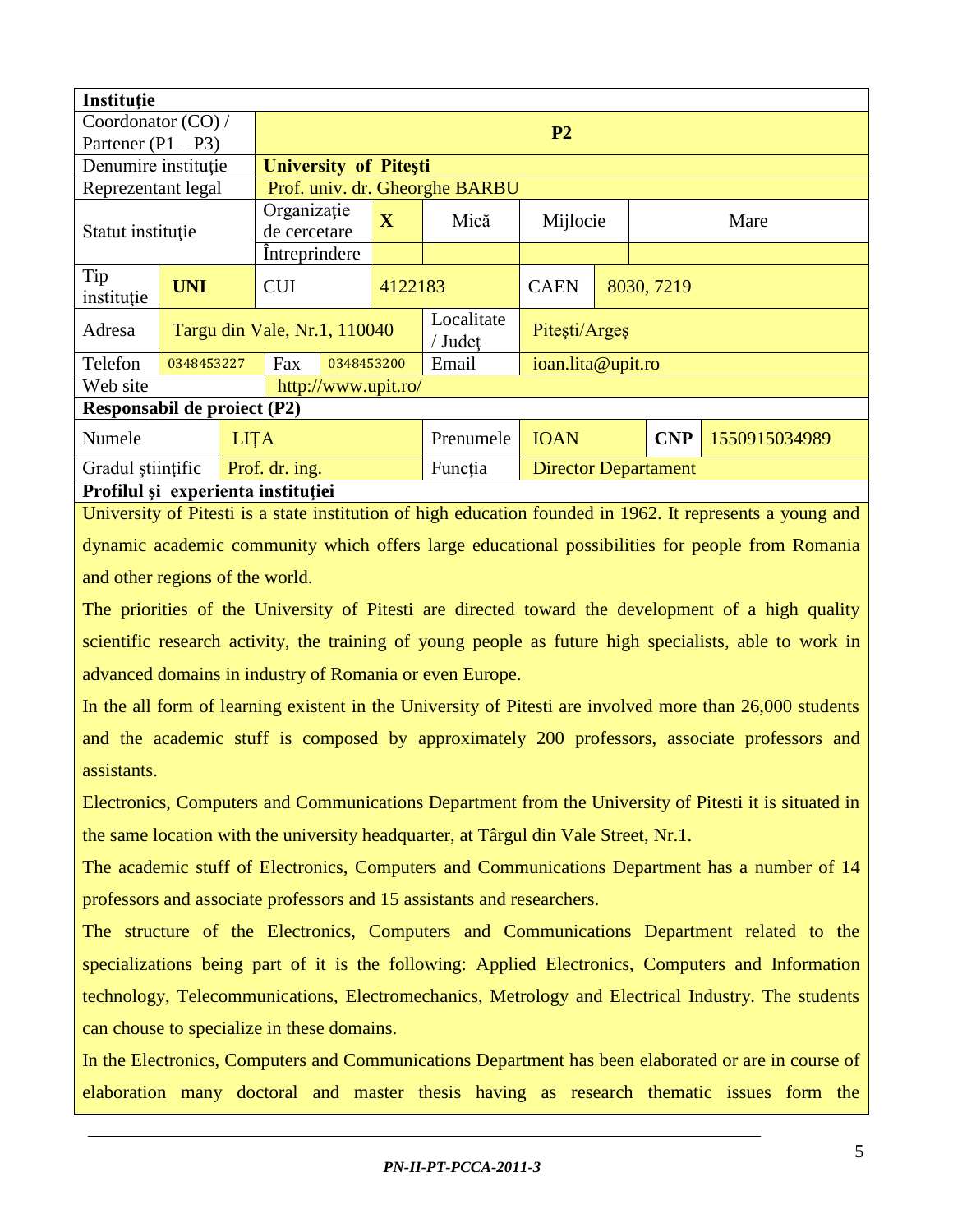#### communication domain.

In the present the University of Pitesti develops national projects, European projects and N.A.T.O. projects. As main research domains involved in this projects can be reminded: optoelectronics, laser physics, radiocommunication equipments for different types of modulations, networking and data traffic optimization, signal and image processing, database design and management for multimedia applications, development of services for e-learning and videoconference, design and experimentation of algorithms for de-noising images, signal and image compression, investigation of ground particularities from the radio coverage point of view, investigation of existent local communication infrastructure in the south-east art of Romania, studies about data protection through cryptography, satellites based communication systems, positioning and calculus for mutual protection.

#### **Contribuţia instituţiei în proiect**

The Electronics, Computers and Communications Department from University of Pitesti will be implicated in all phases of the research project "Optical Wireless – based Multi-Gb/s Hybrid Access Network for Broadband Multiservice Applications" but with focus on the following activities: - Analyze of optical transmission & multiplexing: optical transmission in fiber optics, loss and bandwidth windows in fiber, loss budget in terrestrial laser transmission, dispersion and nonlinearities in fiber, optical time division multiplexing, space division multiplexing, wavelength division multiplexing;

**-** Analyzing of optical components/devices: the components described in the project, the most important devices of the optical communications system, are couplers, lasers, photodetectors, optical amplifiers, optical switches;

- Hybrid access networks: HFC and RoF hybrid access technologies are explored as they are able to provide high bandwidth and higher bit rate to end users by connecting optical domain to either the wireless or the electric domain

- Design multicast-capable switch architecture: formulates the approaches to design switches capable of supporting multicasting;

- Traffic grooming solution: formulates the graph model and the mathematical formulation of the traffic grooming problem.

- Fault management mechanisms: evaluates appropriate protection and restoration schemes in the network so as data loss when a link failure occurs get minimized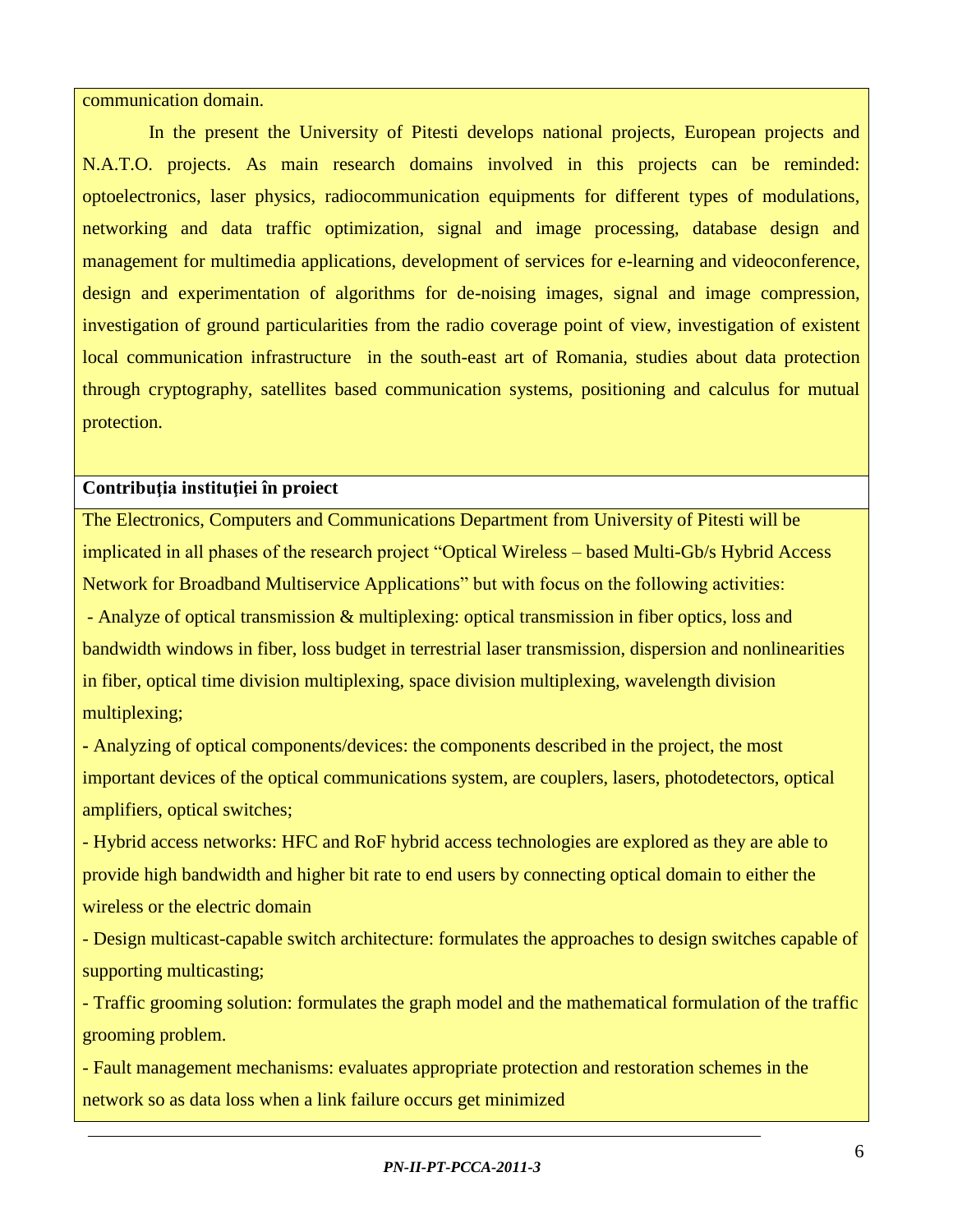- Simulation program capable to runs the path protection scheme and to evaluate the protection performances of the proposed algorithms.

*Data: 02.11.2011*

#### **REPREZENTANT LEGAL AL INSTITUȚIEI RESPONSABIL DE PROIECT<br>Prof. Univ. Dr. Gheorghe BARBU Prof. Dr. Ing. Ioan LIȚĂ** Prof. Univ. Dr. Gheorghe BARBU

| <b>Titlul proiectului</b>          |                                                                                                      |  | <b>Optical Wireless - based Multi-Gb/s Hybrid Access Network for</b><br><b>Broadband Multiservices Applications</b> |         |                       |                  |  |                              |                                                                                                         |  |  |
|------------------------------------|------------------------------------------------------------------------------------------------------|--|---------------------------------------------------------------------------------------------------------------------|---------|-----------------------|------------------|--|------------------------------|---------------------------------------------------------------------------------------------------------|--|--|
| <b>Acronimul</b>                   |                                                                                                      |  | <b>OWHAN</b>                                                                                                        |         |                       |                  |  |                              |                                                                                                         |  |  |
| Instituție                         |                                                                                                      |  |                                                                                                                     |         |                       |                  |  |                              |                                                                                                         |  |  |
| Coordonator (CO) /                 |                                                                                                      |  |                                                                                                                     |         |                       |                  |  |                              |                                                                                                         |  |  |
| Partener $(P1 - P3)$               |                                                                                                      |  | <b>P3</b>                                                                                                           |         |                       |                  |  |                              |                                                                                                         |  |  |
| Denumire instituție                |                                                                                                      |  | <b>University Politehnica Bucharest</b>                                                                             |         |                       |                  |  |                              |                                                                                                         |  |  |
| Reprezentant legal                 |                                                                                                      |  | Prof. Dr. Ing. Ecaterina Andronescu                                                                                 |         |                       |                  |  |                              |                                                                                                         |  |  |
| Statut instituție                  |                                                                                                      |  | Organizație de<br>cercetare                                                                                         | X       | Mică                  | Mijlocie         |  |                              | Mare                                                                                                    |  |  |
|                                    |                                                                                                      |  | <i><u><b>Intreprindere</b></u></i>                                                                                  |         |                       |                  |  |                              |                                                                                                         |  |  |
| Tip<br>instituție                  | <b>UNI</b>                                                                                           |  | <b>CUI</b>                                                                                                          | 4183199 |                       |                  |  |                              | 8031 high education                                                                                     |  |  |
| Adresa                             | sector 6                                                                                             |  | Splaiul Independentei 313,                                                                                          |         | Localitate<br>/ Județ | <b>Bucuresti</b> |  |                              |                                                                                                         |  |  |
| Telefon                            |                                                                                                      |  | Fax                                                                                                                 |         | Email                 |                  |  | e_andronescu@rectorat.pub.ro |                                                                                                         |  |  |
| Web site                           |                                                                                                      |  | www.pub.ro                                                                                                          |         |                       |                  |  |                              |                                                                                                         |  |  |
| Responsabil de proiect (P3)        |                                                                                                      |  |                                                                                                                     |         |                       |                  |  |                              |                                                                                                         |  |  |
| Numele                             |                                                                                                      |  | <b>SCHIOPU</b>                                                                                                      |         | Prenumele             | <b>PAUL</b>      |  | <b>CNP</b>                   | 1480629400228                                                                                           |  |  |
| Gradul stiințific                  |                                                                                                      |  | Prof. univ. Dr.Ing                                                                                                  |         | Funcția               |                  |  | Sef catedra/Director CCO     |                                                                                                         |  |  |
| Profilul și experienta instituției |                                                                                                      |  |                                                                                                                     |         |                       |                  |  |                              |                                                                                                         |  |  |
|                                    |                                                                                                      |  |                                                                                                                     |         |                       |                  |  |                              | The Optoelectronics Research Center, developed in the frame of "Politehnica" University of Bucharest,   |  |  |
|                                    |                                                                                                      |  |                                                                                                                     |         |                       |                  |  |                              | Faculty of Electronics, Telecommunications and Information Technology (UPB-CCO), is created and         |  |  |
|                                    |                                                                                                      |  |                                                                                                                     |         |                       |                  |  |                              | organized on the basis of the Education Law no. 51/1996 through the Decision of the UPB Rector          |  |  |
|                                    | no.255/124 from 11.12.1998. The domain of activity of the center is OPTOELECTRONICS, having the      |  |                                                                                                                     |         |                       |                  |  |                              |                                                                                                         |  |  |
|                                    | following sub-domains: Photonic micro and nanostructures, Optical processing of information, Optical |  |                                                                                                                     |         |                       |                  |  |                              |                                                                                                         |  |  |
|                                    |                                                                                                      |  |                                                                                                                     |         |                       |                  |  |                              | fiber communications and Electronic devices-circuits related to the optoelectronic systems, with        |  |  |
|                                    |                                                                                                      |  |                                                                                                                     |         |                       |                  |  |                              | applications in all the fields of social life, including in the field of national defense and security. |  |  |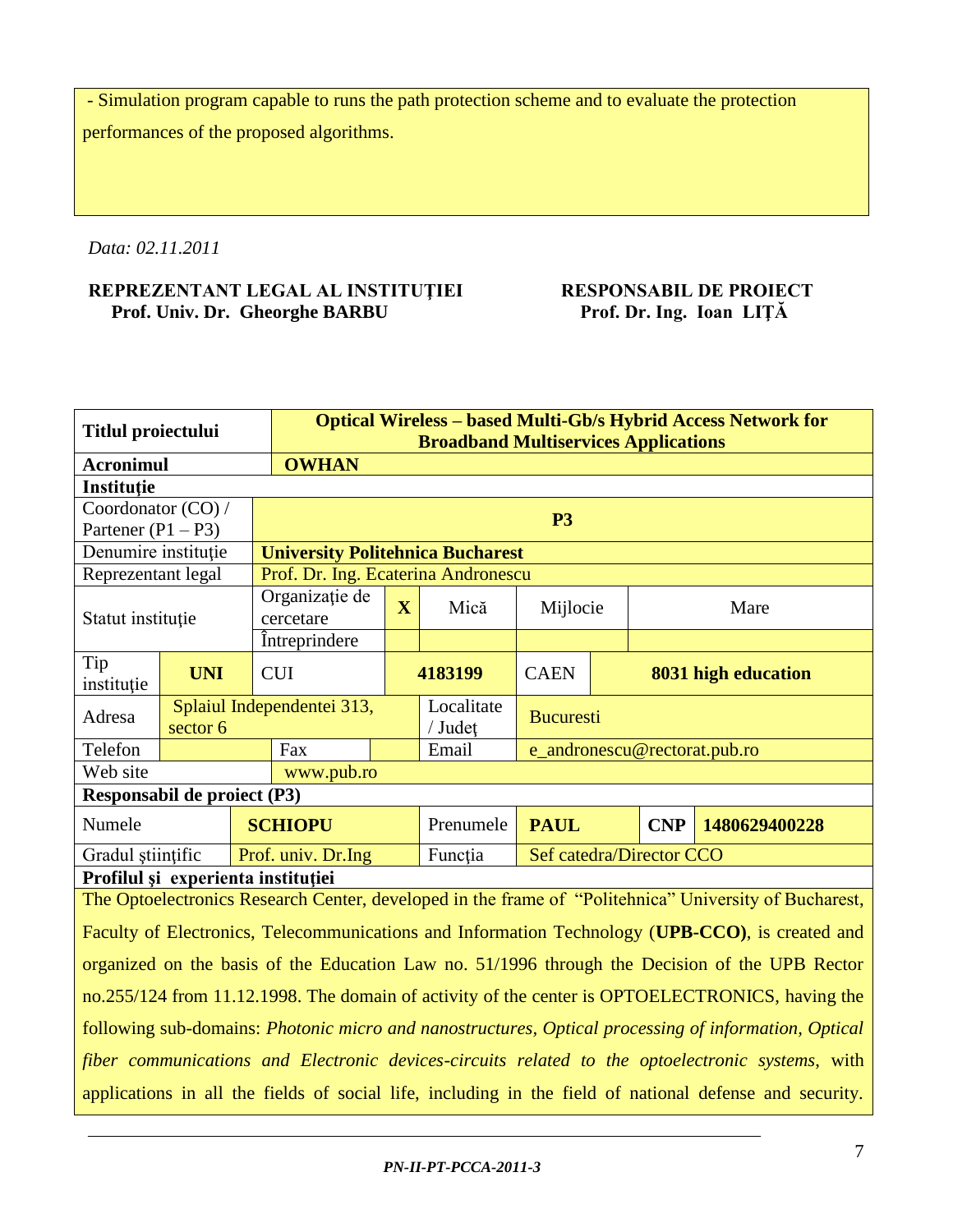Optoelectronics Research Center develops activities of research-development, education, information, documentation, expertise and consulting in the field of photonic micro and nanostructures, optical processing of information and optical fiber communications. UPB-CCO promotes collaboration at national and international level, supporting the activities of promotion and dissemination of scientific and technical knowledge through conferences, seminars, scientific publications, affiliation to professional associations and exchange of specialists. The UPB-CCO staffs is currently composed of 19 persons ( 2 full professors, 3 senior researchers, 2 researchers, 2 lecturers, 9 Ph.D. students and 1 administrative). Optoelectronics Research Center organized the first international symposium in the field of Optoelectronics, in 2002- Advanced Topics in Optoelectronics Micro and Nanotechnology – ATOM-N 2002, and also editions: ATOM-N 2004, 2006, 2008 and 2010( [www.atom-n2010.ro\)](http://www.atom-n2008.ro/). As a previous experience, we mention that the center members have published, in certified publishing houses, eighteen books (14 in Romania, 4 abroad); articles published in magazines (16 in the last four years); articles published: 8, out of which 6 in Romania and 2 abroad; Scientific papers: 78, out of which 69 in Romania and 9 abroad; Representation in scientific forums: 3 scientific committees at IMT, INOE and Hyperion University; Members in program committees: at four scientific conferences: International Semiconductor Conference - CAS; International Symposium for Design and Technology in Electronic Modules- SIITME International Symposium of Education and Research Advanced Topics in Optoelectronics Micro and Nanotechnology –ATOM-N. Experience in national project directing: CNCS/ Relansin/ Calist/ PN I and PN II.

#### **Contribuţia instituţiei în proiect**

Phase no.1 – A Traffic Grooming Solution Phase no.2 – The Fault Management Approach Phase no.3 – A Traffic Grooming Solution

*Data: ..........................* **REPREZENTANT LEGAL AL INSTITUŢIEI RESPONSABIL DE PROIECT**

 **Prof. Dr. Ing. Ecaterina Andronescu Prof. Dr. Ing. Paul Schiopu**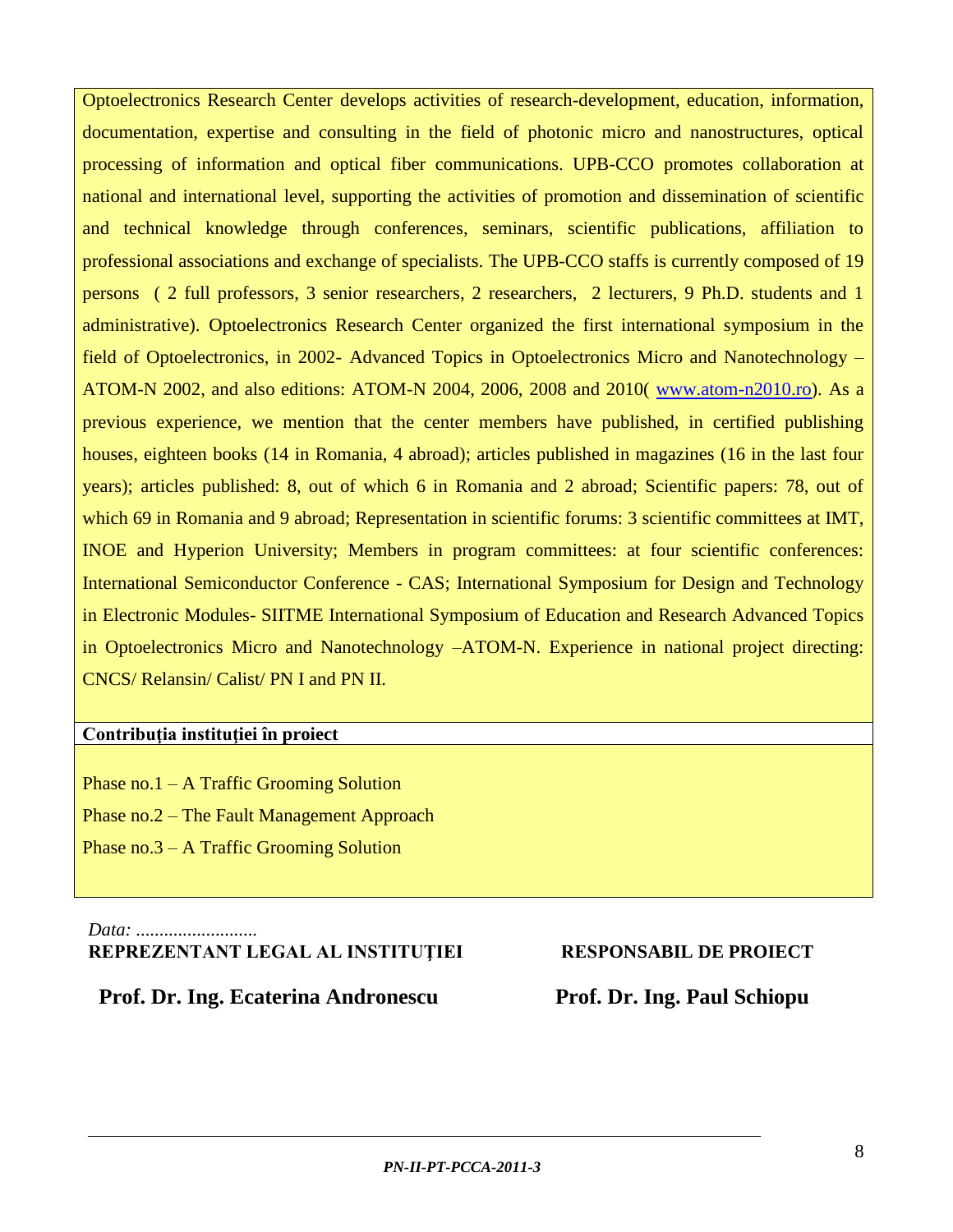#### **Executive summary**

**Optical Wireless-based Multi Gb/s Hybrid Access Network for Broadband multiservices Applications** (OWHAN) is a promising architecture intended for being deployed as municipal access solutions and hard to reach areas access solutions. OWHAN is combining optical wireless, wireless, fiber and wirelines to compel solution that optimize the best of the optical and wireless access. This project presents relevant research challenges, namely, network setup, network connectivity, and faulttolerant behaviour of the OWHAN.

OWHAN provides much higher bandwidth for multiservices applications than current solutions, as well as deeper fiber penetration.

OWHAN combines the high capacity of optical fiber with the 10 Gb/s traffic speed of the optical wireless and the low installation and maintenance cost of a passive infrastructure.

OWHAN is essentialy a wavelength division multiplex (WDM)-based solution, therefore the network provides high scalability to support multiple wavelengths over the same fiber infrastructure, it is inherently transparent to the channel bit rate, and it may not suffer power-splitting losses.

The OWHAN architecture can be employed to benefit from (a) the reliability, robustness, and high capacity of wireline optical technologies and (b) the flexibility (anytime, anywhere) and cost savings of a wireless network.

The objectives of the project:

- 1. To provide each end user with whenever needed, 100 Mb/s traffic bit rate;
- 2. To quickly and easily deploy flexible and scalable bandwidth throughout the access network;
- 3. Security within an OWHAN network;
- 4. Mobility within an OWHAN network;
- 5. Dissemination of partial and final results regarding the OWHAN network.

The innovative nature of the project is regarding the migration of DWDM solutions into the access arena, wavelength on demand, DWDM services to independent carriers, high connectivity, and high scalability.

**The project will result in thorough analysis of the optical wireless-based multi Gb/s optical access network, models of scalable, flexible, high connectivity, and cost effective optical access network, and solution for multicasting schemes, traffic grooming and collisions.**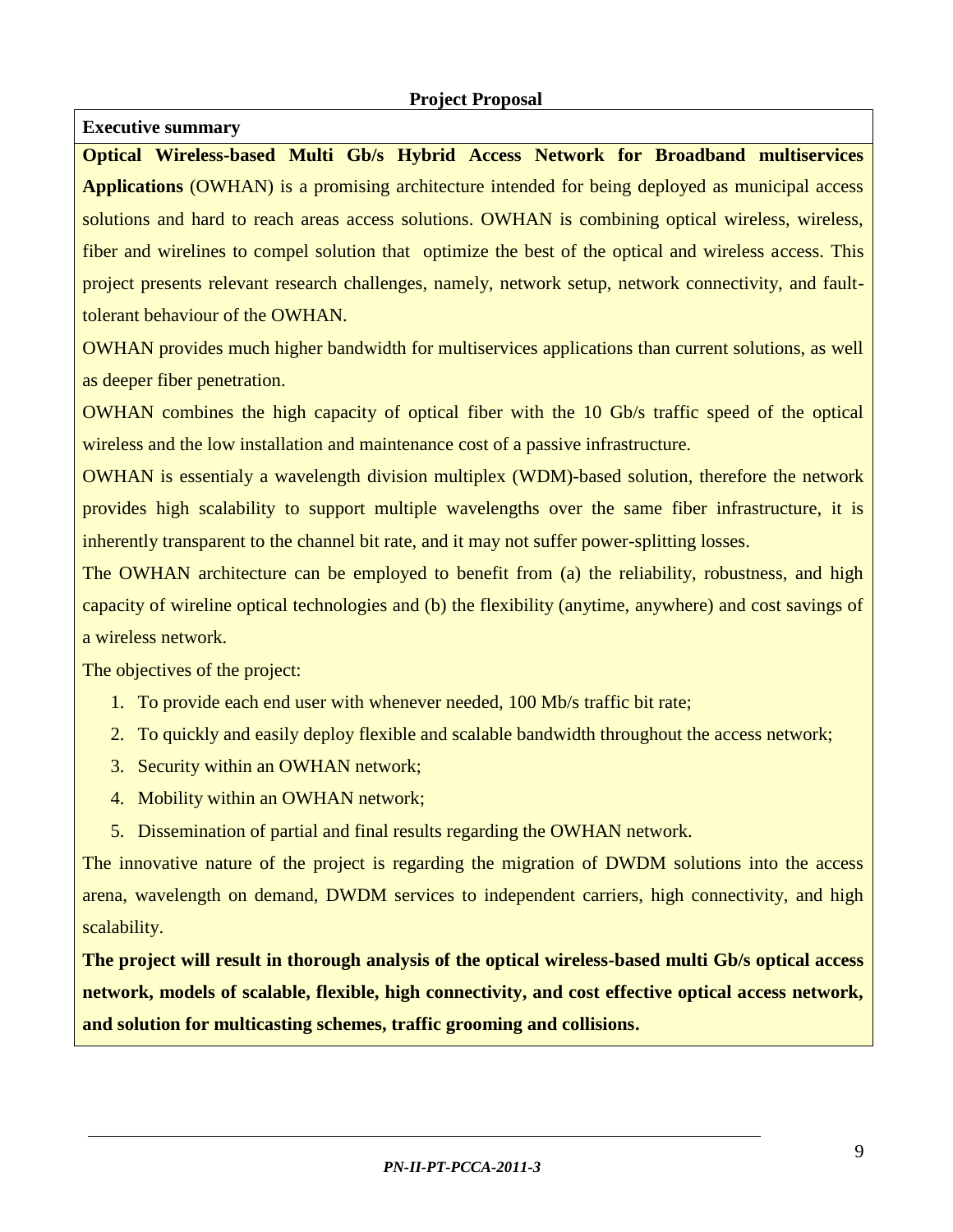#### **1. Importance and Relevance of the Technical and/or Scientific Content**

#### **1.1. Concept and objectives:**

#### *1.1.1 Concept of the project.*

The optical wireless-based hybrid access network (OWHAN) is a promising architecture intended for being deployed as municipal access solutions and hard to reach areas access solutions. OWHAN is combining optical wireless, wireless, fiber and wirelines to compel solution that optimize the best of the optical and wireless access. This project presents relevant research challenges, namely, network setup, network connectivity, and fault-tolerant behaviour of the OWHAN.

The network setup review the design of an OWHAN where the front end is an optical wireless connectivity, the back end is a wireless or a wired optical subnetwork, and, in beetwin, the tail ends of the optical network unit (ONU) communicate directly with gateway routers.

The project presents algorithms to optimize the placement of ONUs in an OWHAM. Then, the project examines the routing properties (network connectivity), and deals with the fault-tolerant design of such hybrid networks.

OWHAN provides much higher bandwidth for multiservices applications than current solutions, as well as deeper fiber penetration. Based on current standards, the optical wireless-based hybrid access network may cover up to 20 km from the optical line terminal (OLT) in the central office (CO) to the ONU. Fiber-to-the-building (FTTB), fiber-to-the-home (FTTH) or fiber-to-the-curb (FTTC) solutions have the ultimate goal of fiber reaching all the way to end-user premises.

OWHAN combines the high capacity of optical fiber with the 10 Gb/s traffic speed of the optical wireless and the low installation and maintenance cost of a passive infrastructure. The optical carriers are shared by means of passive splitters among all the users. The number of ONUs is limited by the splitting loss and by the bit rate of the tranceivers in the OLTs and in the ONUs.

OWHAN is essentialy a wavelength division multiplex (WDM)-based solution, therefore the network provides high scalability to support multiple wavelengths over the same fiber infrastructure, it is inherently transparent to the channel bit rate, and it may not suffer power-splitting losses.

OWHAN employes a separate wavelength channel from the OLT to each ONU, both in the upstream and downstream directions. This approache creates a point-to-point link between the OLT and each ONU. Each ONU can operate at the full bit rate of a wavelength channel. Different wavelengths may be operated at different bit rates, if necessary; hence, different types of services may be supported over the network.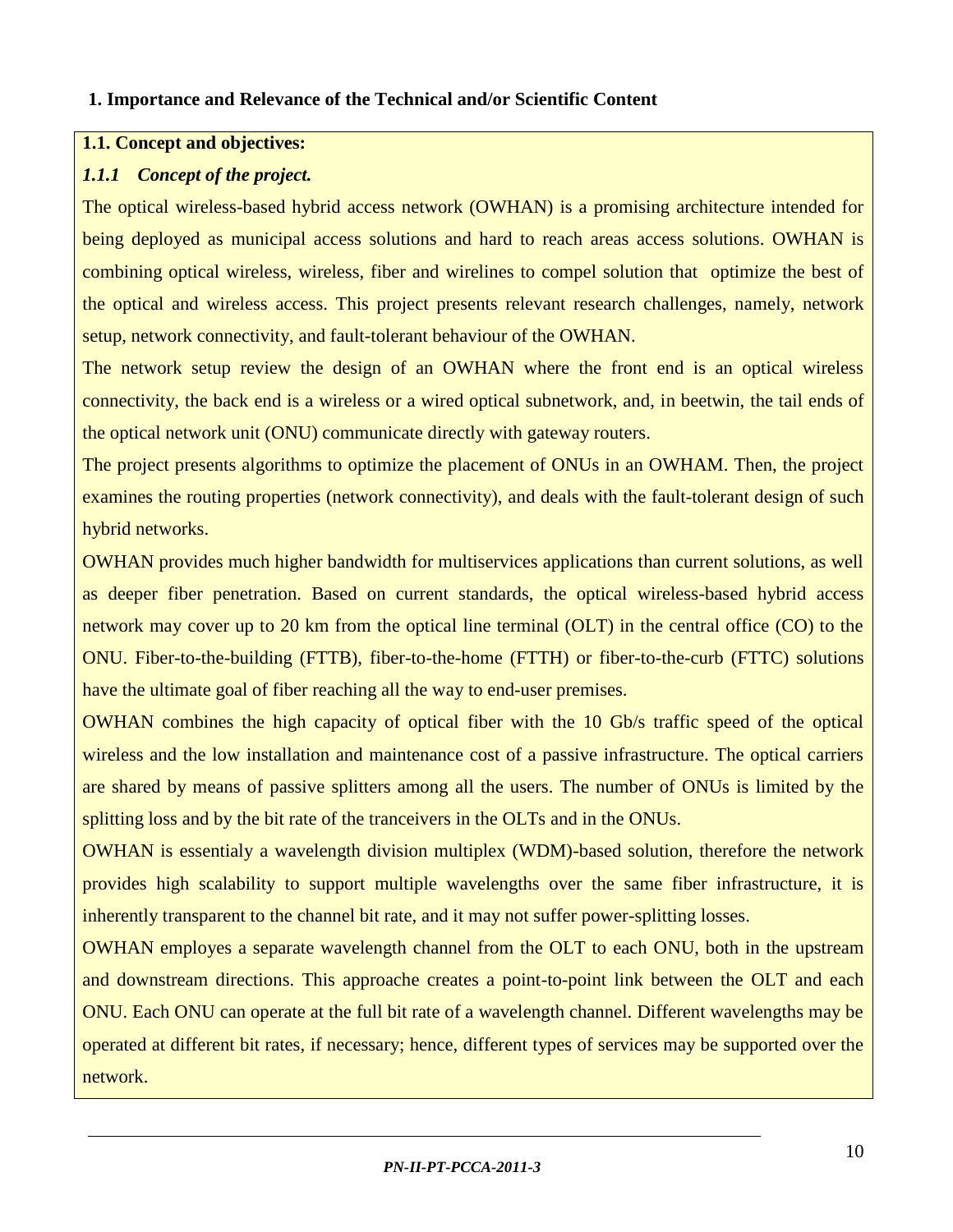*The concept of the project is to run fiber optics as far as possible from the CO to the end user and then having fiber or wireless access technologies take over*. Running fiber optics to every end user premises from the CO could be costly; in addition, wireless access from CO to every end user is not possible due to limited spectrum. Therefore OWHAN may be an excellent compromise to optimize the engineering design of how far the fiber should penetrate before wireless takes over.

The OWHAN architecture can be employed to benefit from (a) the reliability, robustness, and high capacity of wireline optical technologies and (b) the flexibility (anytime, anywhere) and cost savings of a wireless network. A OWHAN is a optical wireless network at the front end, and it is supported by an fiber or wireless network at the back end. The OWHAN is dominated by the optical wireless and the passive optical access technologies. Different passive optical network (PON) segments can be supported by a CO, with each PON segment radiating from the CO. The head end of each PON segment is driven by an OLT via an optical wireless system. The tail end of each PON segment contains a number of ONUs, which typically serve end user in a standard PON architecture. The ONUs can be connected to wireless base stations (BS) for the wireless portion of the OWHAN. The wireless BSs are gateway routers of both the optical domain and the wireless domain. Besides theese gateways, the wireless back end of a OWHAN consists of other wireless routers/BSs to efficiently manage the network. Thus, the back end of a OWHAN might be essentially a multihop wireless mesh network with several wireless routers and a few gateways (to connect to the ONUs, and, consequently, to the rest of the Internet through OLTs/CO). the wireless portion of the OWHAN may employ standard technologies such as WiFi or WiMax. Since the ONUs will be located far away from the Co, efficient spectrum reuse can be expected across the BSs with much smaller range but with much higher bandwidth. Thus, the OWHAN is able to support a much larger user base with high bandwidth needs.

The OWHAN architecture assumes that an OLT is placed in a CO and that it feeds several ONUs. From ONUs to the CO there is a fiber optics network that assembles in into an optical wireless terrestrial laser system. From ONUs, end users are wirelessly connected (in single-hop or multi-hop fashion) or wireline connected (VDSL, coax fashion, FTTx).

#### *1.1.2 The project objectives*

The objectives of the project:

- 1. To provide each end user with whenever needed, 100 Mb/s traffic bit rate;
- 2. To quickly and easily deploy flexible and scalable bandwidth throughout the access network;
- 3. Security within an OWHAN network;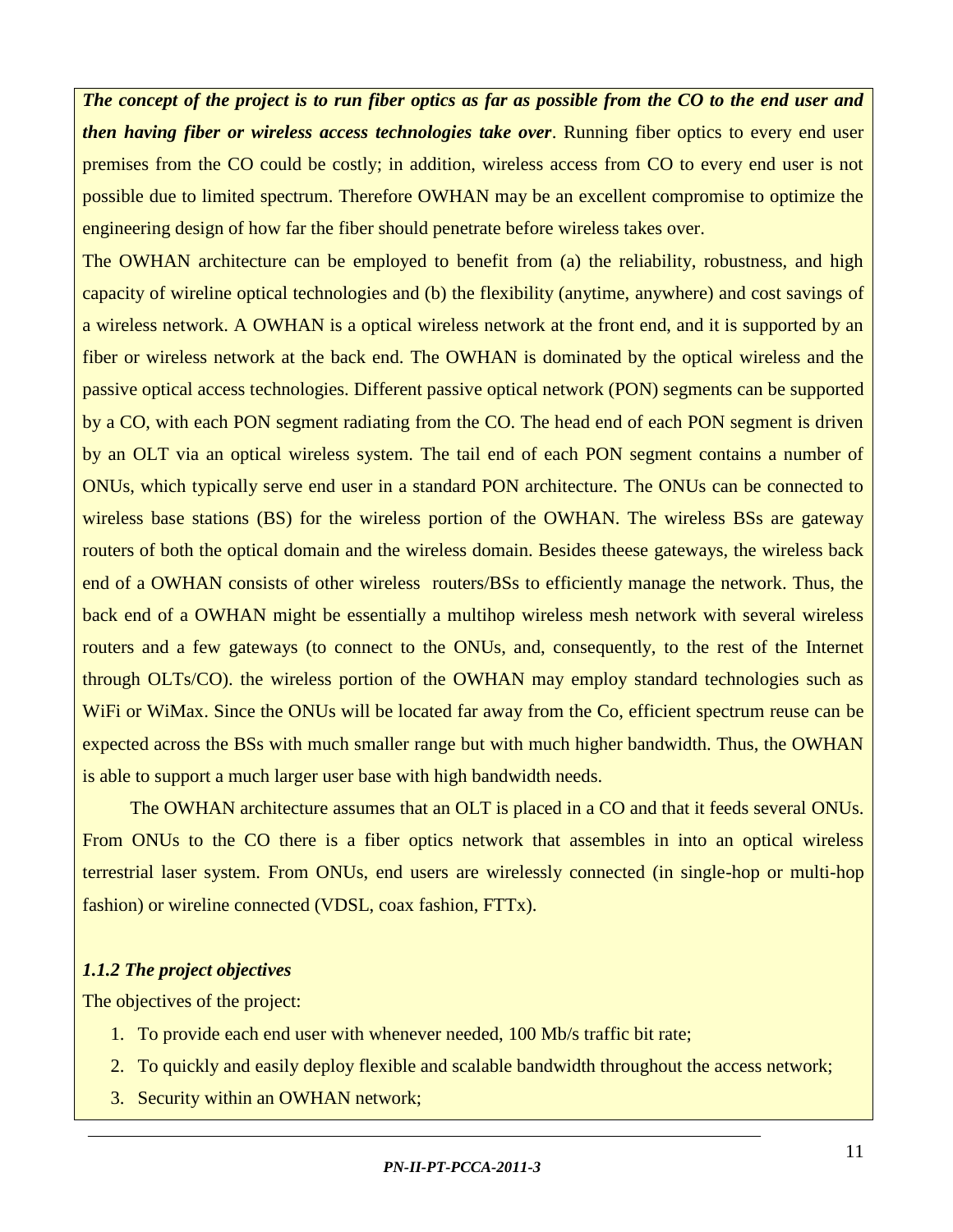- 4. Mobility within an OWHAN network;
- 5. Dissemination of partial and final results regarding the OWHAN network.

### *1.1.3 Emphasise the original, novelty and innovative nature of the project*

The innovative nature of the project:

- 1. Optical wireless system (known as free-space optics as well) bridges the metropolitan DWDM (dense wavelength division mutiplexing) ring and the optical access network. As metropolitan DWDM systems migrate into the access arena, they will be supporting both SDH and native data services, increasing the requirement for protection, and restoration in the optical domain;
- 2. Wavelength on demand. Idle wavelengths can be quickly allocated to carriers through the implementation of optical switching systems. These systems allow an operator to treat the optical layer of the network much like it treats the ATM layer: as a pool of available bandwidth within a cloud to be quickly allocated in virtual optical circuits. The virtual optical cirfcuits are new optical circuits that are managed by optical switching systems using constraint-based routing algorithms. The optical edge equipments can be agile enough with wavelengths so as the carriers may offer users the opportunity to purchase wavelength services not as a fixed lease but as a flexible service;
- 3. DWDM services. Optical wireless is integrating DWDM into the access network so as independent players would be able to build their own fiber rings, yet might own only part of the ring. This solution saves rental payment to incumbent local exchange carriers, which are likely to take advantage of this situation;
- 4. High connectivity. The connectivity bottleneck is shifting from the metropolitan gateway towards the edge of the access optical network. That allows the cost per bit to decrease and makes the optical capacity available to the end users;
- 5. High scalability. The combination between optical wireless and WDM-PON solutions into a flexible optical access network enables cost effective, accelerated optical networking into multiple areas and not just last mile.

# *1.1.4 Expected results of the project end products.*

1. Thorough analysis of an optical wireless-based multi Gb/s optical access network as a solution to high capacity, high speed optical support of broadband multiservices applications at the end users premises;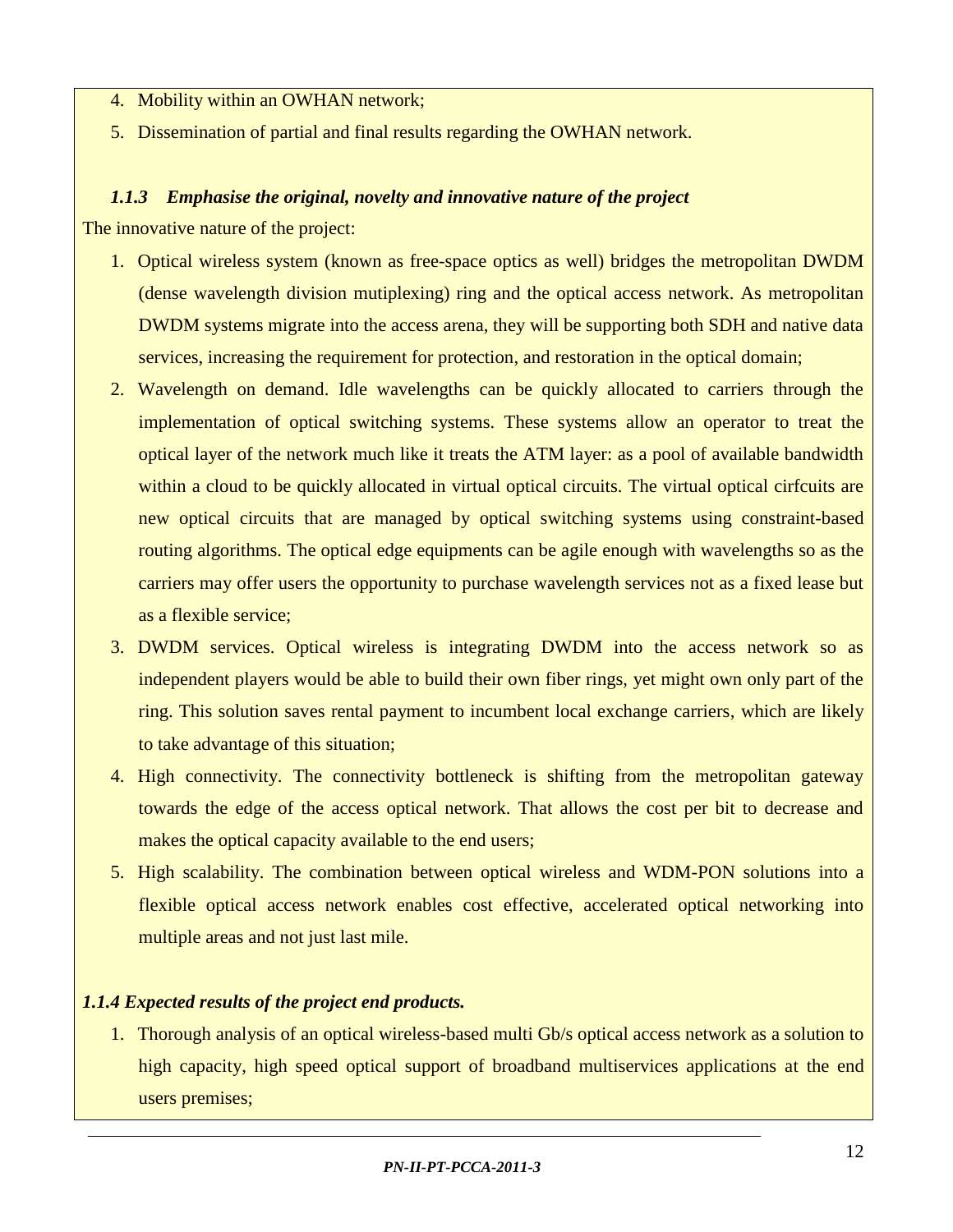- 2. Model of a scalable, flexible, high connectivity, and cost effective optical access network for enterprises and users premises;
- 3. Multicasting solution. A multicasting scheme would allow point-to-multipoint connections and straightforward link-disjoint backup tree;
- 4. Traffic model. The traffic solution generates the graph and formulates the mathematicals of the traffic grooming;
- 5. Collisions management solution. The fault management approach designs the traffic rerouting and presents the fault-recovery solutions.

#### **1.2. State of the art:**

There is a continuing, relentless need for more capacity in the network. This demand is fueld by a tremendous growth of the Internet and the World Wide Web, both in terms of number of users and the amount of time, and thus bandwidth taken by each user. Internet traffic has been growing rapidly. Estimates of growth have varied considerably over the years, with some early growth estimates showing a doubling every four to six month. Despite the variations, these growth estimates are always high, with more recent estimates at about 50% annualy. Broadband access technologies, which provide 1 Mb/s bandwidth per user, have been deployed widely. Meanwhile, business today relies on high-speed networks to get conducted. The networks are used to interconnect multiple locations within a company as well as between companies for business-to-business transactions. Large corporations are commonly leasing 1 Gb/s connections today.

There is a strong correlation between the increase in demand and the cost of bandwidth. Technological advances have succeeded in continously reducing the cost of bandwidth. This reduced cost of bandwidth in turn spurs the development of new applications that make use of more bandwidth and affects behavioral patterns. This positive feedback cycle shows no sign of abating in the near future.

The traffic in a network is dominated by data as opposed to traditional voice traffic. The legacy network were designed to efficiently support voice rather than data. Today, data transport services are pervasive and are capable of providing quality of service to carry performance sensitive applications such as real time voice and video.

Such factors have driven the development of high-capacity optical networks. Optical networking is the technology of choice for meeting the growing demands for bandwidth in the information society. Today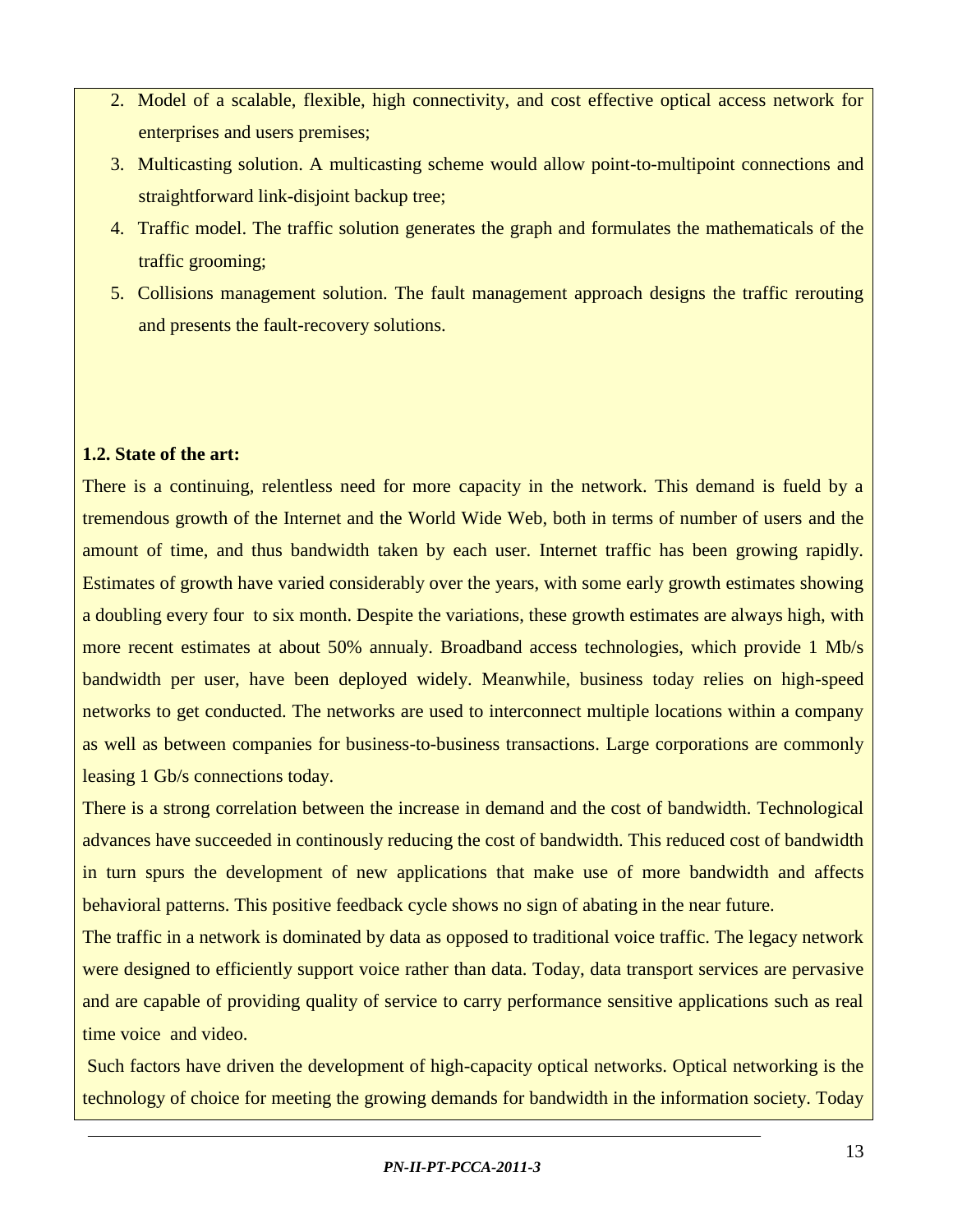there have been existing an abundance of dark fiber and WDM transmission capacity, still a tremendous need for optical switching equipment, high-capacity, high-density optical crossconnects, for managing high-capacity optical signals, rises up.

The access network enables end-users (business and residential customers) to get connected to the rest of the network infrastructure. The access network spans a distance of a few kilometers. The current access solutions are dial-up modems, high-speed lines, digital subscriber lines, and cable modem. However, the access network continues to be a bottleneck, and users require higher bandwidth to be delivered to their machines. Passive optical networks based on inexpensive, proven, and ubiquitus Ethernet technology is an attractive proposition for this market. With fiber now directly available to office buildings in metropolitan areas, networks based on SDH or Ethernet-based technologies are being used to provide high-speed access to large business users.

Efforts to develop high-capacity access networks were devoted to developing networks that would accommodate various forms of video, such as video-on-demand and high-definition television. However, the range of services that users are expected to demand in the future is vast and unpredictible. Today, end-users are interested in both Internet access and other high-speed data access services, for such applications as telecommuting, distance learning, entertainment video, and videoconferencing. Future, unforeseen applications are to arise and make ever-increasing demands on the bandwidth available in the last kilometer. At a broad level, the services can be classified based on three major criteria. The first is the bandwidth requirement, which can vary from a few kilohertz for telephony to tens of megabits per second per video stream or even tens of gigabits per second for high-speed leased lines. The second is weather this requirement is symmetric, for example, videoconferencing, or asymmetric, for example, broadcast video. Today, while most business services are symmetric, other services tend to be asymmetric, with more bandwidth needed from the service provider to the user (the downstream direction) than from the user to the service provider (the upstream direction). The last criterion is whether th eservice is inherently broadcast, where every user gets the same information, for example, broadcast video, or whether the service is switched, where different users get different information, as in the case with internet access.

Different combinations of services and network topologies are made possible – a broadcast service may be supported by a broadcast or a switched network, and a switched service may be supported by a broadcast or a switched network. Broadcast networks may be cheaper than switched networks, are well tailord for delivering broadcast services, and have the advantage that all the interface units are identical, making them easier to deploy. Switched networks are well suited for delivering switched services and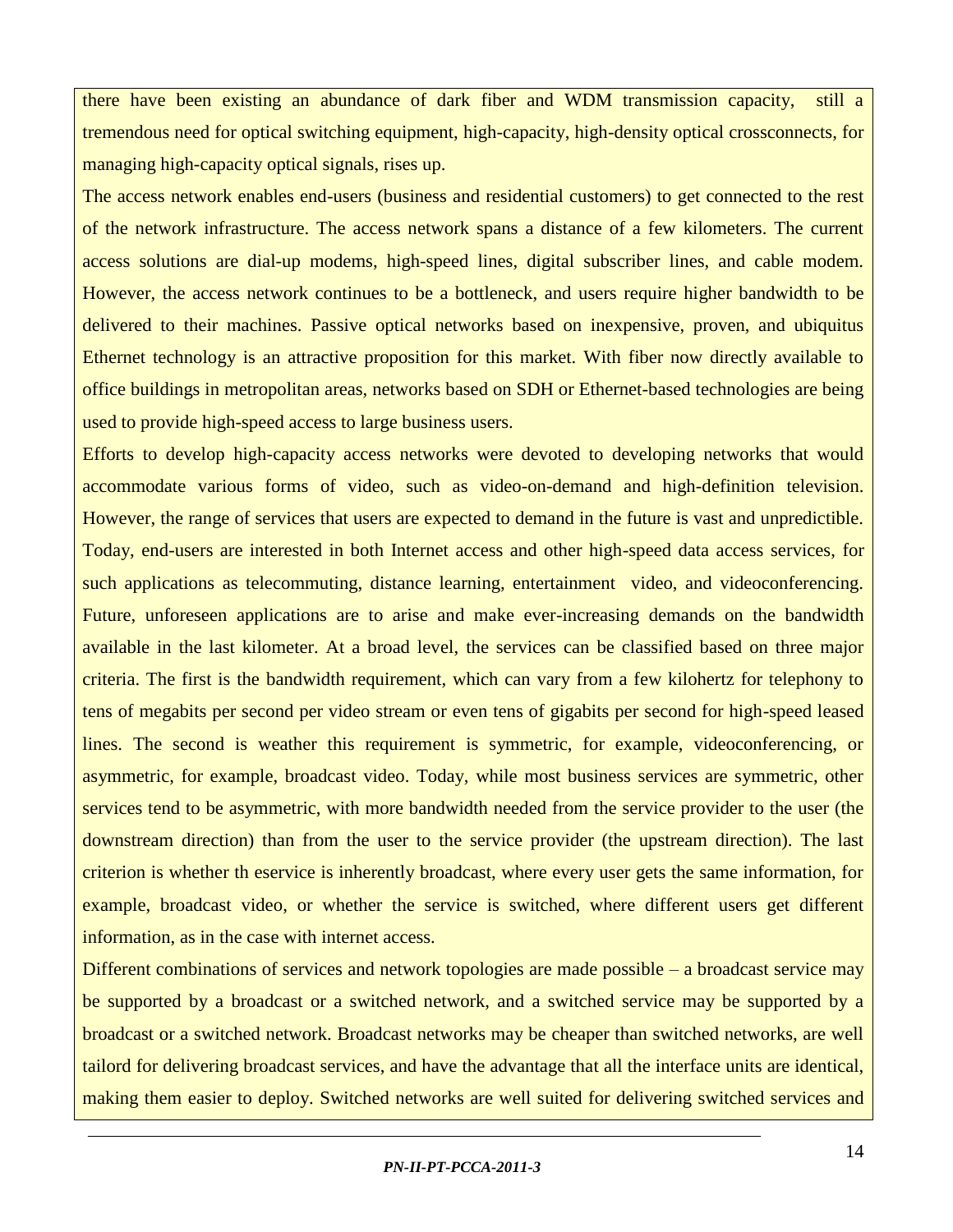provide more security. Faukt location is easier in a switched network than in a broadcast network. In broadcast networks, the intelligence is all at the interface units, whereas in switched network, it is in the network. Thus, the network interface units may be simpler in switched networks than in broadcast networks.

Several approaches have been used to upgrade the access network infrastructure to support the emerging set of new services. The integrated service digital network provided 144 kb/s of bandwidth over the existing twisted-pair infrastructure. The digital subscriber line is another technique that works over the existing infrastructure but provides more bandwidth, sophisticated modulation and coding techniques to realize a capacity of a few megabits per second over twisted pair, which is sufficient to transmit compressed video. Satellites provide another way of delivering access services. A satellite may provide more bandwidth than a terrestrial coaxial cable system. However, the amount of spatial reuse of bandwidth is limited, since a single satellite has a wide coverage area within which it broadcasts signals. Wireless access is another viable option. Although it suffers from limited bandwidth and range, it can be deployed rapidly and allows providers without an existing infrastructure to enter the market. Among the variants are multichannel multipoint distribution services (MMDS) and the local multipoint distribution service (LMDS), both of which are terrestrial line-of-sight systems. MMDS provides 33 6 MHz channels in the 2-3 GHz band with a range of 15 to 55 km. LMDS operates in the 28 GHz band with 1.3 GHz of bandwidth and is suitable for short range (3-5 km) deployment in dense metropolitan areas. LMDS is a part of IEEE 802.16 wireless communication standards, commonly known as WiMAX. These standards can provide up to 70 Mb/s of symmetric bandwidth and up to a distance of 50 km. wiMAX can operate in a wide range orf frequencies below 66 GHz, including 2.3 GHz to 3.5 GHz in the licensed spectrum and 5 GHz in the public spectrum.

IEEE 802.11 is a common wireless local-area access technology to the internet. It operates in the 2.5 nad 5 GHz public spectrum and can provide data rates of about 50 Mb/s. They are limited by a very short range of tens of meters to an access point.

Optical wireless systems using lasers transmitting over free space into the home are also being developed as an alternative approach. These systems can provide about 622 Mb/s of capacity over a line-of-sight range of 200 m to 4 km.

In the context of next-generation access network, hybrid fiber coax (HFC) approach and fiber to the curb (FTTC) approach are being considered. The HFC approach is still a broadcast architecdture, whereas the FTTC approach incorporates switching.

Advances in optical networking have made bandwidth-intensive multicast applications, such as HDTV,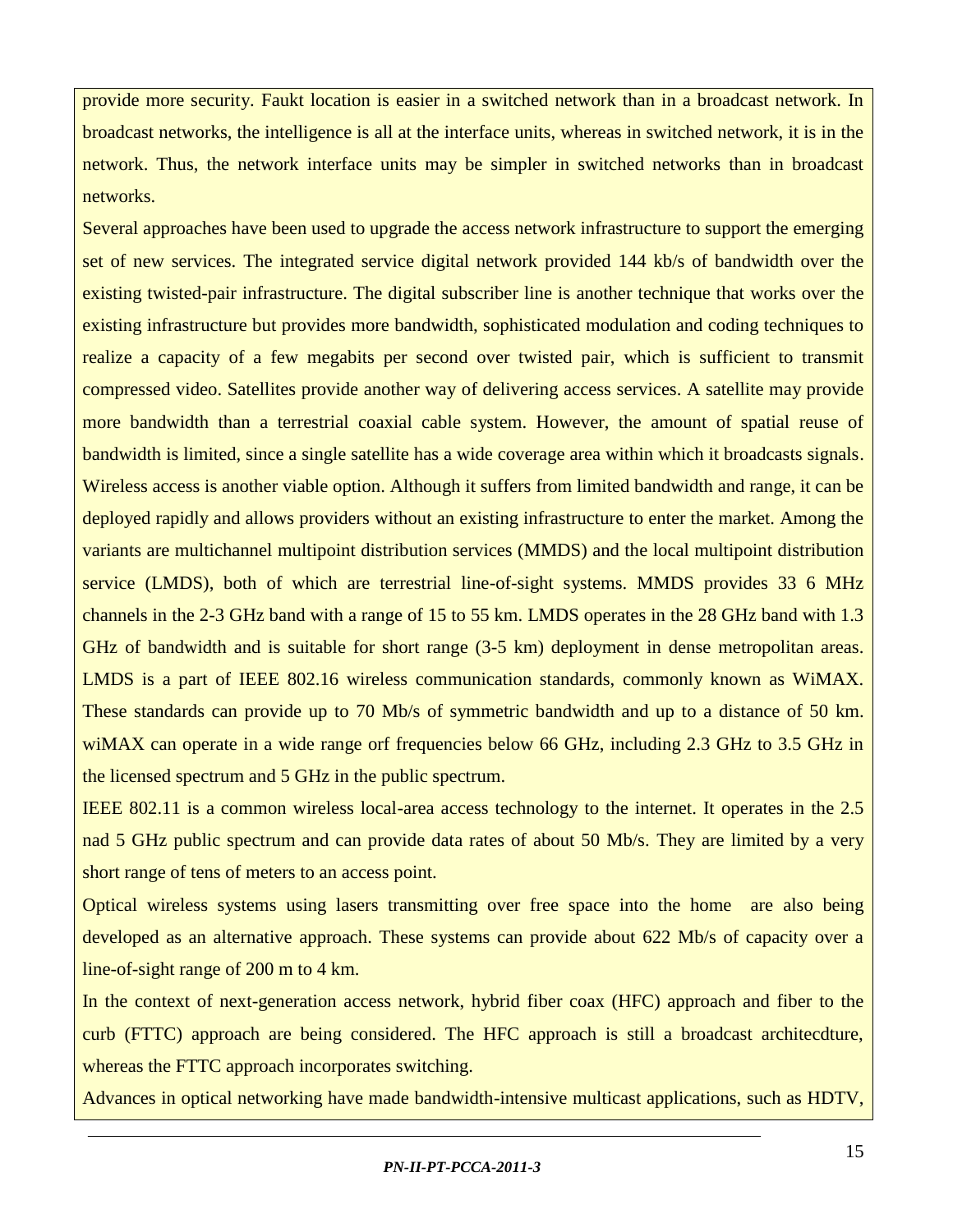interactive distance learning, live auctions, distributed games, movie broadcast from studios, etc., widely popuoar. These applications require point-to-multipoint connections from a source node to the destination nodes in a network. Multicasting provides an easy means to deliver messages to multiple destinations without requiring too mush message replication.

Traffic grooming is a practical problem for designing optical networks. Konda & Chow formulates the static traffic grooming problem as an integer linear program and propose a heuristic to minimize the number of transceiver. Brunato & Battiti present several lower bounds for regular topologies, and greedy and iterative greedy schemes are developed. Thiagarajan & Somani consider a dynamic traffic pattern in wavelength division multiplexing mesh networks, and propose a connection admission control scheme to ensure fairness in terms of connection blocking. Cox & Sanchez study the problem of planning and designing a wavelength division multiplexing mesh network with certain forecast traffic demands, to satisfy all the connections as well as minimize the network cost.

In an optical network, a link failure, due to the high capacity of the link, can lead to the loss of a large amount of data. Appropriate protection and restoration schemes, which minimize the data loss when a link failure occurs, are mandatory. Anderson, Doshi, Dravida, and Harshavardhana uses procedures of upper layers of protocols (ATM, IP, MPLS) to recover from link failures. The fault-recovery time in optical layer should be on the order of milliseconds in order to minimize data loss. According to Gerstel, the fault-recovery mechanisms should be considered in the optical layer because (a) the optical layer can efficiently multiplex protection resources (such as spare wavelengths and fibers) among other several higher-layer network applications, and (b) survivability at the optical layer provides protection to higher-layer protocols that may not have built-in fault recovery.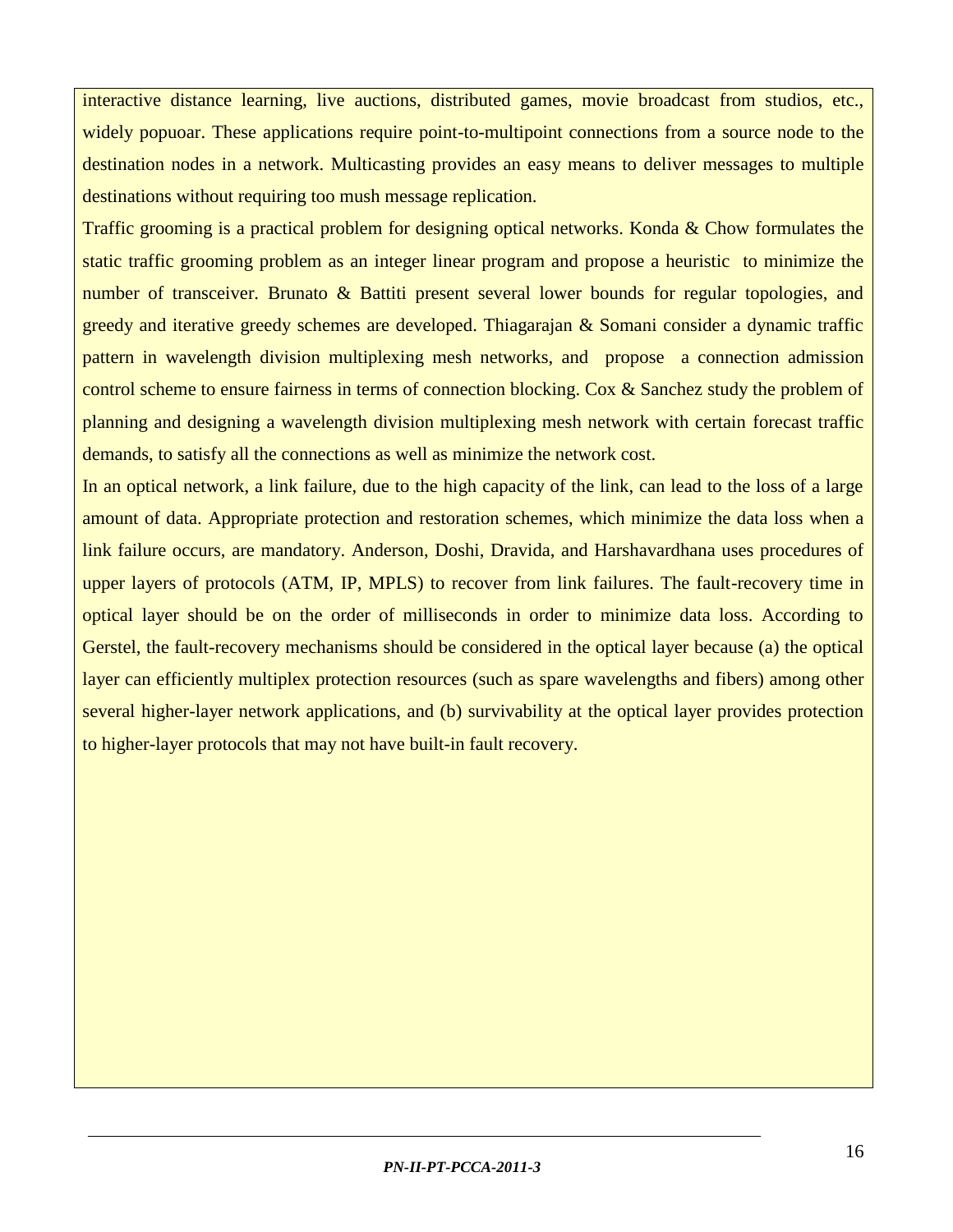**Table 3. Phase list**

| <b>Phase</b><br>no.     | <b>Phase title</b>                                       | <b>Involved</b><br><b>partners</b> | <b>Start month</b><br>$(1 \dots n-1)$ | <b>End month</b><br>$(2 \dots n)$ |
|-------------------------|----------------------------------------------------------|------------------------------------|---------------------------------------|-----------------------------------|
| $\mathbf{1}$            | <b>The Optical</b><br><b>Networking Solution</b>         | <b>CO, P2,</b><br>P <sub>3</sub>   | $\mathbf{1}$                          | 8                                 |
| $\overline{2}$          | <b>The Hybrid Access</b><br><b>Networking Model</b>      | <b>CO, P2,</b><br><b>P3</b>        | $\boldsymbol{9}$                      | 14                                |
| $\overline{3}$          | <b>An Optical</b><br><b>Multicasting Scheme</b>          | <b>CO, P2,</b><br>P <sub>3</sub>   | 15                                    | 20                                |
| $\overline{\mathbf{4}}$ | <b>A Traffic Grooming</b><br><b>Solution</b>             | <b>CO, P1,</b><br>P <sub>2</sub>   | 21                                    | 26                                |
| 5                       | <b>The Fault</b><br><b>Management</b><br><b>Approach</b> | <b>CO, P1,</b><br>P <sub>2</sub>   | 27                                    | 32                                |

**Table 4. Phase description** 

| Phase no.                                                                            |                                                        |           |                |                |                                                                                       |  |  |  |  |  |
|--------------------------------------------------------------------------------------|--------------------------------------------------------|-----------|----------------|----------------|---------------------------------------------------------------------------------------|--|--|--|--|--|
| <b>Phase title</b>                                                                   | <b>The Optical Networking Solution</b>                 |           |                |                |                                                                                       |  |  |  |  |  |
|                                                                                      |                                                        |           |                |                |                                                                                       |  |  |  |  |  |
| <b>Involved</b>                                                                      | CO                                                     | <b>P1</b> | P <sub>2</sub> | P <sub>3</sub> | <b>Total</b>                                                                          |  |  |  |  |  |
| partners                                                                             |                                                        |           |                |                |                                                                                       |  |  |  |  |  |
| Person-                                                                              | 5                                                      |           | 1,29           | $\overline{3}$ |                                                                                       |  |  |  |  |  |
| months                                                                               |                                                        |           |                |                |                                                                                       |  |  |  |  |  |
| <b>Start month</b>                                                                   |                                                        |           |                |                |                                                                                       |  |  |  |  |  |
| <b>End month</b>                                                                     | 8                                                      |           |                |                |                                                                                       |  |  |  |  |  |
| <b>Objectives</b>                                                                    |                                                        |           |                |                |                                                                                       |  |  |  |  |  |
| 1. The Choice of the Optical Network Architecture;                                   |                                                        |           |                |                |                                                                                       |  |  |  |  |  |
| 2. Multiplexing Techniques;                                                          |                                                        |           |                |                |                                                                                       |  |  |  |  |  |
| 3. Enabling Technologies.                                                            |                                                        |           |                |                |                                                                                       |  |  |  |  |  |
|                                                                                      |                                                        |           |                |                | Description of work (possibily broken down into tasks) and role of participants       |  |  |  |  |  |
|                                                                                      |                                                        |           |                |                | 1. Analysis of Optical Networks: backbone, metropolitan and access networks           |  |  |  |  |  |
|                                                                                      |                                                        |           |                |                | architectures are overviewed to design an optical communications network; a point-to- |  |  |  |  |  |
| point terrestrial laser communications system is described as it is commissioned for |                                                        |           |                |                |                                                                                       |  |  |  |  |  |
|                                                                                      | backhauling the hybrid optical network in the project. |           |                |                |                                                                                       |  |  |  |  |  |
| <b>CO</b> : coordinator and contributor                                              |                                                        |           |                |                |                                                                                       |  |  |  |  |  |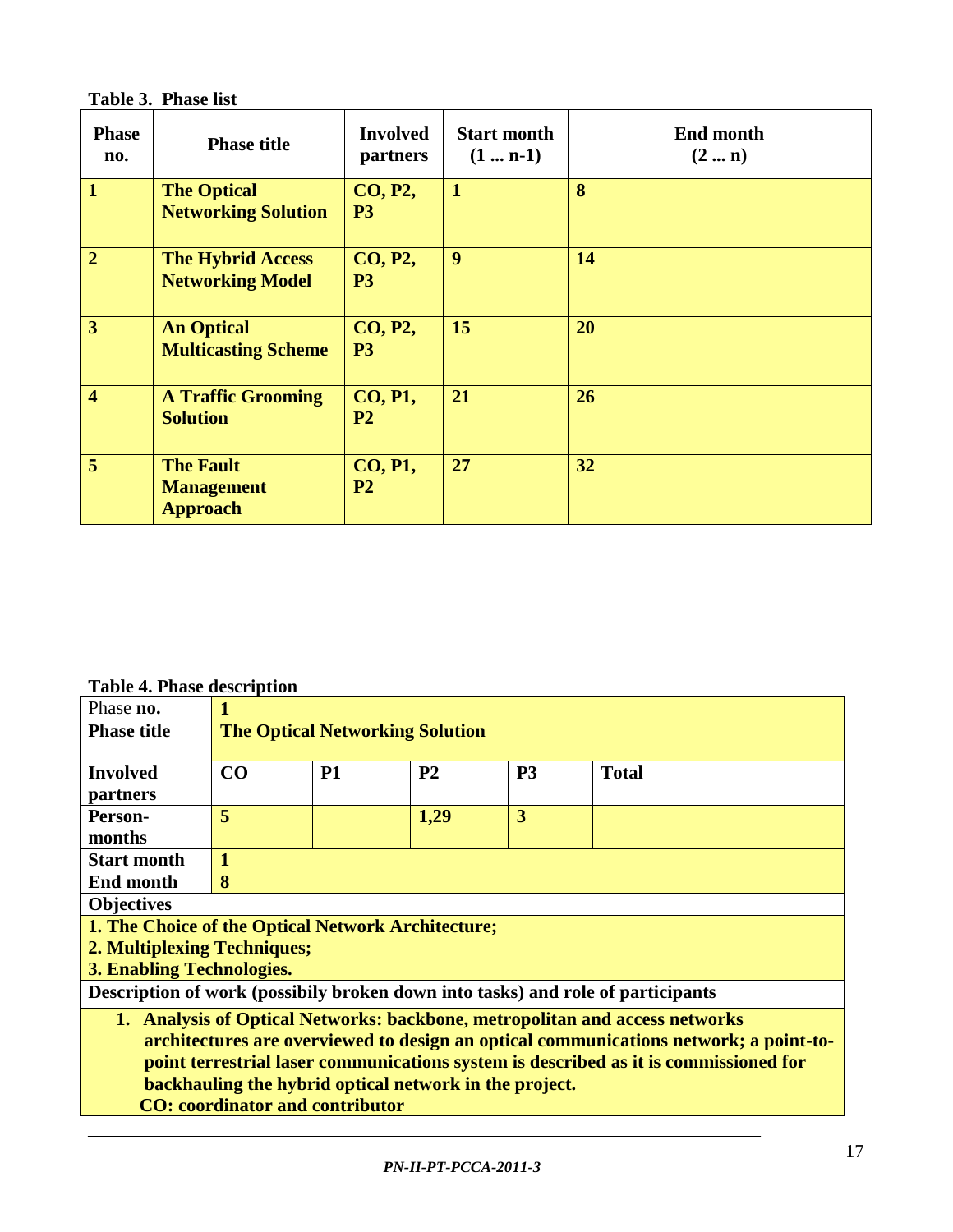**P3: contributor**

- **2. Analyzing Telecom Business Models: comm. services offered by the carriers (service providers) are considered for investigation and telecom business models are generated that permit broadband multiservices applications. CO: coordinator and contributor**
- **3. Analyzing Optical Switching: certain switching functionalities migrates from electronics to optics so as wavelengths and bandwidth provisioning are expedited in the optical layer. Wavelength switching, optical packet switching and optical burst switching are taken into consideration to offer the optical network flexibility, efficient resources utilization, potential functionality and finer switching granularity. CO: coordinator and contributor** 
	- **P3: contributor**
- **4. Analyzing Optical Transmission & Multiplexing: optical transmission in fiber optics, loss and bandwidth windows in fiber, loss budget in terrestrial laser transmission, dispersion and nonlinearities in fiber, optical time division multiplexing, space division multiplexing, wavelength division multiplexing.** 
	- **CO: coordinator and contributor**
	- **P2: contributor**
	- **P3: contributor**
- **5. Analyzing Optical Components/Devices: the components described in the project, the most important devices of the optical communications system, are couplers, lasers, photodetectors, optical amplifiers, optical switches, filters, and multiplexers. CO: coordinator and contributor** 
	- **P2: contributor**
	- **P3: contributor**
- **6. Analyzing Wavelength Conversion: full wavelength conversion, fixed conversion and limited conversion are accounted in the project to solve the routing and wavelength assignment in the optical wavelength-routed network. Opto-electronic wavelength conversion, wave-mixing conversion, and cross modulation conversion are approached.** 
	- **CO: coordinator and contributor**
	- **P3: contributor**

**Deliverables (brief description and month of delivery)**

**D1.1. The Choice of the Optical Network Architecture (access network, metropolitan network, backbone network, point-to-point terrestrial laser communication, telecom business models, services landscape, circuit & packet switching, transparency & all-optical networks, optical layer, second generation optical networks);**

**D1.2 Multiplexing Techniques (wavelength division multiplexing, (optical) time division multiplexing, space division multiplexing);**

**D1.3 Enabling Technologies (optical fiber characteristics & performances, optical transmission in fiber, optical transmitters & receivers, optical multiplexers & filters, optical amplifiers, switching elements, wavelength conversion)**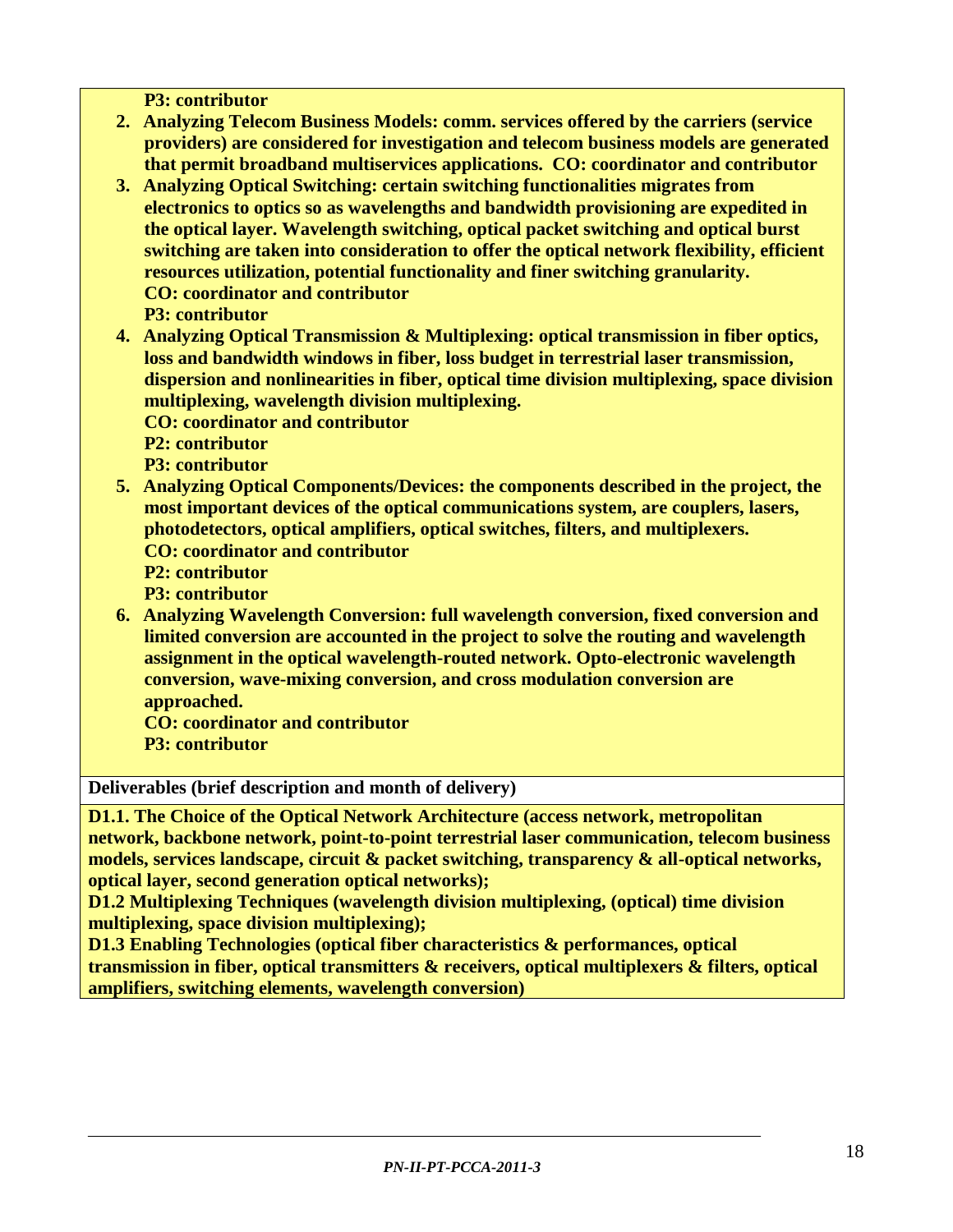| Phase no.          | 2                                         |           |                |                |              |  |  |  |  |  |  |  |
|--------------------|-------------------------------------------|-----------|----------------|----------------|--------------|--|--|--|--|--|--|--|
| <b>Phase title</b> | <b>The Hybrid Access Networking Model</b> |           |                |                |              |  |  |  |  |  |  |  |
|                    |                                           |           |                |                |              |  |  |  |  |  |  |  |
| <b>Involved</b>    | CO                                        | <b>P1</b> | P <sub>2</sub> | P <sub>3</sub> | <b>Total</b> |  |  |  |  |  |  |  |
| <i>partners</i>    |                                           |           |                |                |              |  |  |  |  |  |  |  |
| Person-            | 6                                         |           | 1,15           | 3              |              |  |  |  |  |  |  |  |
| months             |                                           |           |                |                |              |  |  |  |  |  |  |  |
| <b>Start month</b> | 9                                         |           |                |                |              |  |  |  |  |  |  |  |
| End month          | 14                                        |           |                |                |              |  |  |  |  |  |  |  |
| <b>Objectives</b>  |                                           |           |                |                |              |  |  |  |  |  |  |  |
| .                  | _____                                     |           |                |                |              |  |  |  |  |  |  |  |

**1. Optical Access Networks;**

**2. WDM Network Elements;**

**3. Hybrid Access Networks.** 

**Description of work (possibily broken down into tasks) and role of participants**

**1. Analysis of Optical Access Networks: FSO, PON, EPON, WDM-PON, FTTx access optical networks are approached to transmit the traffic from the optical metro network to the end users, in terms of topologies, operation, bandwidth allocation, scalability, and deployment.**

**CO: coordinator and contributor P3: contributor**

- **2. WDM Network Elements: this chapter explores the architectural aspects of the network elements that are part of the network, namely, optical line terminals, optical add/drop multiplexers, optical crossconnects. The WDM network elements provides circuit-switched lightpaths with varying degrees of transparency. Wavelengths may be reused in the network to support multiple lightpaths. CO: coordinator and contributor**
	- **P3: contributor**
- **3. Hybrid Access Networks: HFC and RoF hybrid access technologies are explored as they are able to provide high bandwidth and higher bit rate to end users by connecting optical domain to either the wireless or the electric domain. CO: coordinator and contributor**

**P2: contributor**

**Deliverables (brief description and month of delivery)**

**D2.1. Optical Access Networks (FSO, PON, EPON, WDM-PON, FTTx optical access technologies, topologies, operation, bandwidth allocation, scalability, deployment); D2.2 WDM Network Elements (optical line terminals, optical line amplifiers, optical add/drop multiplexers, optical crossconnects);**

**D2.3 Hybrid Access Networks (HFC, RoF hybrid access technologies, connectivity to wireless mesh networks)**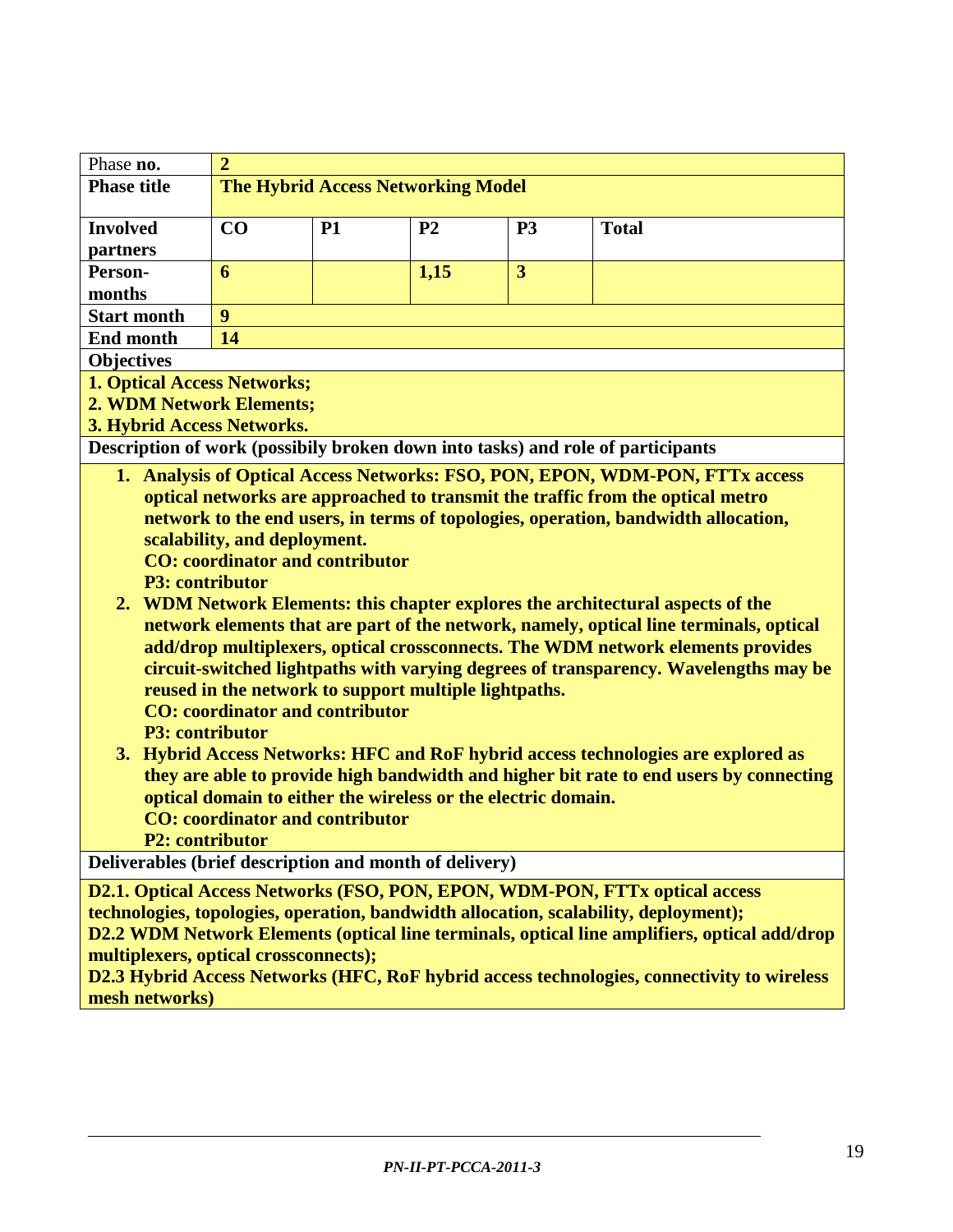| Phase no.                                              | $\overline{3}$                                              |                                       |                |                |                                                                                                     |
|--------------------------------------------------------|-------------------------------------------------------------|---------------------------------------|----------------|----------------|-----------------------------------------------------------------------------------------------------|
| <b>Phase title</b>                                     |                                                             | <b>An Optical Multicasting Scheme</b> |                |                |                                                                                                     |
|                                                        |                                                             |                                       |                |                |                                                                                                     |
| <b>Involved</b>                                        | CO                                                          | <b>P1</b>                             | P <sub>2</sub> | <b>P3</b>      | <b>Total</b>                                                                                        |
| partners                                               |                                                             |                                       |                |                |                                                                                                     |
| Person-                                                | 6                                                           |                                       | 1,15           | $\overline{2}$ |                                                                                                     |
| months                                                 |                                                             |                                       |                |                |                                                                                                     |
| <b>Start month</b>                                     | 15                                                          |                                       |                |                |                                                                                                     |
| <b>End month</b>                                       | 20                                                          |                                       |                |                |                                                                                                     |
| <b>Objectives</b>                                      |                                                             |                                       |                |                |                                                                                                     |
|                                                        |                                                             |                                       |                |                | 1. Set Up Multicast Connections: studies architectures and approaches for establishing              |
|                                                        |                                                             |                                       |                |                | multicast connections in the hybrid access optical network using light trees. Multicasting          |
|                                                        |                                                             |                                       |                |                | permits point-to-multipoint connections to support multicast applications, such as HDTV, e-         |
|                                                        |                                                             |                                       |                |                | learning, live auctions, distributed games, movie broadcasts from studios, etc.                     |
|                                                        |                                                             |                                       |                |                | 2. Multicast Tree Protection: formulates a solution of setting a straightforward link-disjoint      |
|                                                        |                                                             |                                       |                |                | backup tree, according to the physical layer of the hybrid optical access network;                  |
| papers at conferences.                                 |                                                             |                                       |                |                | 3. Dissemination : results from the phase number 1 to the phase number 3 are presented as           |
|                                                        |                                                             |                                       |                |                | Description of work (possibily broken down into tasks) and role of participants                     |
|                                                        |                                                             |                                       |                |                |                                                                                                     |
|                                                        |                                                             |                                       |                |                | 1. Design Multicast-Capable Switche Architecture: formulates the approaches to design               |
|                                                        | switches capable of supporting multicasting.                |                                       |                |                |                                                                                                     |
| <b>P2: contributor</b>                                 | <b>CO</b> : coordinator and contributor                     |                                       |                |                |                                                                                                     |
| <b>P3: contributor</b>                                 |                                                             |                                       |                |                |                                                                                                     |
|                                                        |                                                             |                                       |                |                | 2. Set Up a Group of Multicast Sessions: establishes several directed multicasting trees at         |
|                                                        |                                                             |                                       |                |                | a minimum aggregate cost, assuming that the network resources are available to                      |
|                                                        | accommodate all conections requests.                        |                                       |                |                |                                                                                                     |
|                                                        | <b>CO</b> : coordinator and contributor                     |                                       |                |                |                                                                                                     |
| <b>P3: contributor</b>                                 |                                                             |                                       |                |                |                                                                                                     |
|                                                        |                                                             |                                       |                |                | 3. Approaching Backup Trees for multicast Sessions: formulates the problem of                       |
|                                                        | protecting a multicast tree by a link-disjoint backup tree. |                                       |                |                |                                                                                                     |
|                                                        | <b>CO</b> : coordinator and contributor                     |                                       |                |                |                                                                                                     |
| <b>P3: contributor</b>                                 |                                                             |                                       |                |                |                                                                                                     |
| Deliverables (brief description and month of delivery) |                                                             |                                       |                |                |                                                                                                     |
|                                                        |                                                             |                                       |                |                | <b>D3.1. Set Up Multicast Connections (architectures and approaches for multicast connections);</b> |
|                                                        |                                                             |                                       |                |                | D3.2 Multicast Tree Protection (link-disjoint backup tree, direct-link-disjointness).               |
|                                                        |                                                             |                                       |                |                |                                                                                                     |

| Phase no.                          |    |                                    |                |    |              |  |  |  |  |  |  |  |  |  |
|------------------------------------|----|------------------------------------|----------------|----|--------------|--|--|--|--|--|--|--|--|--|
| <b>Phase title</b>                 |    | <b>A Traffic Grooming Solution</b> |                |    |              |  |  |  |  |  |  |  |  |  |
| <b>Involved</b><br><b>partners</b> | CO | P1                                 | P <sub>2</sub> | P3 | <b>Total</b> |  |  |  |  |  |  |  |  |  |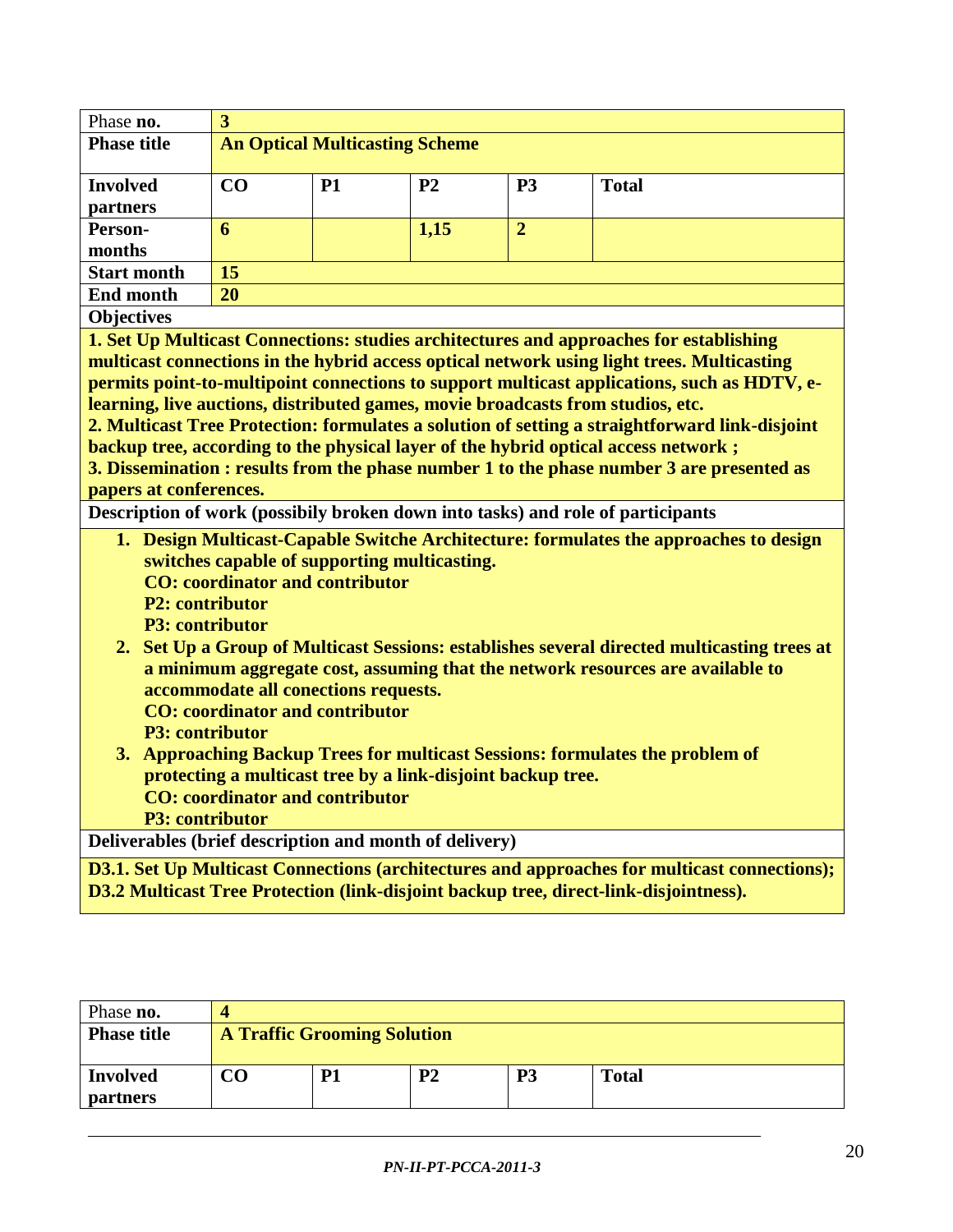| Person-                                                                                 | 6                                             |  | 1,15 |  |                                                                                          |  |  |  |  |  |  |  |
|-----------------------------------------------------------------------------------------|-----------------------------------------------|--|------|--|------------------------------------------------------------------------------------------|--|--|--|--|--|--|--|
| months                                                                                  |                                               |  |      |  |                                                                                          |  |  |  |  |  |  |  |
| <b>Start month</b>                                                                      | 21                                            |  |      |  |                                                                                          |  |  |  |  |  |  |  |
| <b>End month</b>                                                                        | 26                                            |  |      |  |                                                                                          |  |  |  |  |  |  |  |
| <b>Objectives</b>                                                                       |                                               |  |      |  |                                                                                          |  |  |  |  |  |  |  |
| 1. Optimization Criteria for the Traffic Grooming Problem: formulates the scenarios and |                                               |  |      |  |                                                                                          |  |  |  |  |  |  |  |
|                                                                                         |                                               |  |      |  | criteria to optimizing the traffic grooming, according to network configuration, network |  |  |  |  |  |  |  |
| resources, and traffic pattern.                                                         |                                               |  |      |  |                                                                                          |  |  |  |  |  |  |  |
|                                                                                         |                                               |  |      |  | 2. A Traffic Grooming Provisioning Model: designs a traffic grooming solution that       |  |  |  |  |  |  |  |
| incorporates network elements and accomodates different grooming policies.              |                                               |  |      |  |                                                                                          |  |  |  |  |  |  |  |
|                                                                                         |                                               |  |      |  | Description of work (possibily broken down into tasks) and role of participants          |  |  |  |  |  |  |  |
|                                                                                         |                                               |  |      |  | 1. The Problem Statement: defines the inputs and the outputs of the grooming, on the     |  |  |  |  |  |  |  |
|                                                                                         | given physical topology and traffic requests. |  |      |  |                                                                                          |  |  |  |  |  |  |  |
|                                                                                         | <b>CO</b> : coordinator and contributor       |  |      |  |                                                                                          |  |  |  |  |  |  |  |
| <b>P1: contributor</b>                                                                  |                                               |  |      |  |                                                                                          |  |  |  |  |  |  |  |
| <b>P3:</b>                                                                              |                                               |  |      |  |                                                                                          |  |  |  |  |  |  |  |
|                                                                                         |                                               |  |      |  | 2. Assumptions for the Traffic Grooming Network: formulates the constraints in the       |  |  |  |  |  |  |  |
|                                                                                         |                                               |  |      |  | network (available resources) and the objective functions (wavelengths conversion        |  |  |  |  |  |  |  |
|                                                                                         |                                               |  |      |  | models, optical switching models, connections demands, propagation delays, etc.) as      |  |  |  |  |  |  |  |
| well.                                                                                   |                                               |  |      |  |                                                                                          |  |  |  |  |  |  |  |
|                                                                                         | <b>CO</b> : coordinator and contributor       |  |      |  |                                                                                          |  |  |  |  |  |  |  |
| <b>P1: contributor</b>                                                                  |                                               |  |      |  |                                                                                          |  |  |  |  |  |  |  |
| P2:<br><b>P3:</b>                                                                       |                                               |  |      |  |                                                                                          |  |  |  |  |  |  |  |
|                                                                                         |                                               |  |      |  |                                                                                          |  |  |  |  |  |  |  |
|                                                                                         | formulation of the traffic grooming problem.  |  |      |  | 3. A Traffic Grooming Solution: formulates the graph model and the mathematical          |  |  |  |  |  |  |  |
|                                                                                         | <b>CO</b> : coordinator and contributor       |  |      |  |                                                                                          |  |  |  |  |  |  |  |
| P1: contributor                                                                         |                                               |  |      |  |                                                                                          |  |  |  |  |  |  |  |
| <b>P2: contributor</b>                                                                  |                                               |  |      |  |                                                                                          |  |  |  |  |  |  |  |
| <b>P3:</b>                                                                              |                                               |  |      |  |                                                                                          |  |  |  |  |  |  |  |
| Deliverables (brief description and month of delivery)                                  |                                               |  |      |  |                                                                                          |  |  |  |  |  |  |  |
|                                                                                         |                                               |  |      |  | D4.1. Optimization Criteria for the Traffic Grooming Problem (scenarios and criteria to  |  |  |  |  |  |  |  |
| optimizing the traffic grooming);                                                       |                                               |  |      |  |                                                                                          |  |  |  |  |  |  |  |
|                                                                                         |                                               |  |      |  | D4.2 A Traffic Grooming Provisioning Model (graph model and mathematical formulation of  |  |  |  |  |  |  |  |
| the traffic grooming).                                                                  |                                               |  |      |  |                                                                                          |  |  |  |  |  |  |  |
|                                                                                         |                                               |  |      |  |                                                                                          |  |  |  |  |  |  |  |

| Phase no.                          |    |                                      |           |                |              |  |  |  |  |  |  |  |  |  |
|------------------------------------|----|--------------------------------------|-----------|----------------|--------------|--|--|--|--|--|--|--|--|--|
| <b>Phase title</b>                 |    | <b>The Fault Management Approach</b> |           |                |              |  |  |  |  |  |  |  |  |  |
| <b>Involved</b><br><b>partners</b> | CO | P <sub>1</sub>                       | <b>P2</b> | P <sub>3</sub> | <b>Total</b> |  |  |  |  |  |  |  |  |  |
| Person-                            |    |                                      | 1,15      |                |              |  |  |  |  |  |  |  |  |  |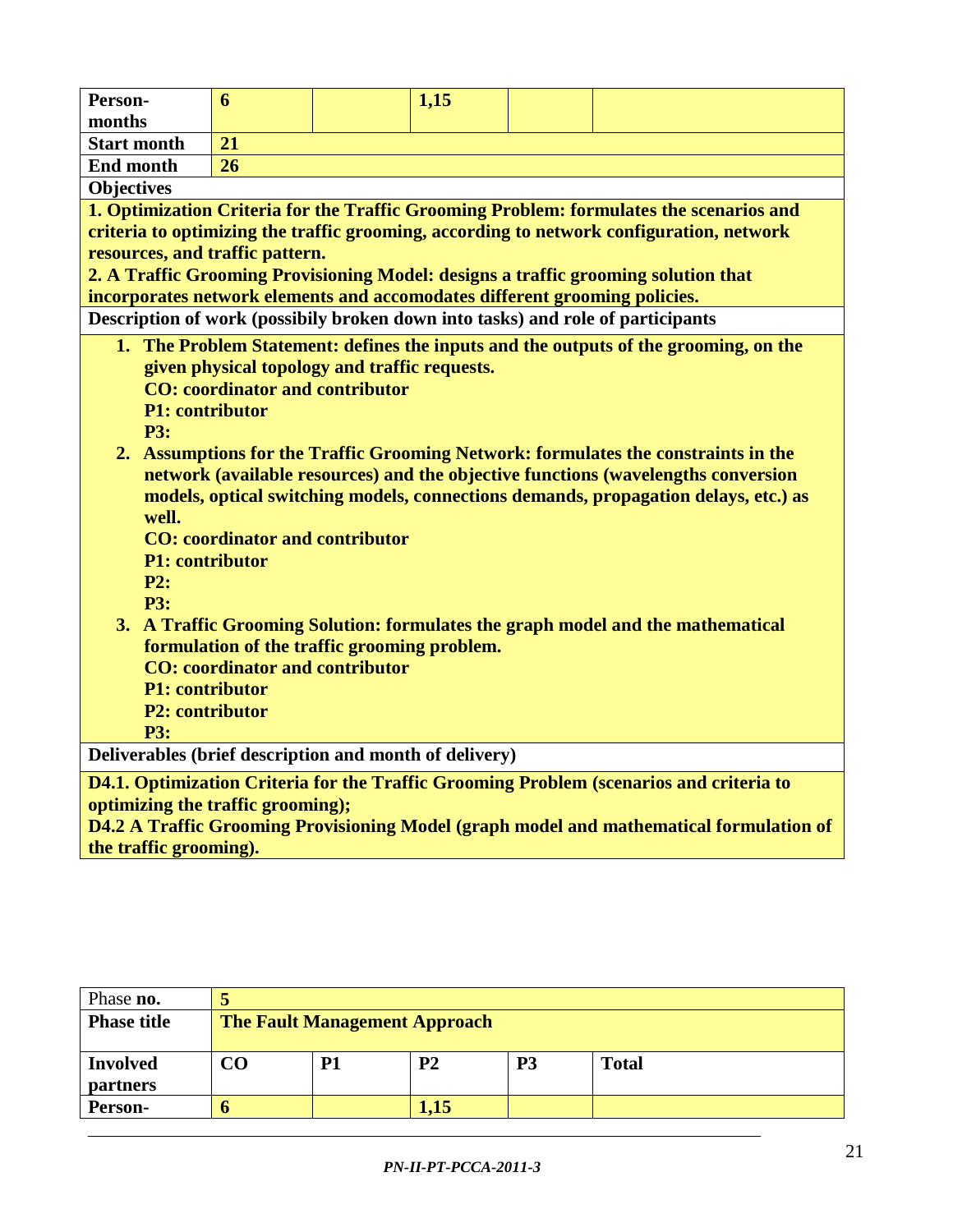| months                                                                                      |                                         |  |  |  |                                                                                           |  |  |  |  |  |  |  |
|---------------------------------------------------------------------------------------------|-----------------------------------------|--|--|--|-------------------------------------------------------------------------------------------|--|--|--|--|--|--|--|
| <b>Start month</b>                                                                          | 27                                      |  |  |  |                                                                                           |  |  |  |  |  |  |  |
| <b>End month</b>                                                                            | 32                                      |  |  |  |                                                                                           |  |  |  |  |  |  |  |
| <b>Objectives</b>                                                                           |                                         |  |  |  |                                                                                           |  |  |  |  |  |  |  |
| 1. Path Protection Scheme : design a traffic rerouting through a link-disjoint backup route |                                         |  |  |  |                                                                                           |  |  |  |  |  |  |  |
| around the failed link.                                                                     |                                         |  |  |  |                                                                                           |  |  |  |  |  |  |  |
|                                                                                             |                                         |  |  |  | 2. Simulation Program : evaluates the performance of the path protection scheme;          |  |  |  |  |  |  |  |
|                                                                                             |                                         |  |  |  | 3. Dissemination : results from all the phases of the projects are presented as papers at |  |  |  |  |  |  |  |
| conferences.                                                                                |                                         |  |  |  |                                                                                           |  |  |  |  |  |  |  |
|                                                                                             |                                         |  |  |  | Description of work (possibily broken down into tasks) and role of participants           |  |  |  |  |  |  |  |
|                                                                                             |                                         |  |  |  | 1. Fault Management Mechanisms: evaluates appropriate protection and restoration          |  |  |  |  |  |  |  |
|                                                                                             |                                         |  |  |  | schemes in the network so as data loss when a link failure occurs get minimized.          |  |  |  |  |  |  |  |
|                                                                                             | <b>CO</b> : coordinator and contributor |  |  |  |                                                                                           |  |  |  |  |  |  |  |
| <b>P1: contributor</b>                                                                      |                                         |  |  |  |                                                                                           |  |  |  |  |  |  |  |
| <b>P2:</b> contributor                                                                      |                                         |  |  |  |                                                                                           |  |  |  |  |  |  |  |
| <b>P3:</b>                                                                                  |                                         |  |  |  |                                                                                           |  |  |  |  |  |  |  |
|                                                                                             |                                         |  |  |  | 2. Fault-recovery Solutions: presents pre-computed and reserved in advance backup         |  |  |  |  |  |  |  |
|                                                                                             |                                         |  |  |  | resources (wavelengths and routes) to hold the traffic alive around a failed link.        |  |  |  |  |  |  |  |
|                                                                                             | <b>CO</b> : coordinator and contributor |  |  |  |                                                                                           |  |  |  |  |  |  |  |
| <b>P1: contributor</b>                                                                      |                                         |  |  |  |                                                                                           |  |  |  |  |  |  |  |
| P2:                                                                                         |                                         |  |  |  |                                                                                           |  |  |  |  |  |  |  |
| <b>P3:</b>                                                                                  |                                         |  |  |  |                                                                                           |  |  |  |  |  |  |  |
| performances.                                                                               |                                         |  |  |  | 3. Simulation Program: runs the path protection scheme to evaluate the protection         |  |  |  |  |  |  |  |
|                                                                                             | <b>CO</b> : coordinator and contributor |  |  |  |                                                                                           |  |  |  |  |  |  |  |
| <b>P1: contributor</b>                                                                      |                                         |  |  |  |                                                                                           |  |  |  |  |  |  |  |
| <b>P2: contributor</b>                                                                      |                                         |  |  |  |                                                                                           |  |  |  |  |  |  |  |
| <b>P3:</b>                                                                                  |                                         |  |  |  |                                                                                           |  |  |  |  |  |  |  |
| Deliverables (brief description and month of delivery)                                      |                                         |  |  |  |                                                                                           |  |  |  |  |  |  |  |
|                                                                                             |                                         |  |  |  | D5.1. Path Protection Scheme (model of a traffic rerouting around a failed link);         |  |  |  |  |  |  |  |
| <b>D5.2 Simulation Program</b> (path protection scheme performances);                       |                                         |  |  |  |                                                                                           |  |  |  |  |  |  |  |
|                                                                                             |                                         |  |  |  |                                                                                           |  |  |  |  |  |  |  |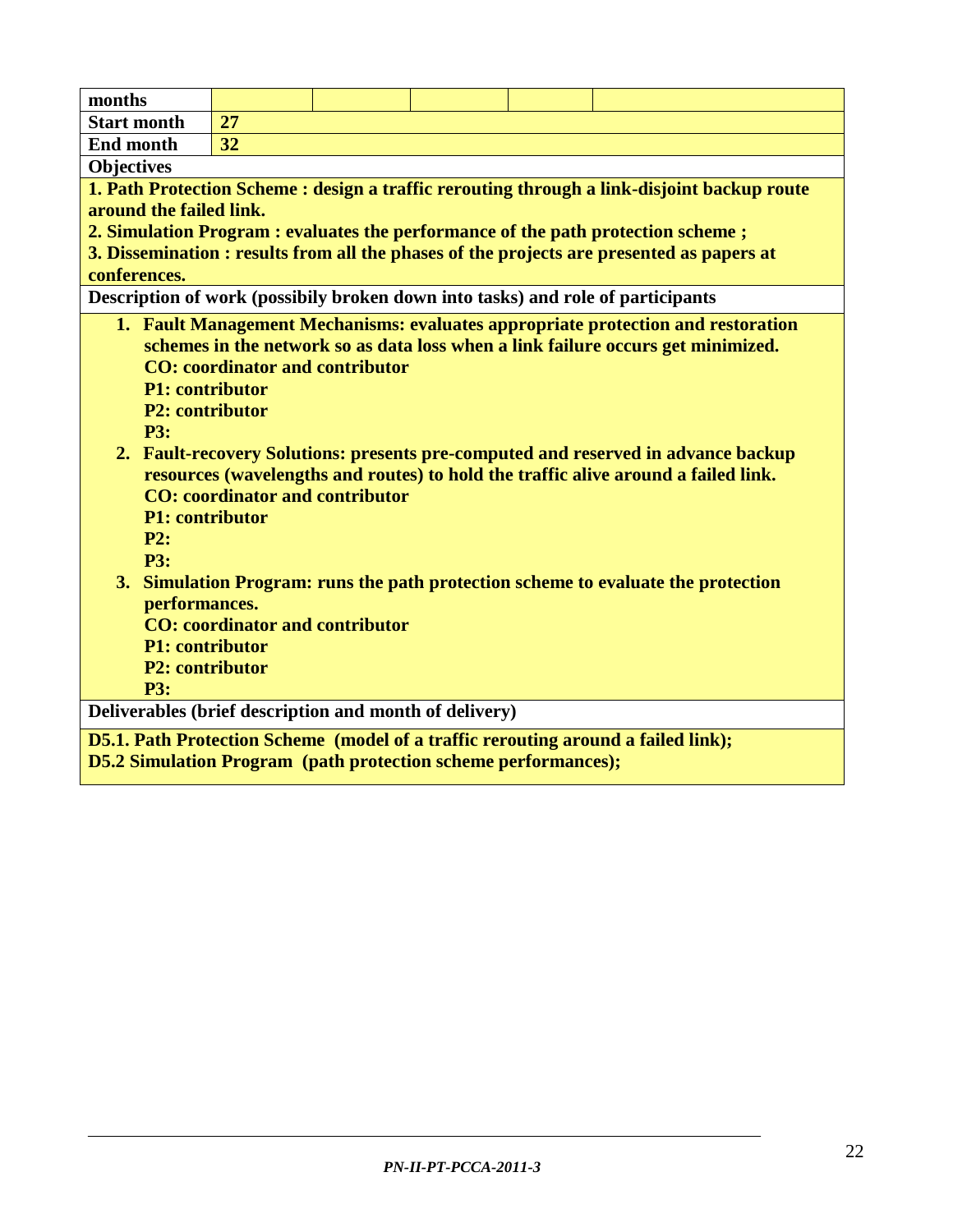| <b>Deliverable</b><br>No. | <b>Deliverable Name</b>                                                 | <b>Phase</b><br>no. | <b>Type of</b><br><b>Deliverable</b><br>$\ast$ | <b>Phase delivery</b><br>date<br>$(1 \dots n)$ |
|---------------------------|-------------------------------------------------------------------------|---------------------|------------------------------------------------|------------------------------------------------|
| D <sub>1.1</sub>          | <b>The Choice of the Optical Network</b><br><b>Architecture</b>         | $\mathbf{1}$        |                                                | M8                                             |
| D <sub>1.2</sub>          | <b>Multiplexing Techniques</b>                                          | $\mathbf{1}$        |                                                | M8                                             |
| D1.3                      | <b>Enabling Technologies</b>                                            | $\mathbf{1}$        |                                                | M8                                             |
| D2.1                      | <b>Optical Access Networks</b>                                          | $\overline{2}$      |                                                | M14                                            |
| D <sub>2.2</sub>          | <b>WDM Network Elements</b>                                             | $\overline{2}$      |                                                | M14                                            |
| D2.3                      | <b>Hybrid Access Networks</b>                                           | $\overline{2}$      |                                                | M14                                            |
| D3.1                      | <b>Set Up Multicast Connections</b>                                     | $\overline{3}$      |                                                | <b>M20</b>                                     |
| D3.2                      | <b>Multicast Tree Protection</b>                                        | $\overline{3}$      |                                                | <b>M20</b>                                     |
| D4.1                      | <b>Optimization Criteria for the Traffic</b><br><b>Grooming Problem</b> | $\overline{4}$      |                                                | M26                                            |
| D <sub>4.2</sub>          | <b>A Traffic Grooming Provisioning Model</b>                            | $\overline{4}$      |                                                | M26                                            |
| D5.1                      | <b>Path Protection Scheme</b>                                           | 5                   |                                                | M32                                            |
| D5.2                      | <b>Simulation Program</b>                                               | 5                   |                                                | M32                                            |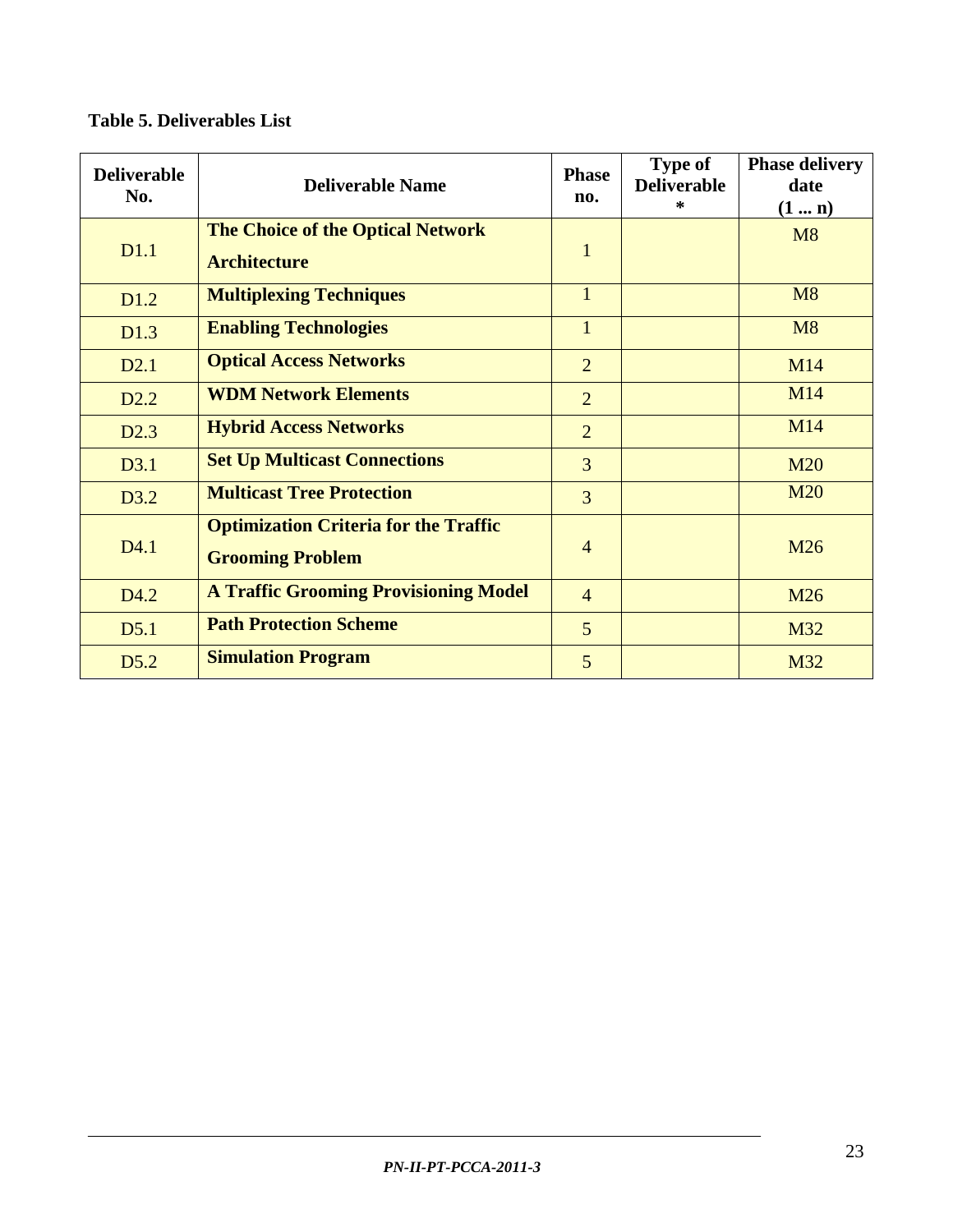#### **2. Implementation**

#### **2.1. Management structure and procedures**

 The management of the OWHAN project is accomplished by the project manager and the representatives from the partners. The project manager originates from the coordinator entity, which is a communications research institute. The representatives from the partners are professors or lecturers within electronics and communications faculties of universities.

The Project Manager is responsible for the planning, organizing, leading, and controlling the project. The Project Manager is representing the consortium in any relation with UEFSCDI.

 The Project Manager makes decisions in respect with all the important facts, procedures, policies. He does the work required to achieve understanding, leave adequate documents, keep informed and keep other informed, report on progress, motivate to inspire/encourage, improve knowledge/training/attitude.

The Project Manager responsibilities include :

- $\checkmark$  Review work to be accomplished;
- $\checkmark$  Determine the resources required to perform the work;
- $\checkmark$  Program the work to establish the sequence of activities in order to reach the defined objectives and goals;
- $\checkmark$  Schedule the work to establish when things must be done;
- $\checkmark$  Determine the procedure to perform the work;
- $\checkmark$  Define policies and constraints of the framework;
- $\checkmark$  Allocates available resourcfes to do the work;
- $\checkmark$  Develop a working structure;
- $\checkmark$  Achieve mutual understandings of responsabilities and authorities;
- $\checkmark$  Establish conditions for mutually cooperative efforts of the partners;
- $\checkmark$  Take action to assess and regulate work in progress;
- $\checkmark$  Use systematic methods to measure performance, productivity, and progress;
- $\checkmark$  Evaluate results determine the significance of variances and exceptions in the comparison of actual versus planned performances;
- $\checkmark$  Take corrective actions to do what is necessary to bring exceptions into line;
- $\checkmark$  Follow-up on work completed;
- $\checkmark$  Establish and monitor standards of quality and performance;
- $\checkmark$  Look for situations which need improvement;
- $\checkmark$  Re-evaluate changing conditions to readjust planning, organizing, and leading strategy;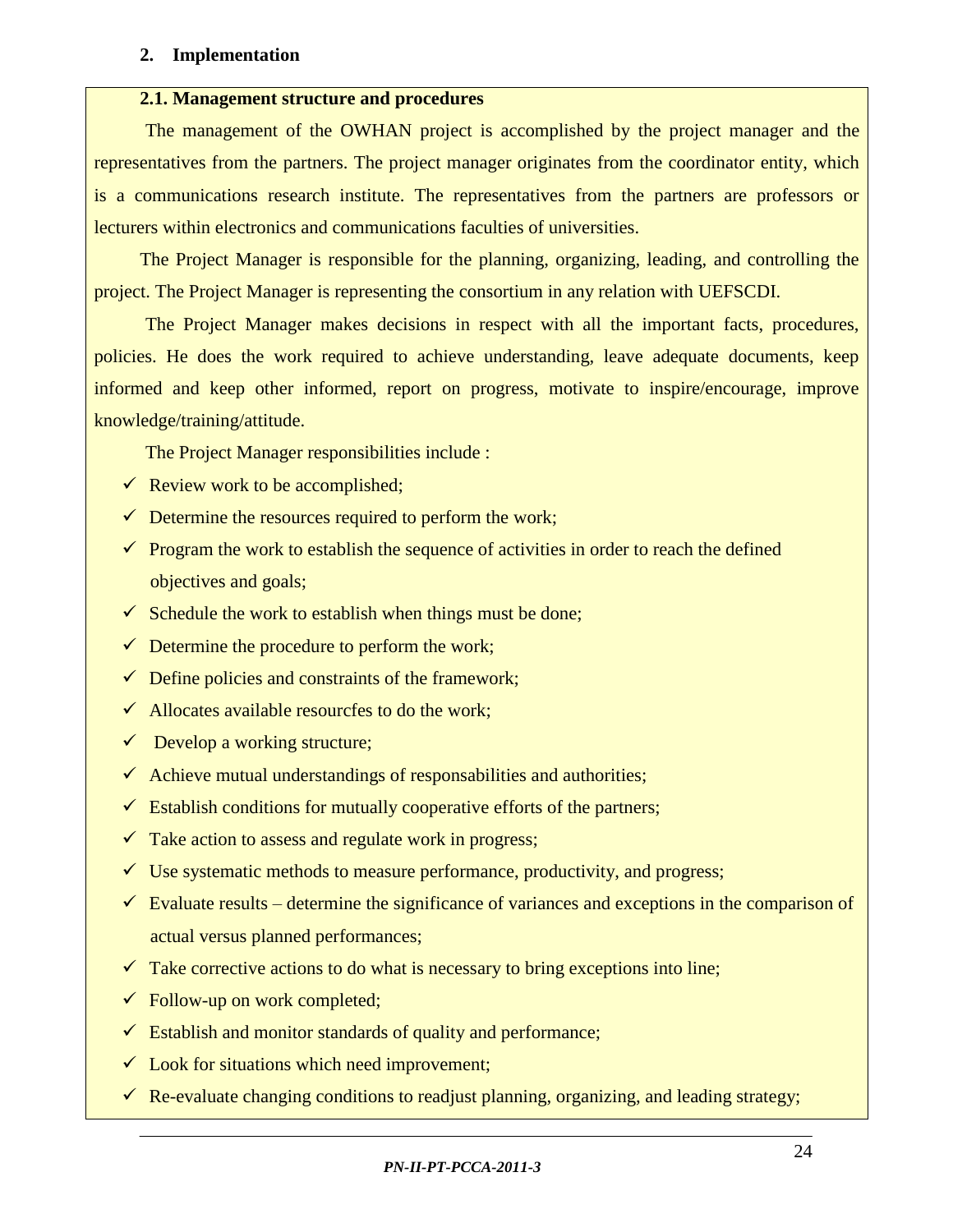- Give and use new ideas;
- $\checkmark$  Improve all communicating skills;
- $\checkmark$  Emphasize accountability and control.

A **Consortium Agreement** will state the legal provisions that all the participants in the project obey to. The legal clauses will be regarding internal organization and management of the consortium, copyright issues, disputes, financial issues.

#### **2. Individual participants**

The project consortium consists of one research institute (coordinator), and three technical universities (partners).

*Coordinator – National Communications Rsearch Institute - INSCC Bucharest* is a research and development organisation established in 1955. Its main activities include studies, research regarding technologies and advanced applications in the communications field. The research areas include radio-communications (3G, 4G technologies and applications, radio wideband access networks), electronic communications: interfaces, protocols, access configurations. Starting with 2001, INSCC was involved in projects for the telematics field in health, and it has participated in the competitions organized by MCEd, coordinating projects in INFOSOC, CALIST, CEEX programs or in projects organised under MCTI. Since 2008, INSCC has been involving in optical communications and optical networking technologies. Starting with 2001, INSCC was involved in projects for the telematics field in health, and it has participated in the competitions organized by MCEd, coordinating projects in INFOSOC, CALIST, CEEX programs or in projects organised under MCTI.

INSCC is the leading coordinator of the project. It contributes with analysis, models, solutions and schemes to materialize the concept of the optical wireless-based hybrid acces network for multiservices applications. INSCC will be attending all the project stages, from the very first setup of activities up to the last finish. INSCC will be approaching conferences, journals, and workshops to disseminate the relevant information produced by the project.

Relevant projects:

- *Study on free-space communications,*
- *Study on solitons-based optical communications,*
- *Wavelength division multiplexing – based optical transport networks – structure, performances, characteristics.*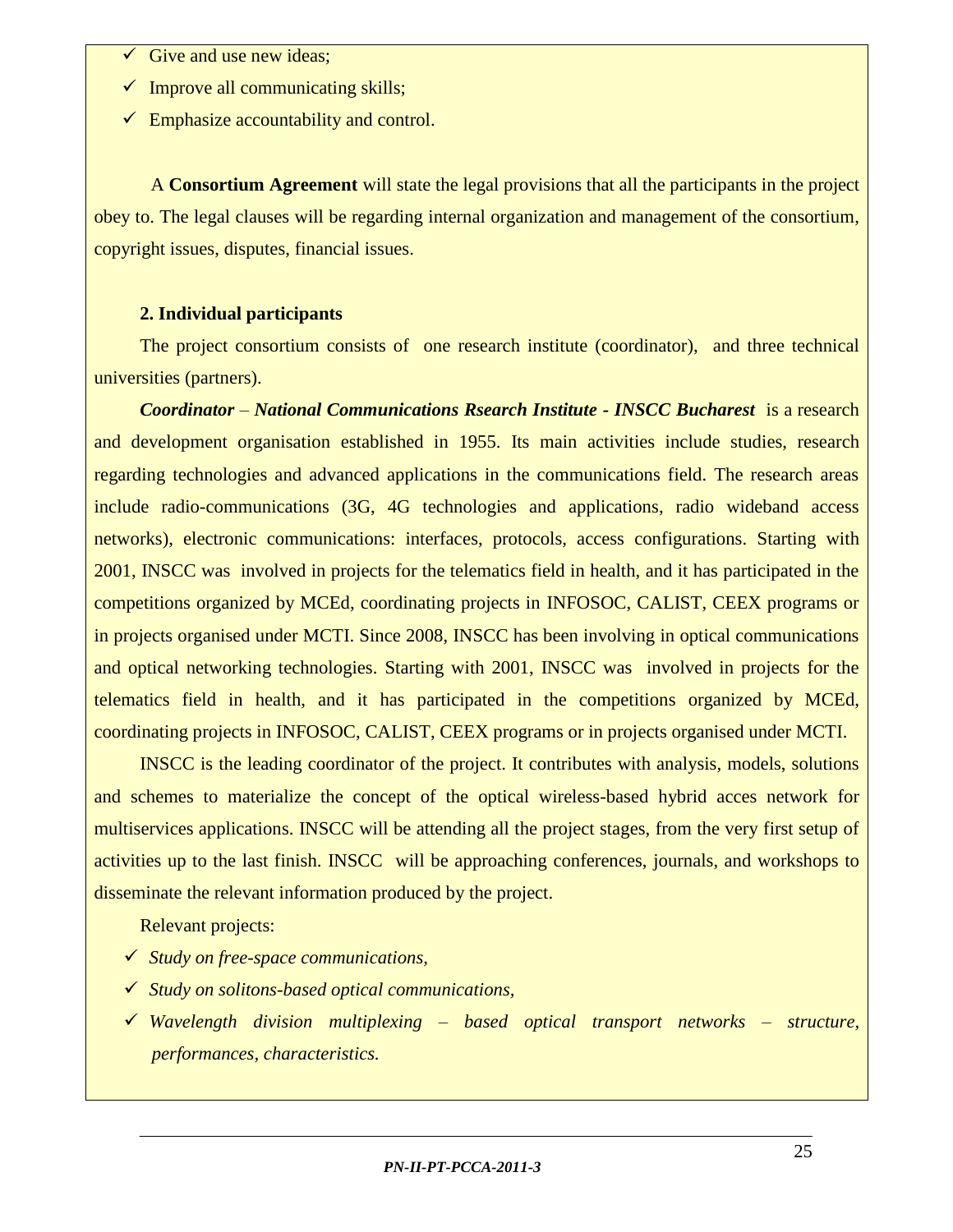#### *Key participants:*

**Radu DRAGOMIR** (engineer, PhD, senior scientific researcher). He has a MSc degree in electronics and telecommunications from the Polytechnical Institute of Bucharest, and a Ph.D degree in electric engineering from the University Politehnica Bucharest. Currently, he is a senior scientific researcher with the National Communications Research Institute in Bucharest. His main research is concerning fiber optics transmissions, optical multiplexing technologies, optical soliton-based transmissions, terrestrial laser communications, and optical networking. He is project manager in three optical transmission project and one networking project. He is a participant in another four communications security projects.

**Viorel MANEA** (engineer, researcher). His research areas include the free space optics communications and signal coding. Since 2009 is a project manager in signal coding and compression techniques project and partner in several optical communication projects.

### *Partener 1 - Universitatea Transilvania Brasov*

Transilvania University of Brasov provides resources and develops processes and tools to conduct scientific research and education, quality standards necessary to ensure competitiveness in the European Higher Education and Research. It includes: faculties, departments and other functional structures for scientific research, cooperation with educational institutions and research at home and abroad, with extensive experience in national and international project management (CEEX, Research platforms, CNCSIS, FP, COST, Leonardo da Vinci, Minerva, PN II).

#### *Key participants:*

#### **Lecturer dr. ing. Otilia CROITORU**

Between 1990-2001 senior engineer, then senior researcher at Transilvania University of Braşov. She received his Ph.D. degree in Engineering Sciences, the field of Electronics and Telecommunications Engieering from Transilvania University of Brasov in 2006. Since 2000 she is teaching radio communications at the same university. Current research interests include digital communications, multiple access techniques, especially CDMA.

#### **Assoc. Prof. dr. ing. Marian ALEXANDRU**

He received his Ph.D. degree from Transilvania University of Brasov in 2005. He is teaching (since 1996) radars and courses from the telecommunications field at the same university. Current research interests include applications of virtual and remote laboratories, digital communications, wireless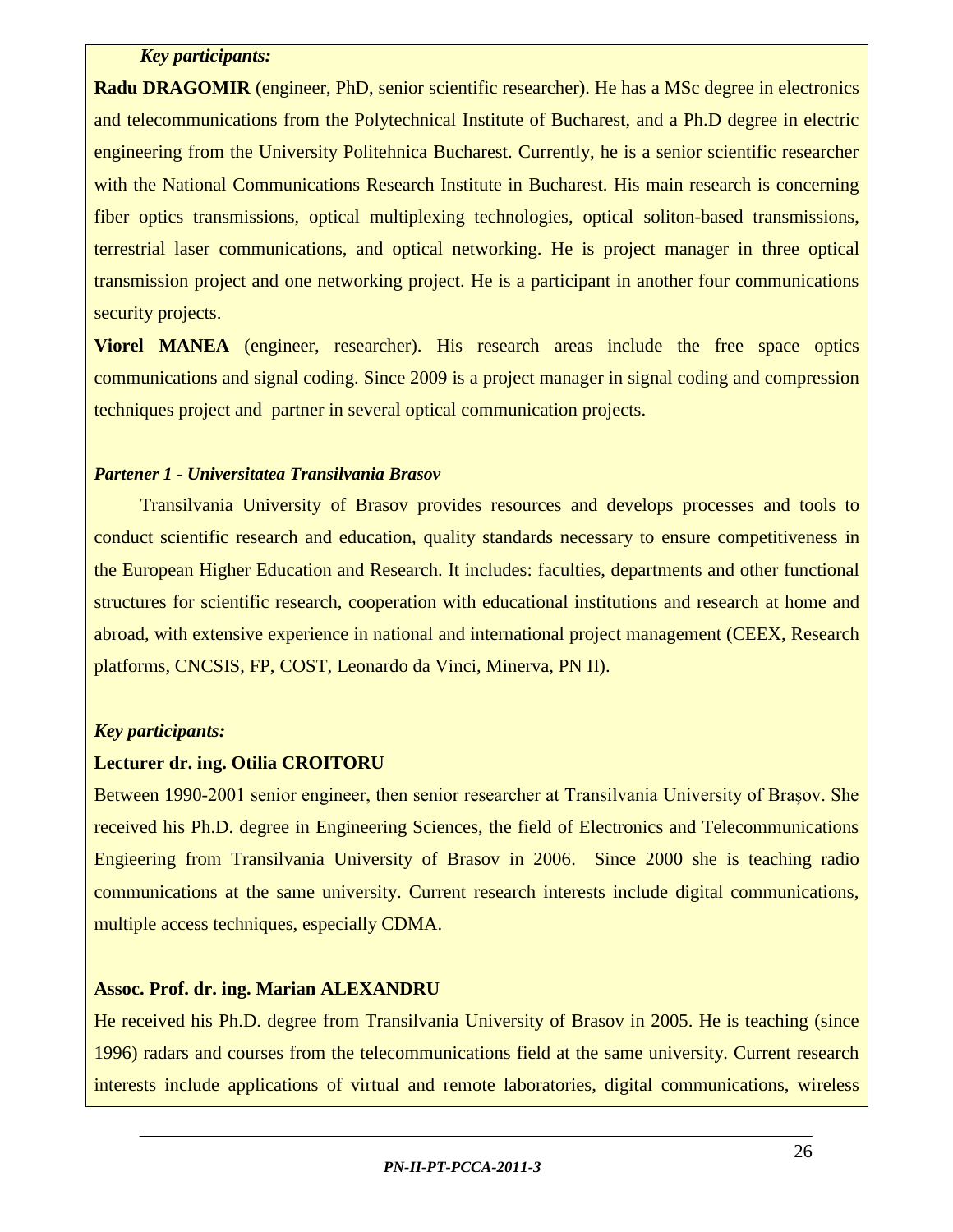networks and e-Learning finalized with published papers and a brevet. He participated in national and EU projects where he developed relations with people from academic and industrial areas. He contributed to the Leonardo da Vinci TR/06/B/F/PP/178036 European Remote Radio Laboratory project (2006 – 2008) where microwaves and communications remote laboratory tools were created and where he co-ordinated the activities of the romanian partner. Also, now he is management comitee member in IC1004 COST programme, Cooperative radio for green smart environments.

#### *Partener 2 - Universitatea din Pitesti*

The academic stuff of Electronics, Computers and Communications Department has a number of 14 professors and associate professors and 15 assistants and researchers.

The structure of the Electronics, Computers and Communications Department related to the specializations being part of it is the following: Applied Electronics, Computers and Information technology, Telecommunications, Electromechanics, Metrology and Electrical Industry. The students can chouse to specialize in these domains.

In the Electronics, Computers and Communications Department has been elaborated or are in course of elaboration many doctoral and master thesis having as research thematic issues form the communication domain.

In the present the University of Pitesti develops national projects, European projects and N.A.T.O. projects. As main research domains involved in this projects can be reminded: optoelectronics, laser physics, radiocommunication equipments for different types of modulations, networking and data traffic optimization, signal and image processing, database design and management for multimedia applications, development of services for e-learning and videoconference, design and experimentation of algorithms for de-noising images, signal and image compression, investigation of ground particularities from the radio coverage point of view, investigation of existent local communication infrastructure in the south-east art of Romania, studies about data protection through cryptography, satellites based communication systems, positioning and calculus for mutual protection.

# *Key participants:*

**Mr. Ioan Lita** received in 1980 the bachelor degree in electrical engineering and telecommunications from Polytechnic University of Bucharest, Bucharest, Romania. In 1991 he received also the bachelor degree in economy from Academy of Economic Studies from Bucharest, Romania. Prof. Ioan Lita has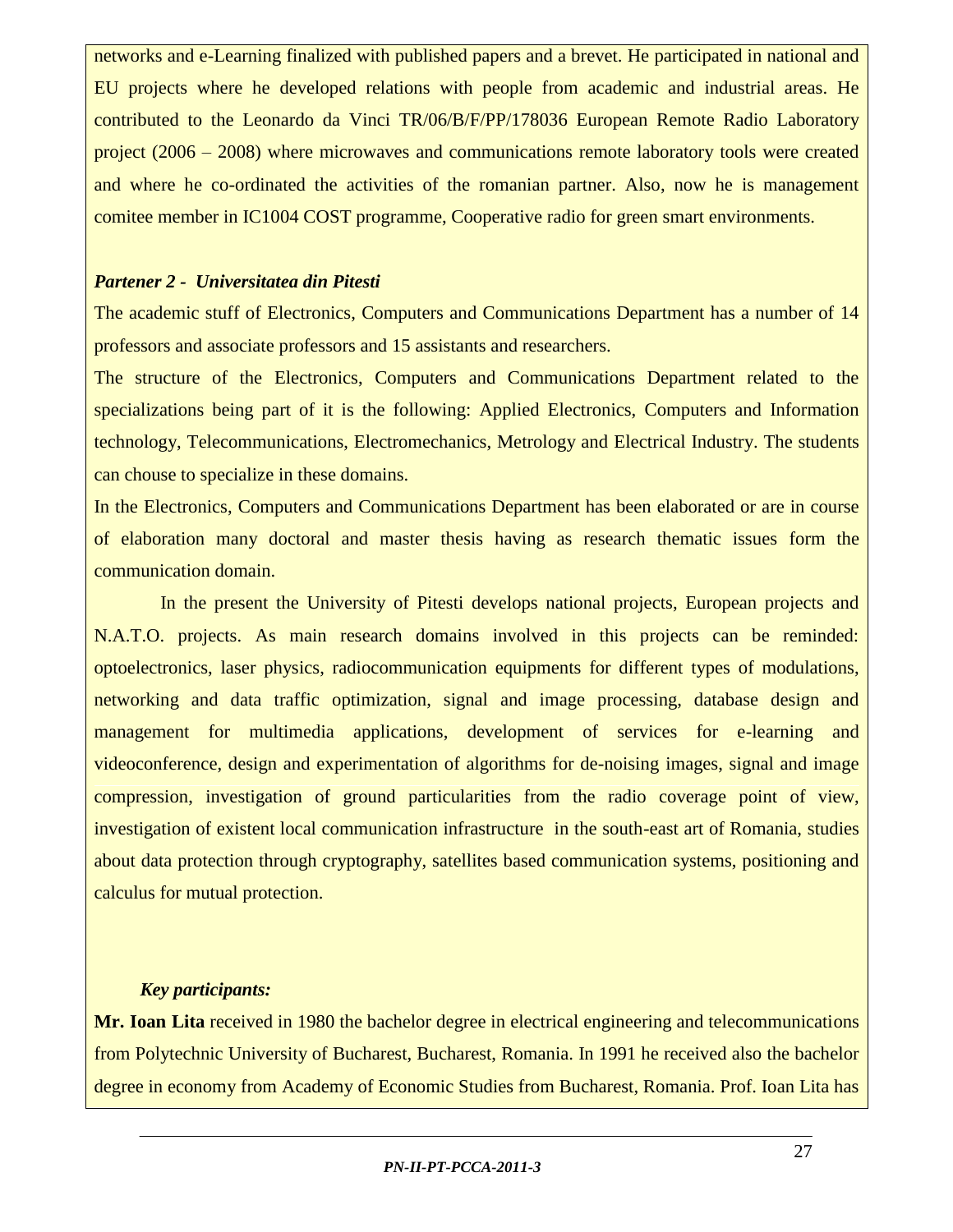a doctoral diploma in the specialization "Materials for electronics".

Since 1987, he has been with the Electronics, Communications and Computers Department at University of Pitesti, where is currently professor and sustain scientific research activity in area of interest and teaching activities of graduate and postgraduate courses.

His main research interests include data acquisition systems, optical communication systems, computer networks and materials for optoelectronics including lasers with solid state active medium.

**Mr. Daniel Alexandru Visan** received in 1998 the bachelor degree in electrical engineering and telecommunications from University of Pitesti, Pitesti, Romania.

Mr. Daniel Visan has currently a doctoral diploma in the specialization "Electronics and telecommunication engineering".

Since 2001, he has been with the Electronics, Communications and Computers Department at University of Pitesti, where is a lecturer and sustain scientific research activity in area of interest and teaching activities of graduate and postgraduate courses.

His research interests include optical and radio communication systems, materials for electronics, data acquisition and measurement systems, data traffic and quality of service management in computer networks.

#### **Partener 3 –** *Universitatea Politehnica Bucuresti*

The Optoelectronics Research Center, developed in the frame of "Politehnica" University of Bucharest, Faculty of Electronics, Telecommunications and Information Technology (**UPB-CCO)**, is created and organized on the basis of the Education Law no. 51/1996 through the Decision of the UPB Rector no.255/124 from 11.12.1998. The domain of activity of the center is OPTOELECTRONICS, having the following sub-domains: *Photonic micro and nanostructures, Optical processing of information, Optical fiber communications and Electronic devices-circuits related to the optoelectronic systems*, with applications in all the fields of social life, including in the field of national defense and security. Optoelectronics Research Center develops activities of research-development, education, information, documentation, expertise and consulting in the field of photonic micro and nanostructures, optical processing of information and optical fiber communications. UPB-CCO promotes collaboration at national and international level, supporting the activities of promotion and dissemination of scientific and technical knowledge through conferences, seminars, scientific publications, affiliation to professional associations and exchange of specialists. The UPB-CCO staffs is currently composed of 19 persons ( 2 full professors, 3 senior researchers, 2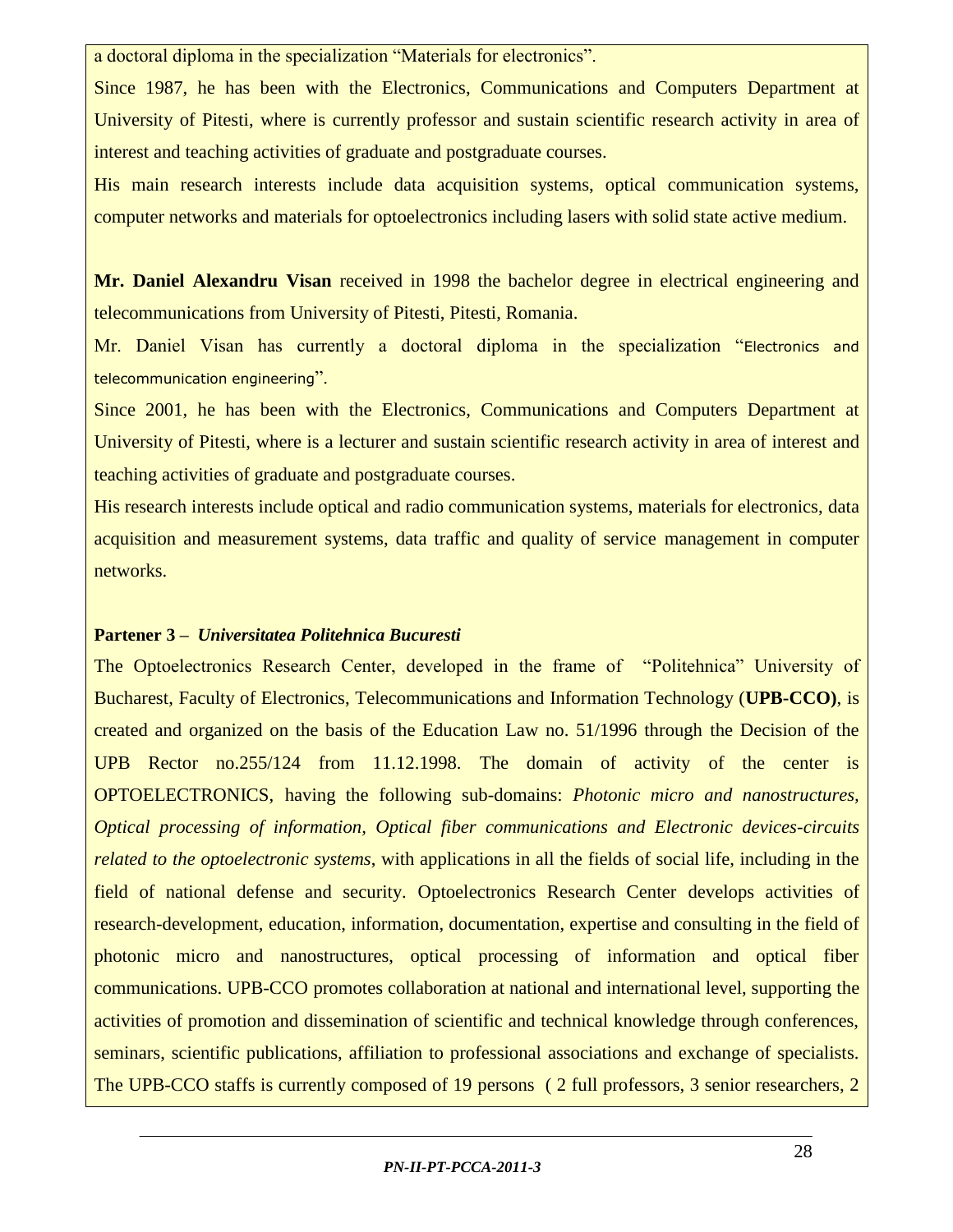researchers, 2 lecturers, 9 Ph.D. students and 1 administrative). Optoelectronics Research Center organized the first international symposium in the field of Optoelectronics, in 2002- Advanced Topics in Optoelectronics Micro and Nanotechnology –ATOM-N 2002, and also editions: ATOM-N 2004, 2006, 2008 and 2010( [www.atom-n2010.ro\)](http://www.atom-n2008.ro/). As a previous experience, we mention that the center members have published, in certified publishing houses, eighteen books (14 in Romania, 4 abroad); articles published in magazines (16 in the last four years); articles published: 8, out of which 6 in Romania and 2 abroad; Scientific papers: 78, out of which 69 in Romania and 9 abroad; Representation in scientific forums: 3 scientific committees at IMT, INOE and Hyperion University; Members in program committees: at four scientific conferences: International Semiconductor Conference - CAS; International Symposium for Design and Technology in Electronic Modules-SIITME International Symposium of Education and Research Advanced Topics in Optoelectronics Micro and Nanotechnology –ATOM-N. Experience in national project directing: CNCS/ Relansin/ Calist/ PN I and PN II.

### *Key participants:*

**Paul Schiopu, Ph. D.** is professor in the "Politehnica" University of Bucharest, at the Faculty of Electronics, Telecommunications and Information Technology, and head of Electronics Technology and Reliability Department and Center for Research in Optoelectronics, being active in the domains of the Optoelectronic Devices and Circuits and of the Advanced Materials for Electronics. His didactics activities contain lectures for : Optoelectronics, Devices and Photonic Materials, and Photonics Mesurements and Transducers, and he guidances masters and physicians degree in Optoelectronics. He published more then 60 scientific studies in the Proceedings of the Scientific International and National Symposiums or Conferences and 11 books in the domains of the Optoelectronic Devices and Circuits and of the Advanced Materials for Electronics. Also, he managed scientific researchs in following sub-domains: *Photonic Micro and Nanostructures, Optical Processing of Information, Optical Fiber Communications and Electronic Devices-Circuits related to the Optoelectronic Systems*. He is the Editor of the Optoelectronics series. His last books are: Cristale si pensete fotonice, Ed. MatrixRom,2006, Optoelectronica-Indrumar de laborator, Ed. MatrixRom, 2009, Optoelectronics, MatrixRom,2009, Electronic Materials, editura AETERNITAS, Alba Iulia 2009, Dispozitive Dielectrice şi Magnetice, Ed. MatrixRom, 2010, Măsurători optoelectronice. Îndrumar, Ed.MatrixRom, 2011, Materiale pentru electronică. Îndrumar, Ed.MatrixRom, 2011, Dispozitieve piezoelectrice, Ed. MatrixRom, 2011.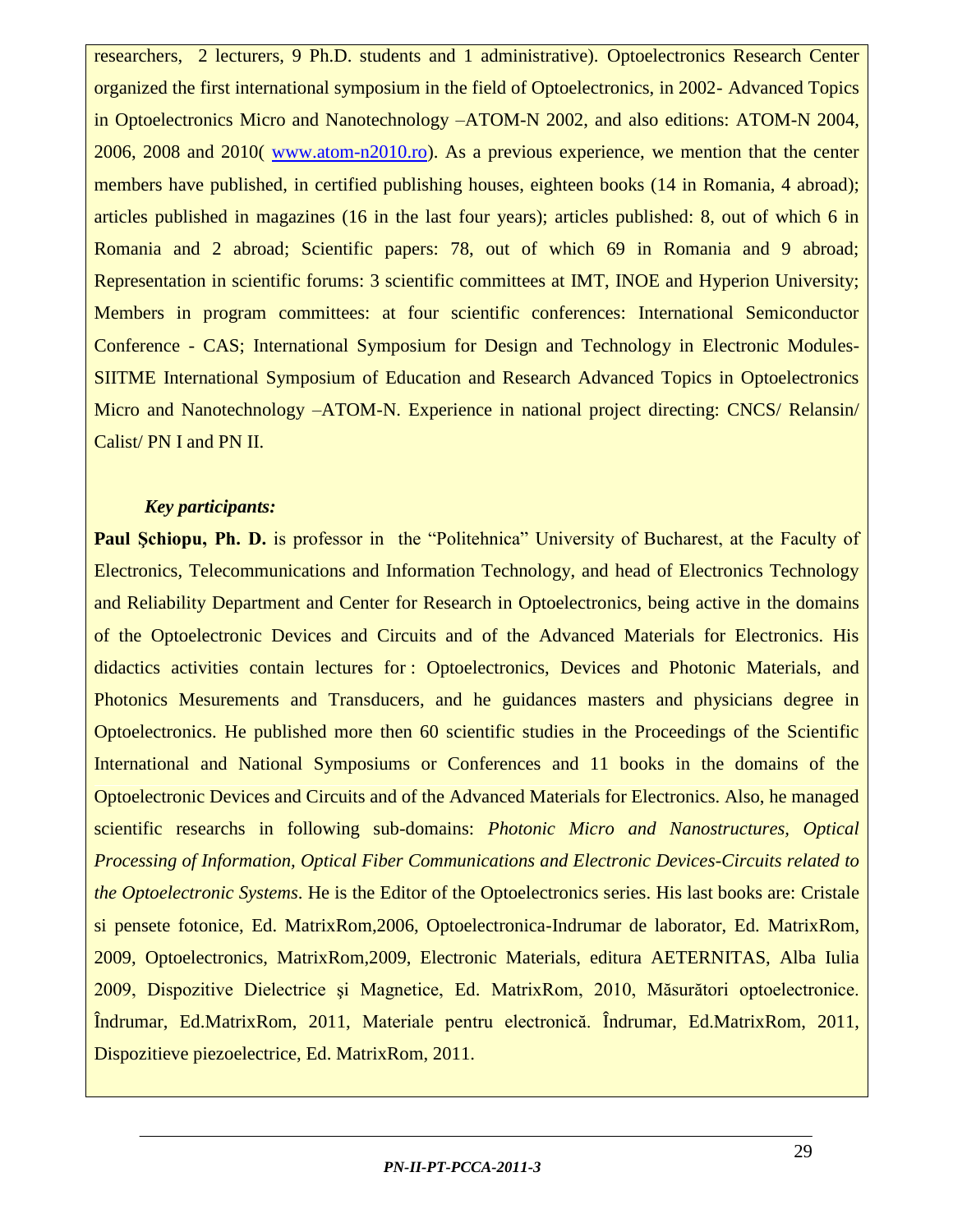**Adrian Manea, Ph. D.** is professor in the "Politehnica" University of Bucharest, Romania, Deputy Dean of the Faculty of Electronics, Telecommunications and Information Technology, and CCO deputy director, being active in the domains of Optoelectronic Devices and Circuits and of the Advanced Materials for Electronics. His didactics activities contain lectures for : Optoelectronic Devices, Optical System for Communication, Technology and Photonic System, and Realization and Testing Photonic Equipment. He published 6 articles in scientific reviews , 20 scientific studies in the Proceedings of the Scientific International and National Symposiums or Conferences and 8 books in the domain of Optoelectronic Devices and Circuits and of the Advanced Materials for Electronics. Also, he managed 6 scientific researchs and he was member in 12 scientific collective for research in following sub-domains: *Photonic Micro and Nanostructures, Optical Processing of Information, Optical Fiber Communications and Electronic Devices-Circuits related to the Optoelectronic Systems*, with applications in all the fields of social life, including in the field of national defense and security. The last book is: Adrian Manea " *Optical Systems for Communication*", MatrixRom Press, Bucharest, Optoelectronics series no.4 / 2006.

#### **2.3. Consortium as a whole**

Consortium formed has been in component specialties needed to achieve the project objectives:

**CO** has a research activities in the areas that include radio-communications (3G, 4G technologies and applications, radio wideband access networks), electronic communications: interfaces, protocols, access configurations, optical communications and optical networking technologies. It contributes with analysis, models, solutions and schemes to materialize the concept of the optical wireless-based hybrid acces network for multiservices applications. INSCC will be attending all the project stages, from the very first setup of activities up to the last finish. INSCC will be approaching conferences, journals, and workshops to disseminate the relevant information produced by the project.

**Partner 1** has a active and modern research activity in domains like electrical engineering and computer science. The Faculty of Electrical Engineering and Computer Science is recognized at national level for the research carried out in a large number of fields of electrical engineering and computer science, as "Measurement and Data Acquisition Systems, Wireless Communication, Information and Communications Technologies, Techniques and Technologies for Digital Communication. An important number of research centers, respectively teams of researchers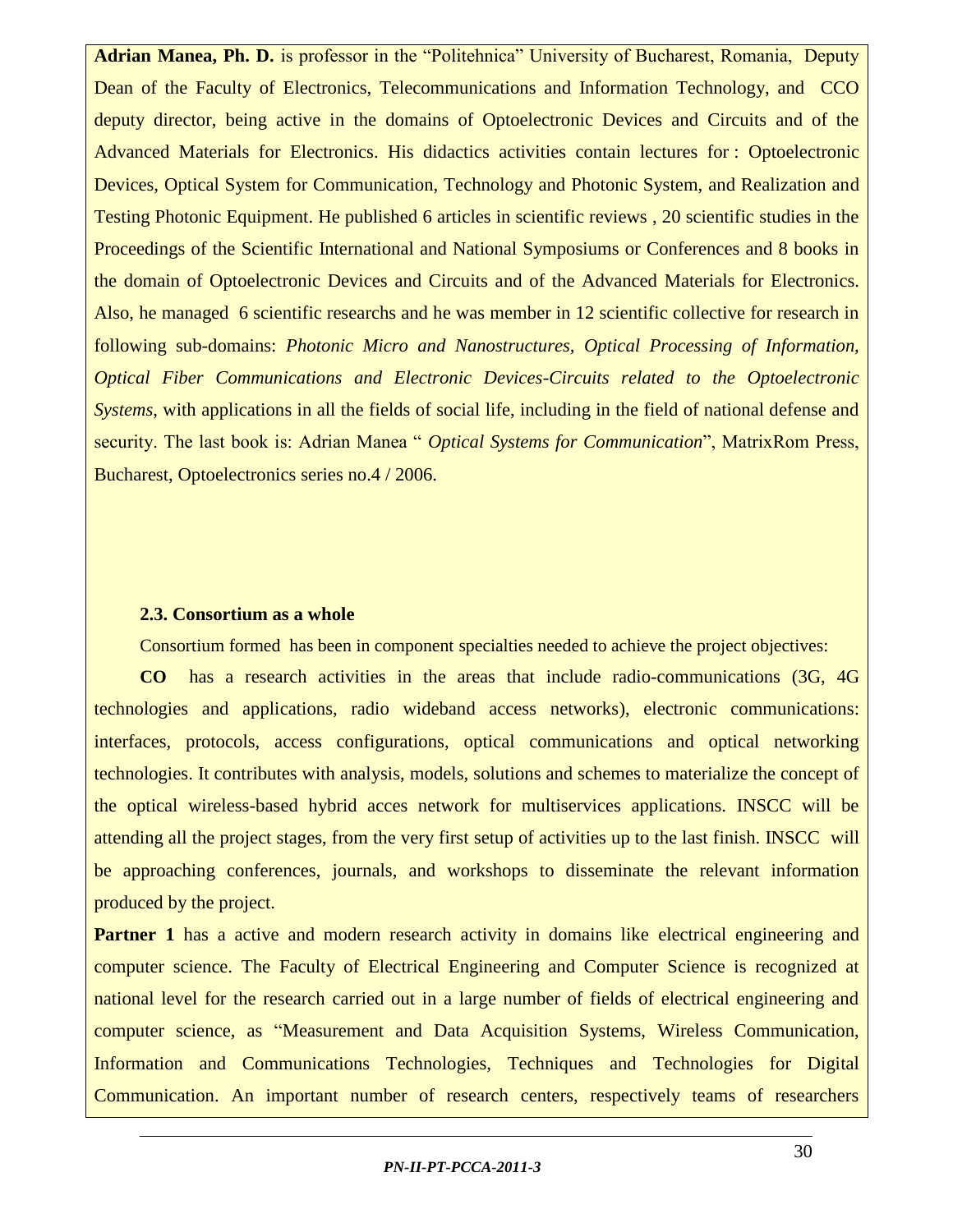constituted ad-hoc, on different themes, successfully put in practice the scientific research strategy of the university, within the framework of numerous grants and contracts won by competition. The results of the research are materialized in papers, patents and products, all bringing for the University prestige, as well as important funds. University Transilvania Brasov possesses an educational and research infrastructure - both buildings and equipments.

**Partner 2** has expertize in optoelectronics, laser physics, radiocommunication equipments for different types of modulations, networking and data traffic optimization, signal and image processing, database design and management for multimedia applications, development of services for e-learning and videoconference, design and experimentation of algorithms for de-noising images, signal and image compression, investigation of ground particularities from the radio coverage point of view, investigation of existent local communication infrastructure in the south-east art of Romania, studies about data protection through cryptography, satellites based communication systems, positioning and calculus for mutual protection.

**Partner 3** has expertize in optoelectronics, having the following sub-domains: photonic micro and nanostructures, optical processing of information, optical fiber communications and electronic devices-circuits related to the optoelectronic systems. The Opoelectronics Research Center, developed in the frame of "Politehnica" University of Bucharest develops activities in research, education, information, documentation, expertise and consulting in the field of photonic micro and nanostructures, optical processing of information and optical fiber communications.

 In this way, the consortium formed can to solve problems that all four major activities of the proposed project:

*1. Initial activities* –consist in the research of the operational scenarios, the user's requirements and preparing the specifications of technical requirements. These will consider the interoperability aspects between the elements of the system.

*2 Research&development activities* – Research & development activities will create innovative solutions for implementing the teleassistance service. These activities are divided in three major areas, the hardware and software support and respectively the information contained in the applications.

*3. Validation activities* – the validation activities consist of integrating the modules resulted from the research and development activities, users testing and also of evaluating the technologies developed, related to the interoperability, usability and commodity for the user. The user attempts are made in order to demonstrate what was accomplished until that moment and for the assessment of the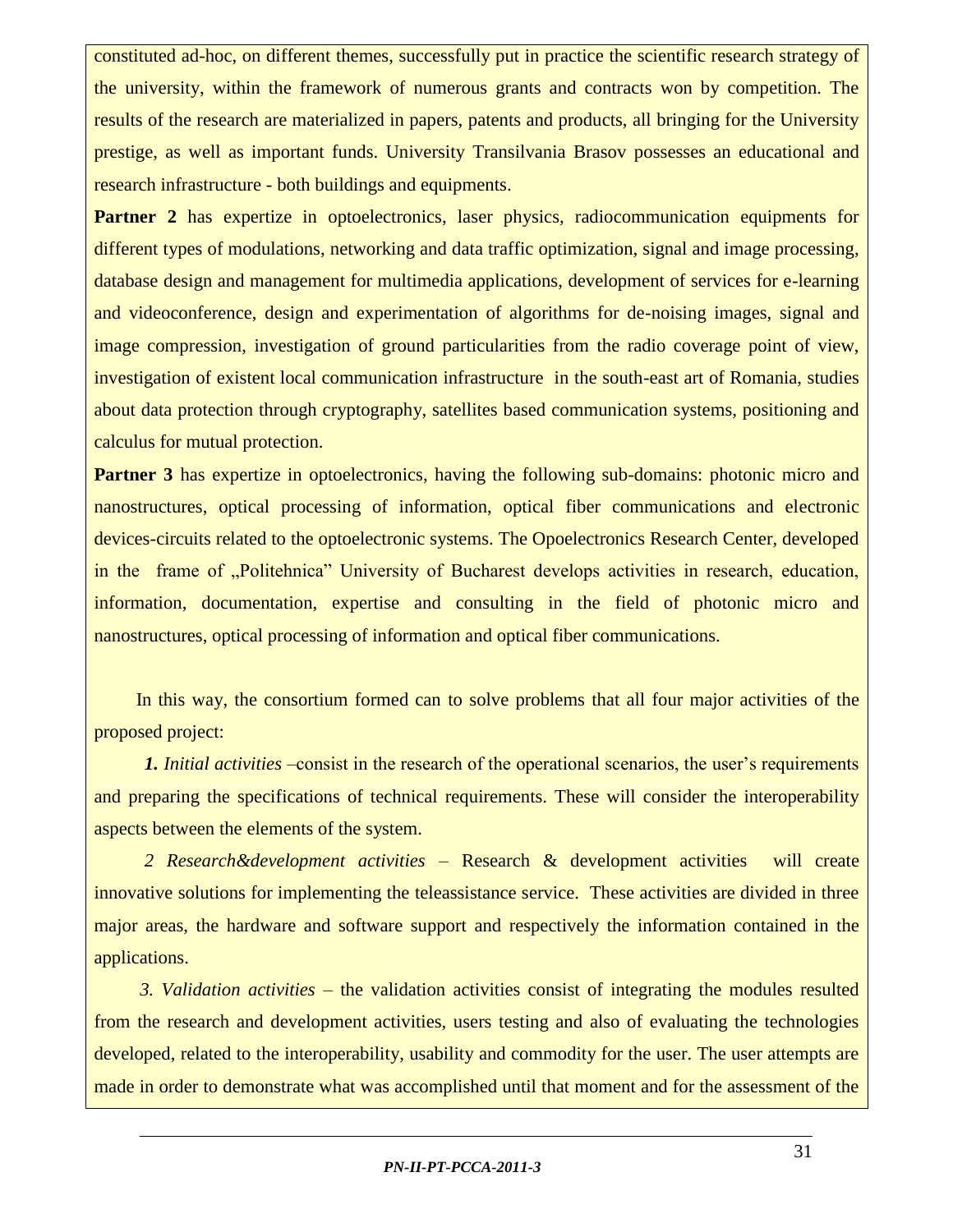usability and the technology impact over the users, also for validating the integrity and interoperability aspects.

*4. Project's activities* **–** The project's activities consist of coordination, management of the project and of disseminating of its results.

#### **2.4. Resources to be committed**

In order to accomplish the **OWHAN** project, the following material and financial resources are needed: *Project specific, additional material resources:* computational equipments, electronic components, optical devices and equipments, telecommunication equipments for the development of typical applications*.*

*The financial resources* had been established through the assessment of the minimum need of component equipments, software licenses, in order to complete the already existing resources at the executants, thus accomplishing the project. The fact that the equipments have a medium- or highcomplexity has to be mentioned, as it also gives a measure of the cost.

#### **2.5. Methodology and associated work plan:**

#### *The overall strategy of the work plan*

The activities of the projects are separated into *5 Phase package (PhP):*

- **PhP1 - The Optical Networking Solution**
- **PhP2 - The Hybrid Access Networking Model**
- **PhP3 - An Optical Multicasting Scheme**
- **PhP4 - A Traffic Grooming Solution**
- **PhP5 - The Fault Management Approach**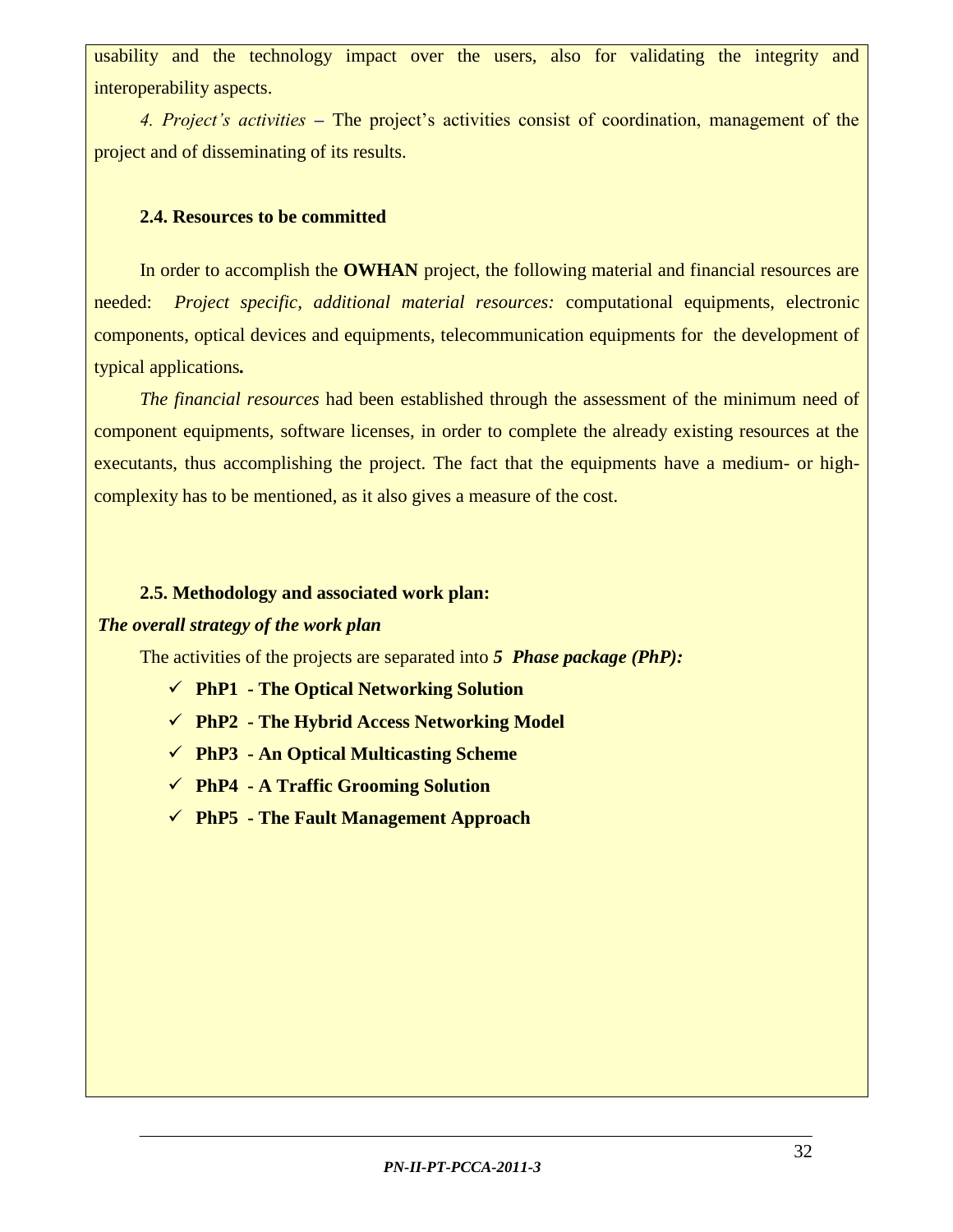### *Description of each phase*

### *Php1*

**The Optical Networking Solution** phase one package is intended to undertake actions that motivate, technically as well as businesswise, the choice of the optical access network solution to support broadband multiservices applications at the users premises.

The following activities are to be undertaken:

- **Analysis of Optical Networks:** backbone, metropolitan and access networks architectures are overviewed to design an optical communications network; a point-to-point terrestrial laser communications system is described as it is commissioned for backhauling the hybrid optical network in the project.
- **Analyzing Telecom Business Models:** comm. services offered by the carriers (service providers) are considered for investigation and telecom business models are generated that permit broadband multiservices applications.
- **Analyzing Optical Switching:** certain switching functionalities migrates from electronics to optics so as wavelengths and bandwidth provisioning are expedited in the optical layer. Wavelength switching, optical packet switching and optical burst switching are taken into consideration to offer the optical network flexibility, efficient resources utilization, potential functionality and finer switching granularity.
- **Analyzing Optical Transmission & Multiplexing:** optical transmission in fiber optics, loss and bandwidth windows in fiber, loss budget in terrestrial laser transmission, dispersion and nonlinearities in fiber, optical time division multiplexing, space division multiplexing, wavelength division multiplexing.
- **Analyzing Optical Components/Devices:** the components described in the project, the most important devices of the optical communications system, are couplers, lasers, photodetectors, optical amplifiers, optical switches, filters, and multiplexers.
- **Analyzing Wavelength Conversion:** full wavelength conversion, fixed conversion and limited conversion are accounted in the project to solve the routing and wavelength assignment in the optical wavelength-routed network. Opto-electronic wavelength conversion, wave-mixing conversion, and cross modulation conversion are approached.

# *Php2*

**The Hybrid Access Network Model** phase two package comprises the activities, mentioned underneath, which result in an optical wavelength division multiplexing-based access network solution for a high bit rate (100 Mb/s) traffic at each and every end-user.

- **Analysis of Optical Access Networks:** FSO, PON, EPON, WDM-PON, FTTx access optical networks are approached to transmit the traffic from the optical metro network to the end users, in terms of topologies, operation, bandwidth allocation, scalability, and deployment.
- **WDM Network Elements:** this chapter explores the architectural aspects of the network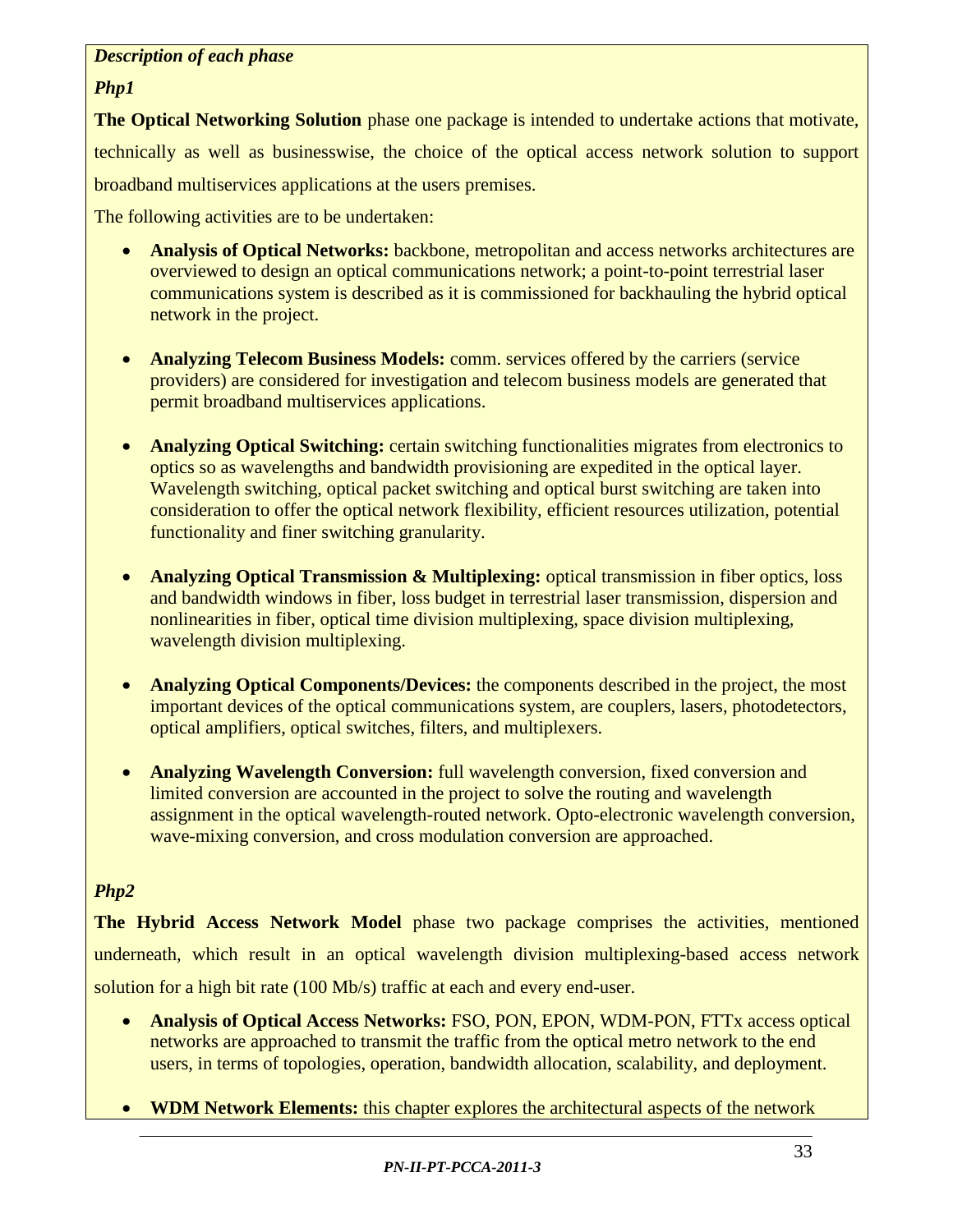elements that are part of the network, namely, optical line terminals, optical add/drop multiplexers, optical crossconnects. The WDM network elements provides circuit-switched lightpaths with varying degrees of transparency. Wavelengths may be reused in the network to support multiple lightpaths.

 **Hybrid Access Networks:** HFC and RoF hybrid access technologies are explored as they are able to provide high bandwidth and higher bit rate to end users by connecting optical domain to either the wireless or the electric domain.

# *Php3*

**An Optical Multicasting Scheme** phase three package includes the actions below:

- **Design Multicast-Capable Switche Architecture:** formulates the approaches to design switches capable of supporting multicasting.
- Set Up a Group of Multicast Sessions: establishes several directed multicasting trees at a minimum aggregate cost, assuming that the network resources are available to accommodate all conections requests.
- **Approaching Backup Trees for multicast Sessions:** formulates the problem of protecting a multicast tree by a link-disjoint backup tree.

# *Php4*

**A Traffic Grooming Solution** phase four package is, basically, the traffic engineering of the optical access network, and generates a virtual lightpaths network so as the access network provides the end-

users with seamless communications.

The next activities are accomplished:

- The Problem Statement: defines the inputs and the outputs of the grooming, on the given physical topology and traffic requests.
- **Assumptions for the Traffic Grooming Network:** formulates the constraints in the network (available resources) and the objective functions (wavelengths conversion models, optical switching models, connections demands, propagation delays, etc.) as well.
- **A Traffic Grooming Solution:** formulates the graph model and the mathematical formulation of the traffic grooming problem.

#### *Php5*

**The Fault Management Approach** phase five package is a mix of activities, presented below, which delivers appropriate protection and restauration schemes to the optical access network for Q0S services.

**• Fault Management Mechanisms:** evaluates appropriate protection and restoration schemes in the network so as data loss when a link failure occurs get minimized.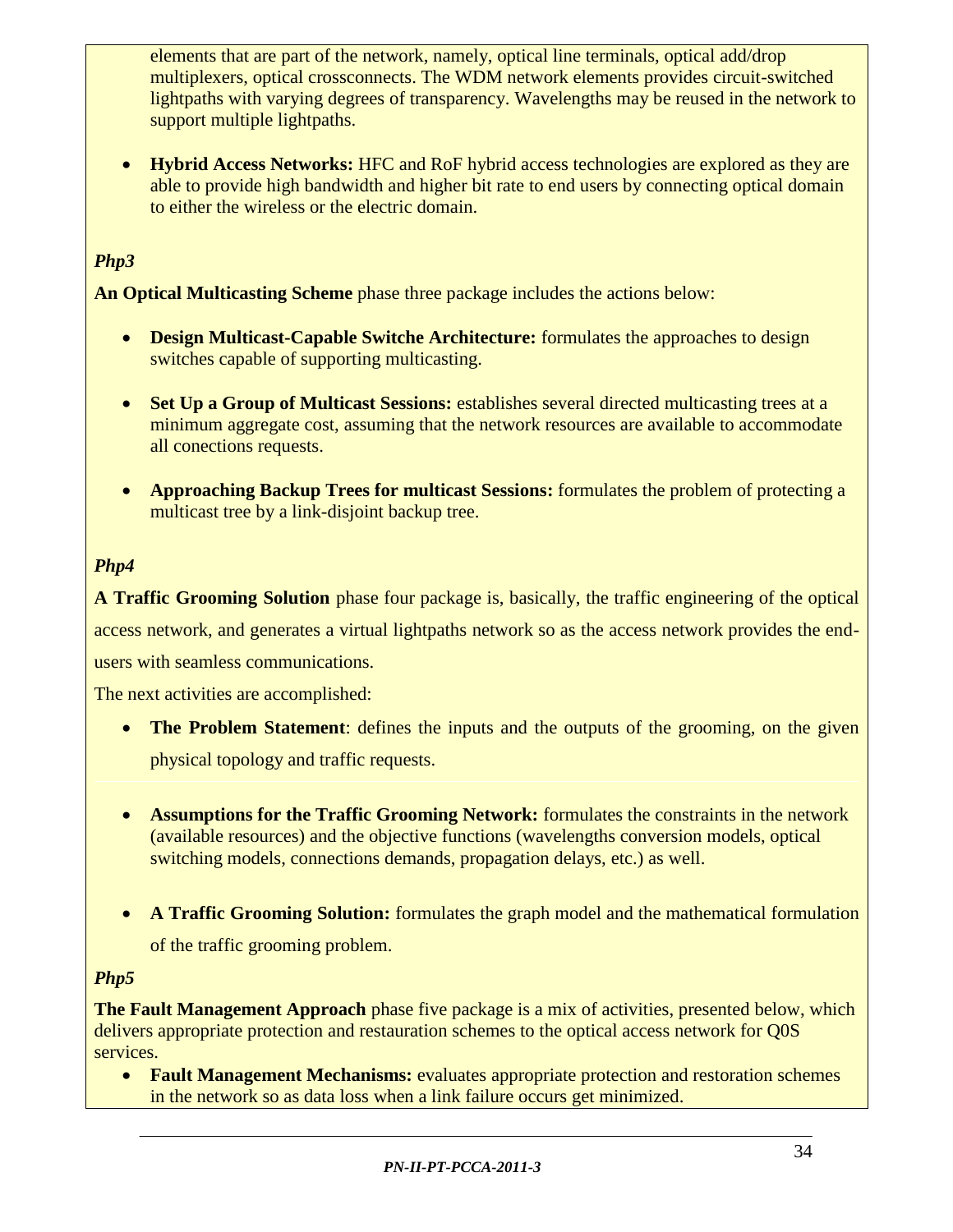- **Fault-recovery Solutions:** presents pre-computed and reserved in advance backup resources (wavelengths and routes) to hold the traffic alive around a failed link**.**
- **Simulation Program:** runs the path protection scheme to evaluate the protection performances.

#### *The timing of the different phases and their components*

| Phase             | <b>Activities</b> | $\mathbf{1}$ | $\overline{2}$ | $_{3}$ | 4 | 5 | 6 | $\overline{7}$ | -8 |  |  |  |  |  |  |  |  |  |  |  | 9 10 11 12 13 14 15 16 17 18 19 20 21 22 23 24 25 26 27 28 29 30 31 32 |  |
|-------------------|-------------------|--------------|----------------|--------|---|---|---|----------------|----|--|--|--|--|--|--|--|--|--|--|--|------------------------------------------------------------------------|--|
|                   | A1.1              |              |                |        |   |   |   |                |    |  |  |  |  |  |  |  |  |  |  |  |                                                                        |  |
|                   | A I.2             |              |                |        |   |   |   |                |    |  |  |  |  |  |  |  |  |  |  |  |                                                                        |  |
|                   | A I.3             |              |                |        |   |   |   |                |    |  |  |  |  |  |  |  |  |  |  |  |                                                                        |  |
| ш                 | A II.1            |              |                |        |   |   |   |                |    |  |  |  |  |  |  |  |  |  |  |  |                                                                        |  |
|                   | A II.2            |              |                |        |   |   |   |                |    |  |  |  |  |  |  |  |  |  |  |  |                                                                        |  |
|                   | A II.3            |              |                |        |   |   |   |                |    |  |  |  |  |  |  |  |  |  |  |  |                                                                        |  |
| Ш                 | A III.1           |              |                |        |   |   |   |                |    |  |  |  |  |  |  |  |  |  |  |  |                                                                        |  |
|                   | A III.2           |              |                |        |   |   |   |                |    |  |  |  |  |  |  |  |  |  |  |  |                                                                        |  |
| IIV               | A IV.1            |              |                |        |   |   |   |                |    |  |  |  |  |  |  |  |  |  |  |  |                                                                        |  |
|                   | A IV.2            |              |                |        |   |   |   |                |    |  |  |  |  |  |  |  |  |  |  |  |                                                                        |  |
| N                 | A V.1             |              |                |        |   |   |   |                |    |  |  |  |  |  |  |  |  |  |  |  |                                                                        |  |
|                   | A V.2             |              |                |        |   |   |   |                |    |  |  |  |  |  |  |  |  |  |  |  |                                                                        |  |
|                   |                   |              |                |        |   |   |   |                |    |  |  |  |  |  |  |  |  |  |  |  |                                                                        |  |
| Phase             |                   |              |                |        |   |   |   |                |    |  |  |  |  |  |  |  |  |  |  |  |                                                                        |  |
| <b>Activities</b> |                   |              |                |        |   |   |   |                |    |  |  |  |  |  |  |  |  |  |  |  |                                                                        |  |

#### *Deliverables*

- D1.1 **The Choice of the Optical Network Architecture**
- D1.2 **Multiplexing Techniques**
- D1.3 **Enabling Technologies**
- D2.1 **Optical Access Networks**
- D2.2 **WDM Network Elements**
- D2.3 **Hybrid Access Networks**
- D3.1 **Set Up Multicast Connections**
- D3.2 **Multicast Tree Protection**
- D4.1 **Optimization Criteria for the Traffic Grooming Problem**
- D4.2 **A Traffic Grooming Provisioning Model**
- D5.1 **Path Protection Scheme**
- D5.2 **Simulation Program**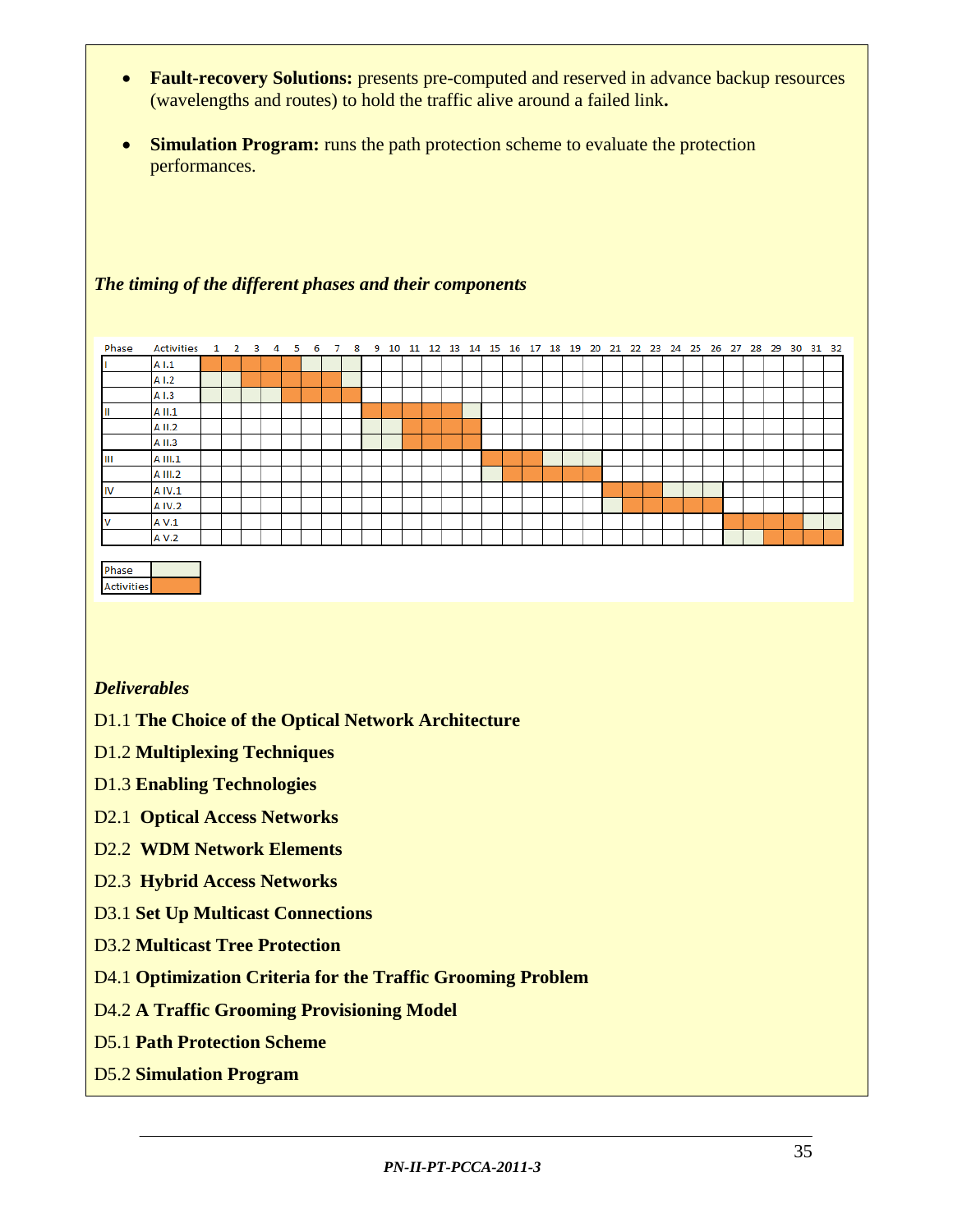# **Table 6.**

| Key persons list        |                             |                            |              |              |
|-------------------------|-----------------------------|----------------------------|--------------|--------------|
|                         | <b>Name and</b><br>surname* | <b>Scientific</b><br>title | <b>Phase</b> | Person-month |
| <b>Coordinator (CO)</b> | Dragomir Radu               | Dr. eng.                   | 1,2,3,4,5    | 0.5          |
|                         | <b>Manea Viorel</b>         | eng.                       | 1,2,3,4,5    |              |
| Partner 1               | Croitoru Otilia             | Dr. eng.                   | 4,5          | 0.5          |
|                         | <b>Alexandru Marian</b>     | Dr. eng.                   | 4,5          | 0.5          |
| <b>Partner 2</b>        | Lita Ioan                   | Dr. eng.                   | 1,2,3,4,5    | 0.5          |
|                         | <b>Ionita Silviu</b>        | Dr. eng.                   | 1,2,3,4,5    | 0.5          |
| Partner 3               | <b>Schiopu Paul</b>         | Dr. eng                    | 1,2,3        | 0.5          |
|                         | <b>Manea Adrian</b>         | Dr. eng.                   | 1,2,3        | 0.5          |
|                         | <b>Total</b>                |                            |              |              |

\*the CVs will be uploaded on the web platform, [www.uefiscdi-direct.ro](http://www.uefiscdi-direct.ro/)

# **Available research infrastructure**

| 1. ICT resources:                                                                |
|----------------------------------------------------------------------------------|
| $\triangleright$ Desktop PCs (Intel Core 2 Duo, 2 GB RAM DDR2, video RAM 512 MB, |
| HDD 320 GB, DVD-RW, 6x USB 2.0, Ethernet 100/1000, Windows 7 32 bit,             |
| <b>Office 2010</b> )                                                             |
| $\triangleright$ Laserjet printer, multifunction 300 dpi                         |
| $\triangleright$ Color Inkjet printer                                            |
| $\triangleright$ LAN                                                             |
| 2. Research resources:                                                           |
| $\triangleright$ Matlab Environment                                              |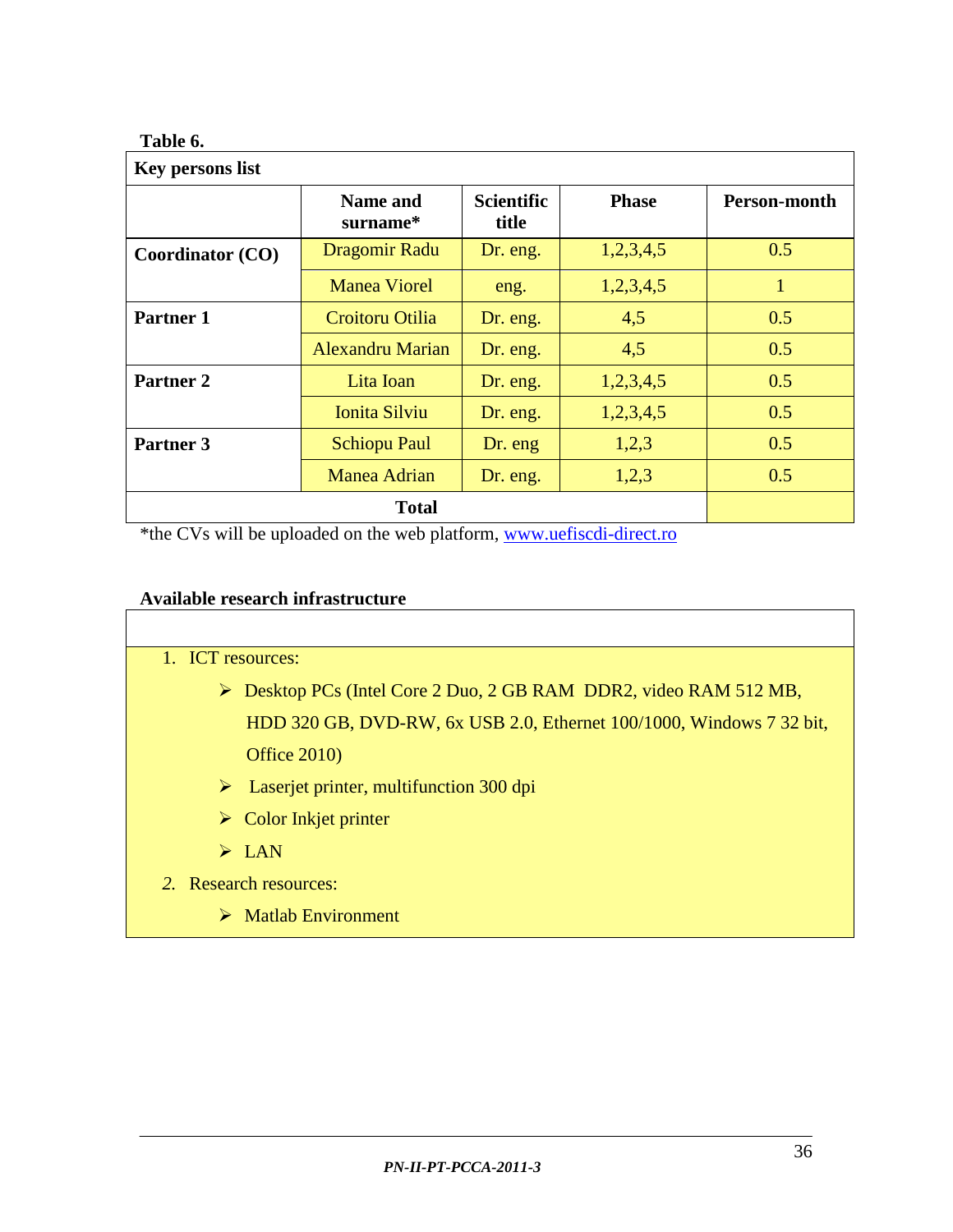| Table 7.             | Budget breakdown by year (mii lei) |                      |      |              |      |                            |      |              |      |              |                               |       |  |
|----------------------|------------------------------------|----------------------|------|--------------|------|----------------------------|------|--------------|------|--------------|-------------------------------|-------|--|
|                      |                                    | <b>Public Budget</b> |      |              |      | <b>Private cofinancing</b> |      |              |      | <b>Total</b> | <b>Private</b><br>cofinancing |       |  |
|                      | 2012                               | 2013                 | 2014 | <b>Total</b> | 2012 | 2013                       | 2014 | <b>Total</b> | 2012 | 2013         | $\frac{0}{0}$                 |       |  |
| Coordinator<br>(CO)  | 300                                | 450                  | 450  | 1.200        |      |                            |      |              | 300  | 450          | 450                           | 1.200 |  |
| <b>Partner 1</b>     |                                    |                      | 320  | 320          |      |                            |      |              |      |              |                               | 320   |  |
| Partner <sub>2</sub> | 60                                 | 120                  | 100  | 280          |      |                            |      |              | 60   | 120          | 100                           | 280   |  |
| Partner 3            | 120                                | 80                   |      | 200          |      |                            |      |              | 120  | 80           |                               | 200   |  |
| <b>Total</b>         | 480                                | 650                  | 870  | 2.000        |      |                            |      |              | 480  | 650          | 870                           | 2.000 |  |

# **Table 8. Budget breakdown by category of expenses**

| Budget breakdown / destination $(\text{lei})^T$ |                            |           |                   |                  |                       |               |                 |              |  |
|-------------------------------------------------|----------------------------|-----------|-------------------|------------------|-----------------------|---------------|-----------------|--------------|--|
|                                                 |                            | Personnel | <b>Logistics</b>  |                  |                       | <b>Travel</b> | <b>Indirect</b> | <b>Total</b> |  |
|                                                 | costs                      |           | <b>Equipments</b> | <b>Materials</b> | <b>Subcontracting</b> |               | costs           |              |  |
| Coordinator<br>(CO)                             | <b>Public Budget</b>       | 781.287   | 35,000            | 73.713           |                       | 77.000        | 233.000         | 1.200.000    |  |
|                                                 | <b>Private cofinancing</b> |           |                   |                  |                       |               |                 |              |  |
| Partner 1                                       | <b>Public Budget</b>       | 192.000   | 70.000            | 10.000           | 5.000                 | 5.000         | 38.000          | 320.000      |  |
|                                                 | <b>Private cofinancing</b> |           |                   |                  |                       |               |                 |              |  |
| Partner 2                                       | <b>Public Budget</b>       | 110.000   | 28.000            | 80.000           |                       | 20.000        | 42.000          | 280.000      |  |
|                                                 | <b>Private cofinancing</b> |           |                   |                  |                       |               |                 |              |  |
| Partner 3                                       | <b>Public Budget</b>       | 160.000   |                   |                  |                       |               | 40.000          | 200.000      |  |
|                                                 | <b>Private cofinancing</b> |           |                   |                  |                       |               |                 |              |  |
| <b>Total</b>                                    |                            | 1.243.287 | 133.000           | 163.713          | 5.000                 | 102.000       | 353.000         | 2.000.000    |  |

 ${}^{1}$ According to Chapter 8 – Budget

 $\overline{a}$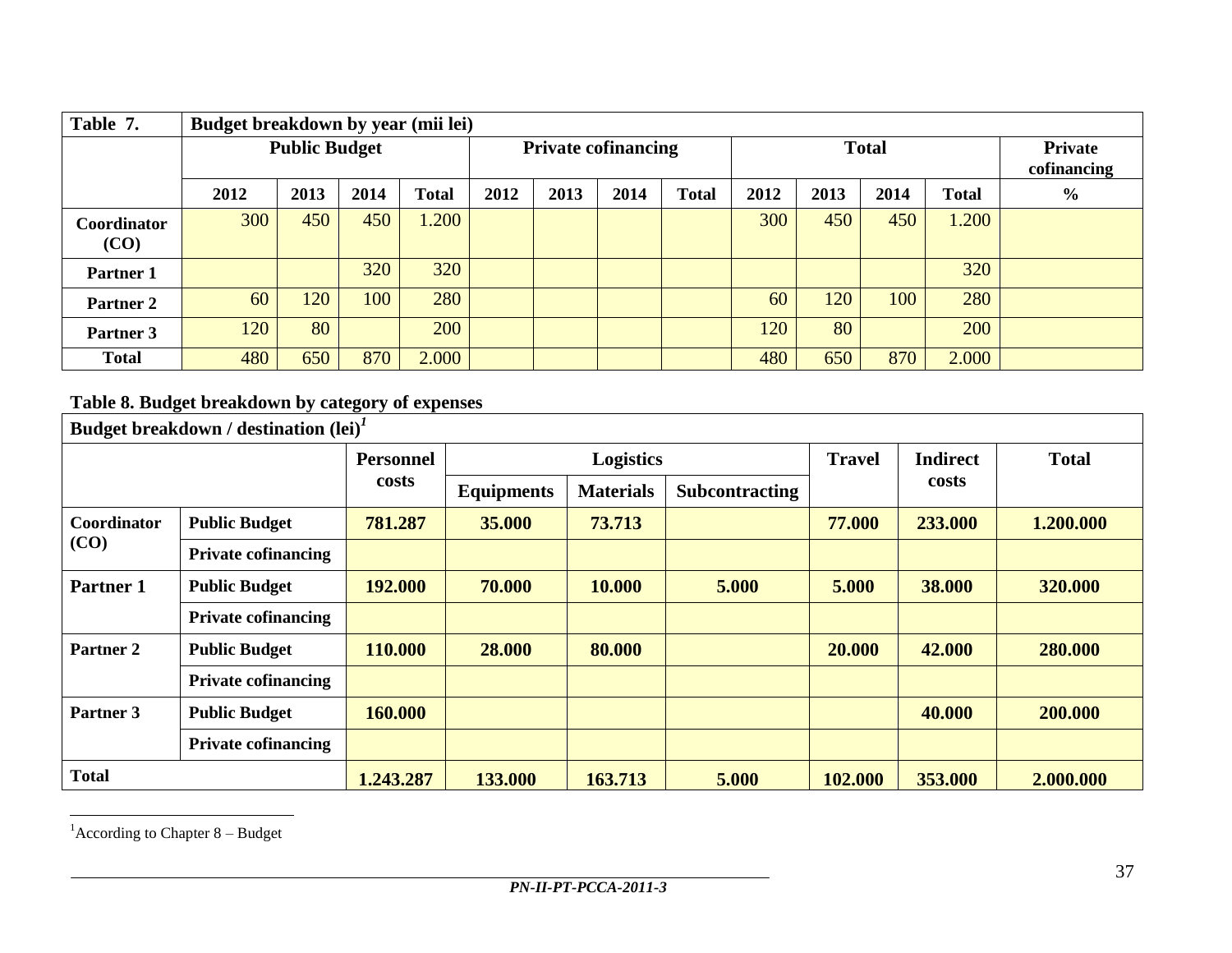|                         | <b>Equipment name and characteristics</b>                                                                                                                                                                                                                                                                                                        | <b>Justification</b>                                                                                                                                                                                                                                                                                                                                                                                                                                             |
|-------------------------|--------------------------------------------------------------------------------------------------------------------------------------------------------------------------------------------------------------------------------------------------------------------------------------------------------------------------------------------------|------------------------------------------------------------------------------------------------------------------------------------------------------------------------------------------------------------------------------------------------------------------------------------------------------------------------------------------------------------------------------------------------------------------------------------------------------------------|
| <b>Coordinator (CO)</b> | Notebook 1 buc<br>Intel Core i3 mobile, 64 bit, RAM 4GB DDR3, HDD 500 GB, cache 8 MB,<br>7200 rpm, video RAM 1 GB, optical DVD -RW, UTP RJ 45 100/1000 Mb/s,<br>Wi-Fi 802.11/b,g,n, port 4 x 2.0 USB, bluetooth, port SD/MMC, webcam $\&$<br>mick, Windows 7 (64 bit), Office 2010 Pro 64 bit                                                    | Mobile work desk                                                                                                                                                                                                                                                                                                                                                                                                                                                 |
|                         | Software:<br>Optical components, devices, and networking simulator                                                                                                                                                                                                                                                                               | Optical access network program simulator                                                                                                                                                                                                                                                                                                                                                                                                                         |
| Partner 1               | Wireless and optic simulator program (real-time performance<br>measurements, alarms quality/quantity, compatibility<br>measurements, standard MIBs simulation.<br>2. PCs (Intel Core i5, HDD 640 GB SATA, RAM 4 GB, DVD<br>SuperMulti, NVIDIA GForce, video RAM 1GB, Ethernet 100/1000,<br>IEEE 802 11 b,g,n.<br>Display 17"<br>$\mathfrak{Z}$ . | Provide solutions model communications devices,<br>protocols, technologies and architectures and<br>simulate their performance in a dinamic virtual<br>network environment. Enable:<br>Evaluating and enhancing wireless protocols<br>$\bullet$<br>i.e., WiMAX, WiFi, UMTS, etc.<br>Designing MANET routing protocols<br>Analysing optical network design<br>Allow to run software simulators, designing virtual<br>network environment and collision analysing. |
| Partner <sub>2</sub>    | Free Space Optics System (Full dúplex, 1400 -1600 nm, tunable laser, min.<br>10 GB/s, self alignment system, auto-tracking)                                                                                                                                                                                                                      | Inplementation of the model approach                                                                                                                                                                                                                                                                                                                                                                                                                             |
| Partner 3               |                                                                                                                                                                                                                                                                                                                                                  |                                                                                                                                                                                                                                                                                                                                                                                                                                                                  |

# **Table 9. Justification of purchasing major pieces of equipment**